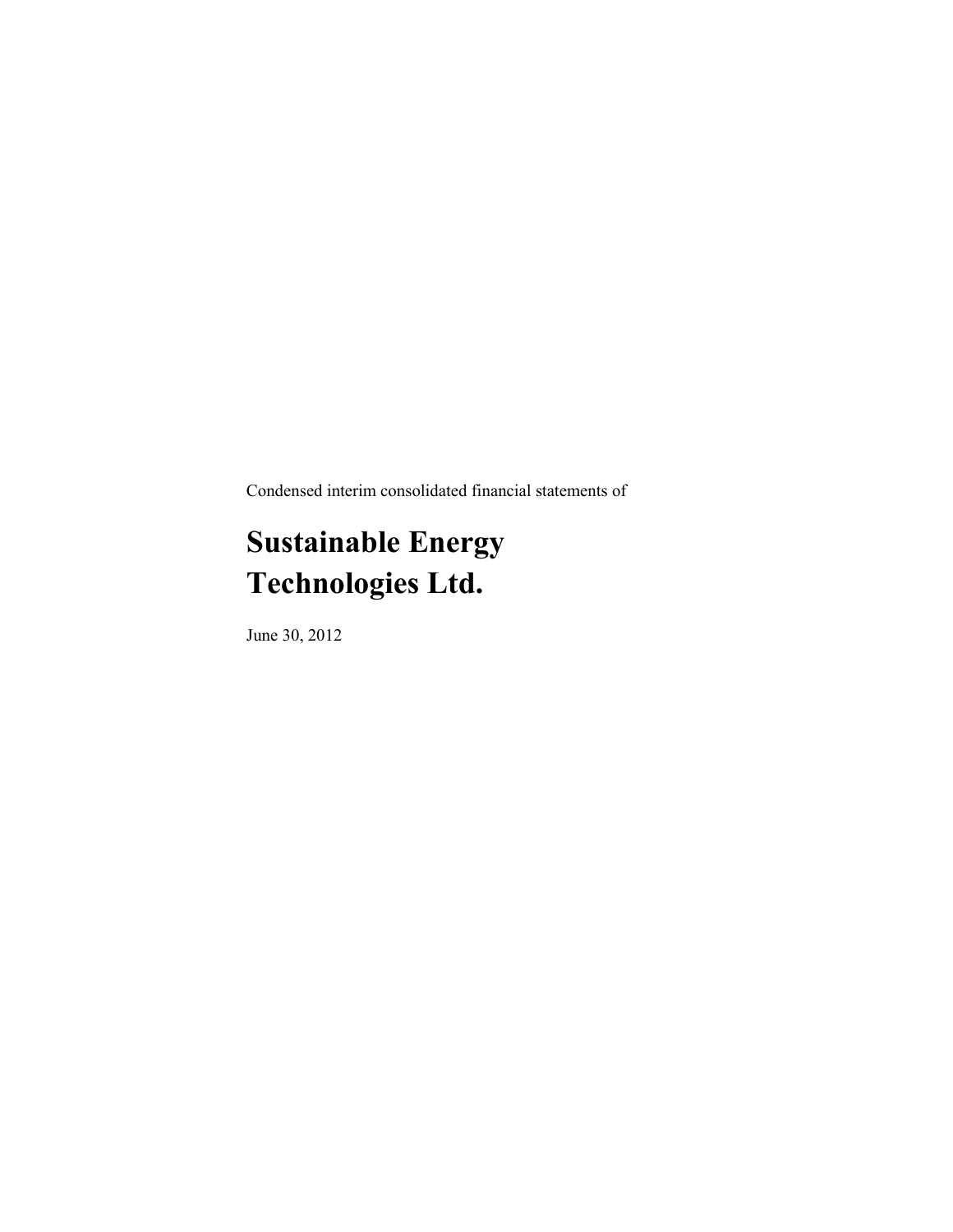June 30, 2012

## Table of contents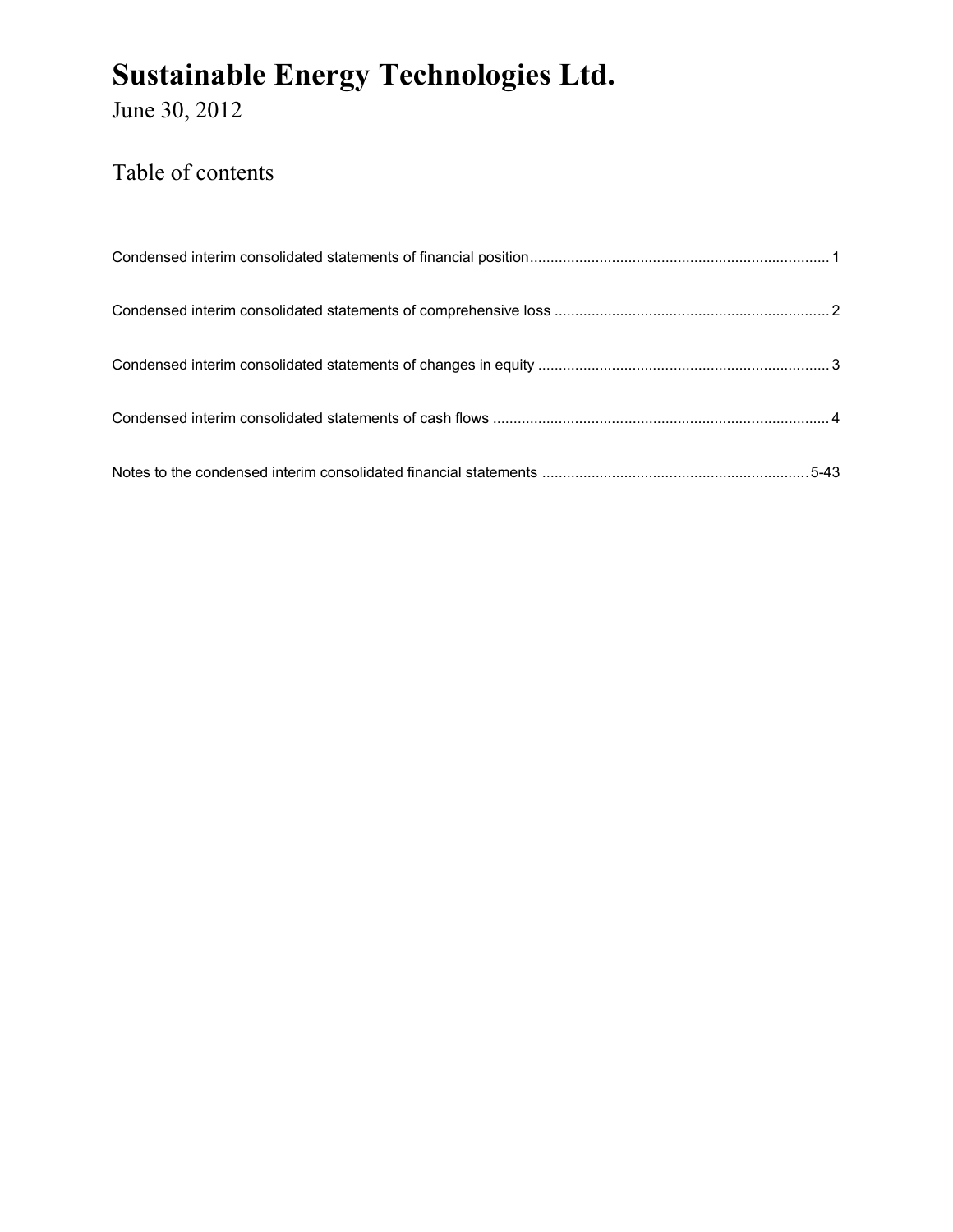Condensed interim consolidated statements of financial position

(Unaudited)

|                                                 | <b>Note</b> | <b>June 30,</b>         | September 30,           | October 1,              |
|-------------------------------------------------|-------------|-------------------------|-------------------------|-------------------------|
|                                                 |             | 2012                    | 2011                    | 2010                    |
|                                                 |             |                         | (Note 27)               | (Note 27)               |
|                                                 |             | \$                      | \$                      | \$                      |
| <b>Assets</b>                                   |             |                         |                         |                         |
| Current:                                        |             |                         |                         |                         |
| Cash and cash equivalents                       |             | 908,465                 | 328,821                 | 561,373                 |
| Accounts receivable and advances                |             | 957,254                 | 1,093,381               | 978,192                 |
| Inventory                                       | 6           | 3,167,736               | 3,590,075               | 2,741,574               |
| Prepaid expenses and deposits                   |             | 240,270                 | 212,401                 | 601,645                 |
|                                                 |             | 5,273,725               | 5,224,678               | 4,882,784               |
| Non-current:                                    |             |                         |                         |                         |
| Development costs                               | 7           | 1,215,681               | 1,393,176               | 1,567,428               |
| Capital assets                                  | 8           | 70,631                  | 152,536                 | 259,438                 |
| Other long term assets                          |             | 220,000                 | 150,303                 | 243,783                 |
|                                                 |             | 6,780,037               | 6,920,693               | 6,953,433               |
|                                                 |             |                         |                         |                         |
| <b>Liabilities</b>                              |             |                         |                         |                         |
| Current:                                        |             |                         |                         |                         |
| Accounts payable and accrued liabilities        |             | 2,327,935               | 1,641,421               | 2,206,264               |
| Bank debt                                       | 18          | 1,463,322               | 1,346,662               |                         |
| <b>Energy Northwest</b>                         | 9           | 297,451                 | 266,268                 | 217,826                 |
| - current portion                               |             |                         |                         |                         |
|                                                 |             | 4,088,708               | 3,254,351               | 2,424,090               |
| Non-current:                                    |             |                         |                         |                         |
| <b>Energy Northwest obligation</b>              | 9           | 1,189,804               | 1,065,073               | 871,303                 |
| <b>Debentures</b>                               | 10          | 519,972                 |                         |                         |
| Preferred shares                                | 13          | 7,083,584               | 5,582,607               | 5,242,677               |
|                                                 |             | 12,882,068              | 9,902,031               | 8,538,070               |
|                                                 |             |                         |                         |                         |
| Shareholders' equity (deficiency)               |             |                         |                         |                         |
| Share capital<br>Warrants                       | 11<br>14    | 35,004,531<br>2,194,079 | 34,258,068<br>2,275,418 | 30,393,463<br>1,355,535 |
| Equity component of preferred shares            | 13          | 3,410,541               | 3,184,383               | 2,812,455               |
|                                                 | 15          |                         |                         | 4,445,087               |
| Shared-based payment reserve                    |             | 5,348,026               | 4,819,067               |                         |
| Foreign currency translation reserve<br>Deficit |             | 75,189                  | (171,906)               |                         |
|                                                 |             | (52, 134, 397)          | (47, 346, 368)          | (40, 591, 177)          |
|                                                 |             | (6, 102, 031)           | (2,981,338)             | (1,584,637)             |
|                                                 |             | 6,780,037               | 6,920,693               | 6,953,433               |

*Going Concern (note 3) and Commitments (note 24)*

*The accompanying notes are an integral part of these consolidated financial statements.* On behalf of the Board:

 $\{ \text{signed} \}$  and  $\{ \text{signed} \}$ 

Michael Carten, Director **Robert Penner, Director** Robert Penner, Director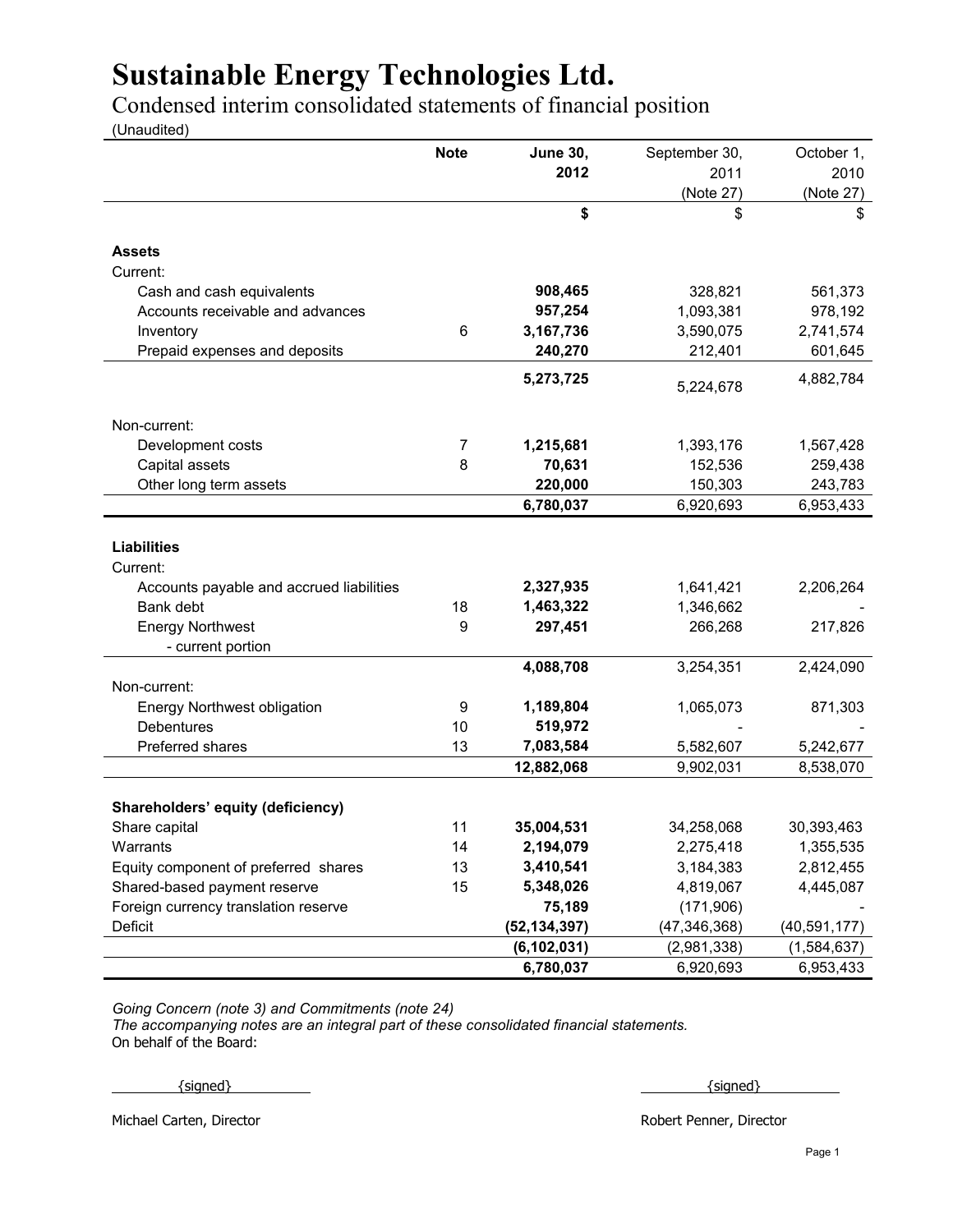Condensed interim consolidated statements of loss and comprehensive loss For the three months and nine months ended June 30,

(Unaudited)

|    | Three month ended<br><b>Note</b> |                                                  |                 | Nine months ended                                |  |
|----|----------------------------------|--------------------------------------------------|-----------------|--------------------------------------------------|--|
|    | 2012                             | 2011                                             | 2012            | 2011                                             |  |
|    |                                  |                                                  |                 | (Note 27)                                        |  |
|    |                                  |                                                  |                 | \$                                               |  |
|    | 516,426                          | 1,135,015                                        | 2,414,628       | 2,866,460                                        |  |
|    | 490,574                          | 763,036                                          | 1,976,698       | 2,018,082                                        |  |
|    | 25,852                           | 371,979                                          | 437,930         | 848,378                                          |  |
|    |                                  |                                                  |                 |                                                  |  |
| 20 | 481,595                          | 415,668                                          | 1,280,162       | 1,876,952                                        |  |
| 20 |                                  | 372,115                                          |                 | 1,213,414                                        |  |
|    |                                  | 274,437                                          |                 | 662,955                                          |  |
|    |                                  | 417,078                                          |                 | 1,632,316                                        |  |
|    |                                  | 1,479,298                                        |                 | 5,385,637                                        |  |
|    | (997, 826)                       | (1, 107, 319)                                    | (2,686,328)     | (4,537,259)                                      |  |
| 21 | (655, 013)                       | (617, 651)                                       | (1,939,873)     | (1,659,284)                                      |  |
|    | 27                               | 254                                              | 10,078          | 10,764                                           |  |
|    | (1,632,812)                      | (1,724,716)                                      | (4,616,123)     | (6, 185, 779)                                    |  |
|    | (81, 552)                        | (32, 978)                                        | 75,189          | (51,059)                                         |  |
|    | (1,714,364)                      | (1,757,694)                                      | (4, 540, 934)   | (6, 236, 838)                                    |  |
|    |                                  |                                                  |                 |                                                  |  |
|    |                                  |                                                  |                 |                                                  |  |
|    |                                  | \$<br>263,602<br>139,121<br>119,360<br>1,003,678 | (Note 27)<br>\$ | \$<br>857,971<br>517,603<br>468,522<br>3,124,258 |  |

*The accompanying notes are an integral part of these consolidated financial statements.*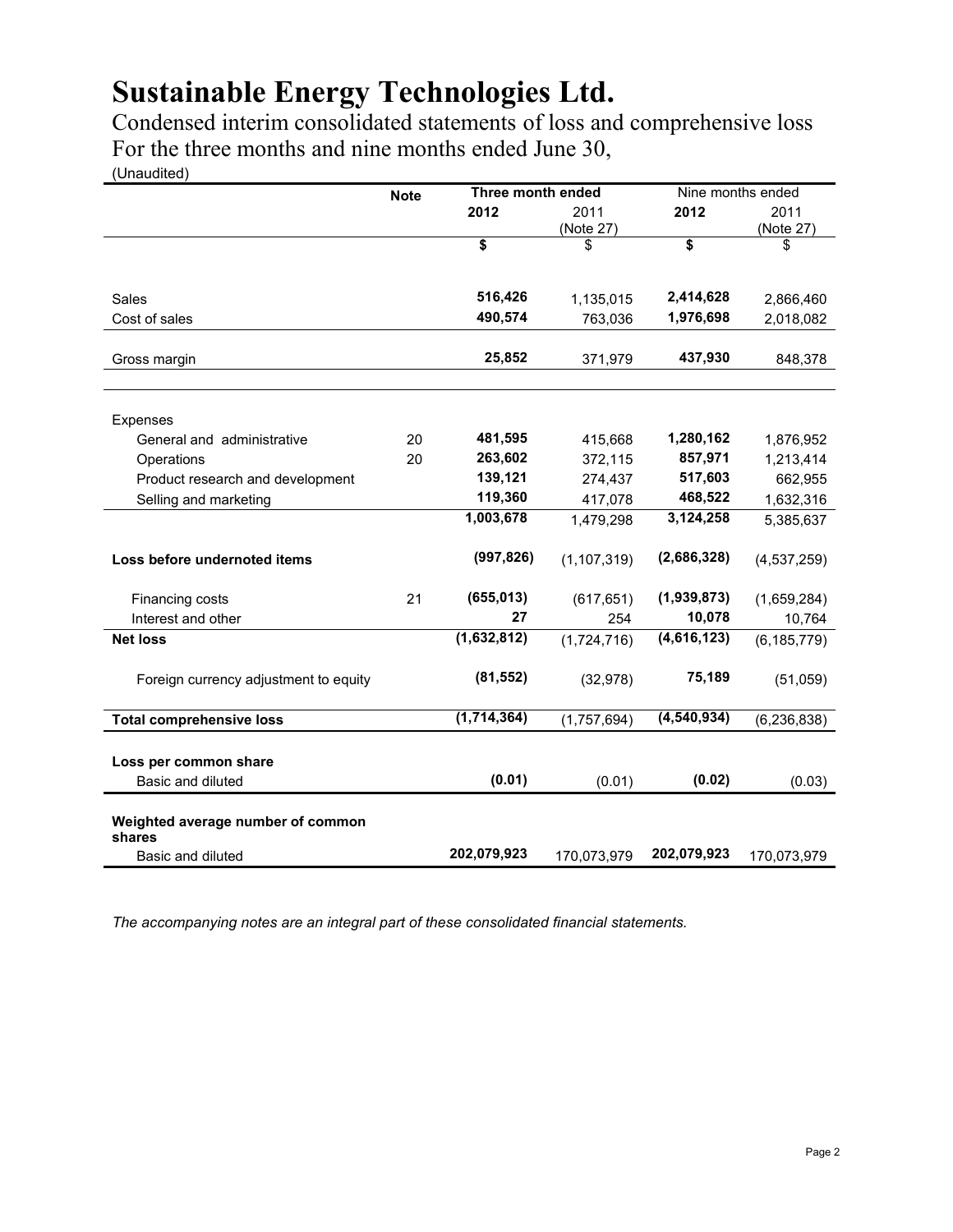Condensed interim consolidated statements of changes in equity

(Unaudited)

|                                      |               |                     |            | Equity          |                |                          |               |
|--------------------------------------|---------------|---------------------|------------|-----------------|----------------|--------------------------|---------------|
|                                      |               | Share               |            | component       |                | Foreign                  |               |
|                                      |               | based               |            | of<br>preferred |                | currency<br>translation  |               |
|                                      |               | payments<br>reserve |            | shares          |                | reserve                  |               |
|                                      | Share capital |                     | Warrants   |                 | Deficit        |                          | Total         |
|                                      | \$            | \$                  | \$         | \$              | \$             | \$                       | \$            |
| Balance, October 1, 2011             | 34,258,068    | 4,819,067           | 2,275,418  | 3,184,383       | (47, 346, 368) | (171,906)                | (2,981,338)   |
| Loss for the period                  |               |                     |            |                 | (4,788,029)    |                          | (4,788,029)   |
| Other comprehensive gain             |               |                     |            |                 |                | 247,095                  | 247,095       |
| Issue of share capital               | 746,463       |                     |            |                 |                |                          | 746,463       |
| Warrants issued                      |               |                     | 362,411    |                 |                |                          | 362,411       |
| Warrants expired                     |               | 443,750             | (443, 750) |                 |                |                          |               |
| Equity component of preferred shares |               |                     |            | 226,158         |                |                          | 226,158       |
| Share-based payments                 |               | 85,209              |            |                 |                |                          | 85,209        |
| <b>Balance, June 30, 2012</b>        | 35,004,531    | 5,348,026           | 2,194,079  | 3,410,541       | (52, 134, 397) | 75,189                   | (6, 102, 031) |
| Balance, October 1, 2010 (note 27)   | 30,393,463    | 4,445,087           | 1,355,535  | 2,812,455       | (40,591,177)   | $\overline{\phantom{a}}$ | (1,584,637)   |
| Loss for the period                  |               |                     |            |                 | (6, 185, 780)  |                          | (6, 185, 780) |
| Other Comprehensive loss             |               |                     |            |                 |                | (51,059)                 | (51,059)      |
| Issue of share capital               | 4,983,922     |                     |            |                 |                |                          | 4,983,922     |
| <b>Transaction costs</b>             | (1,079,060)   |                     |            |                 |                |                          | (1,079,060)   |
| Warrants issued                      |               |                     | 996,937    |                 |                |                          | 996,937       |
| Equity component of preferred shares |               |                     |            | 218,282         |                |                          | 218,282       |
| Share-based payments                 |               | 237,040             |            |                 |                |                          | 237,040       |
| <b>Balance, June 30, 2011</b>        | 34,298,325    | 4,682,127           | 2,352,472  | 3,030,737       | (46, 776, 957) | (51,059)                 | (2,464,353)   |

*The accompanying notes are integral part of these consolidated financial statements.*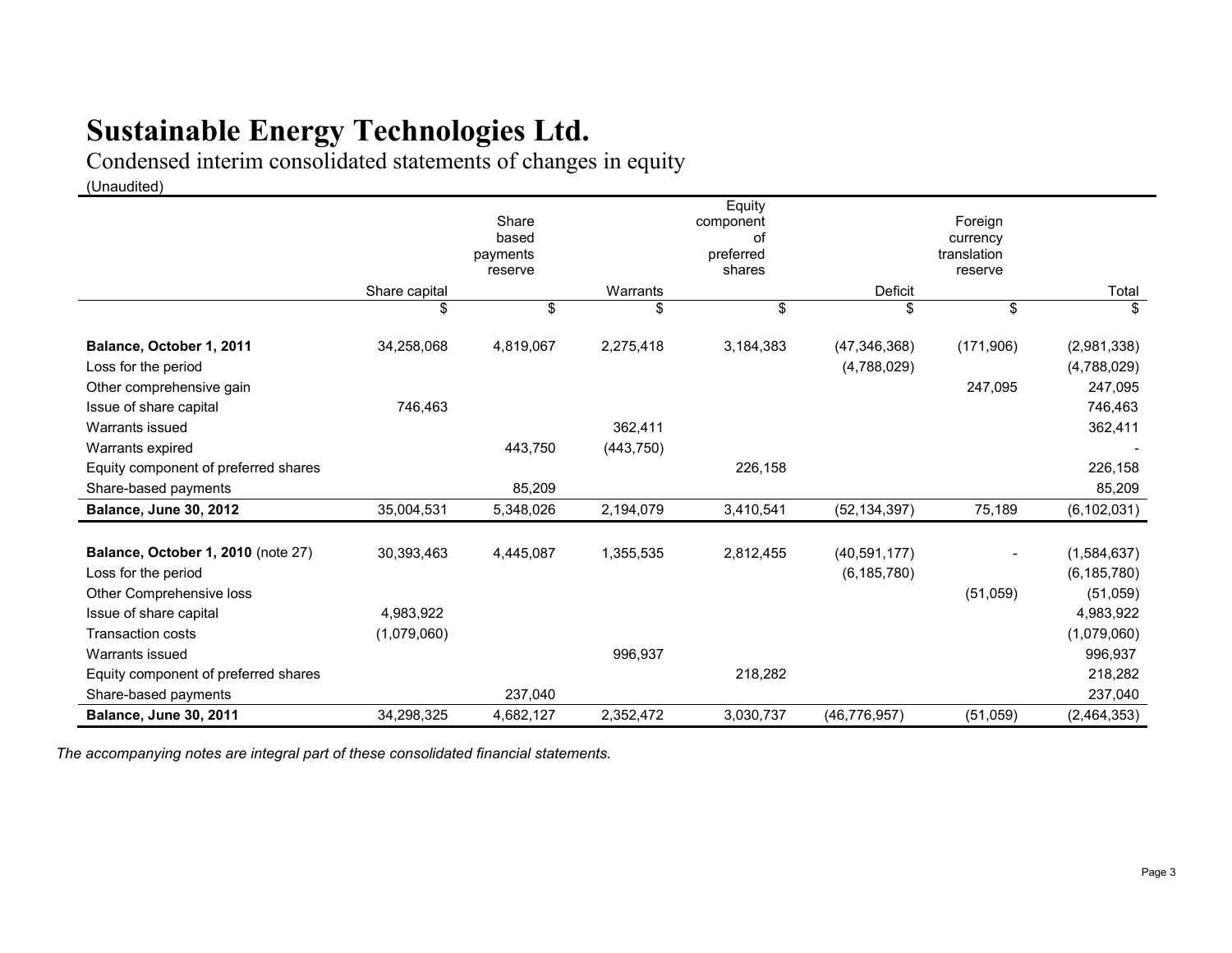Condensed interim consolidated statements of cash flows For the three months and nine months ended June 30,

(unaudited)

|                                                                             |                | Three months ended | Nine months ended |               |  |
|-----------------------------------------------------------------------------|----------------|--------------------|-------------------|---------------|--|
|                                                                             | 2012           | 2011               | 2012              | 2011          |  |
|                                                                             |                | (Note 27)          |                   | (Note 27)     |  |
|                                                                             | \$             | \$                 | \$                | \$            |  |
| <b>Operating activities</b>                                                 |                |                    |                   |               |  |
| Net loss                                                                    | (1,632,812)    | (1,724,716)        | (4,616,123)       | (6, 185, 779) |  |
| Amortization of capital assets and capitalized<br>development costs         | 74,831         | 98,304             | 237,494           | 278,167       |  |
| Share-based compensation payments                                           | 39,726         | 63,691             | 85,209            | 237,040       |  |
| Write-down of capital assets                                                | 44,458         |                    | 44,458            |               |  |
| Finance costs                                                               | 655,013        | 617,751            | 1,939,873         | 1,659,284     |  |
| Unrealized foreign exchange loss (gain)                                     | (105, 261)     | (93, 647)          | 34,974            | (9,960)       |  |
|                                                                             | (924, 045)     | (1,071,594)        | (2, 274, 115)     | (4,072,306)   |  |
| Net change in non-cash working capital (Note<br>23)                         | 1,030,850      | (942, 134)         | 1,177,210         | (2, 181, 220) |  |
| Cash flow from/(used in operating activities                                | 106,805        | (2,013,728)        | (1,096,905)       | (6, 253, 526) |  |
| <b>Financing activities</b>                                                 |                |                    |                   |               |  |
| Bank loan                                                                   | (35, 678)      | 698,526            | 116,660           | 698,526       |  |
| Proceeds on issuance of LP units                                            |                |                    |                   | 2,550,000     |  |
| Cost of issuing LP units                                                    |                |                    |                   | (164, 961)    |  |
| Proceeds on issuance of common shares                                       |                | 283,000            |                   | 2,267,000     |  |
| Cost of issuing common shares                                               |                |                    |                   | (191, 124)    |  |
| Proceeds from preferred shares                                              |                |                    | 1,000,000         | 800,000       |  |
| Cost of issuing preferred shares                                            |                |                    | (36, 156)         | (36, 382)     |  |
| Proceeds from debenture                                                     | 699,875        |                    | 699,875           |               |  |
| Cash financing costs paid                                                   | (20, 537)      |                    | (54, 861)         |               |  |
| Cash flow from financing activities                                         | 643,660        | 981,256            | 1,725,518         | 5,922,789     |  |
| <b>Investing activities</b>                                                 |                |                    |                   |               |  |
| Capital asset additions                                                     |                | (24, 985)          | (17, 447)         | (108, 175)    |  |
| Cash flow from investing activities                                         | $\blacksquare$ | (24, 985)          | (17, 447)         | (108, 175)    |  |
| Foreign exchange on cash and cash equivalents<br>held in foreign operations | (31, 522)      | (3,272)            | (31, 522)         | (3,272)       |  |
| Net change in cash and cash equivalents                                     | 718,943        | (1,060,729)        | 579,644           | (442, 184)    |  |
| Cash and cash equivalents, beginning of period                              | 189,522        | 1,179,918          | 328,821           | 561,373       |  |
| Cash and cash equivalents, end of period                                    | 908,465        | 119,189            | 908,465           | 119,189       |  |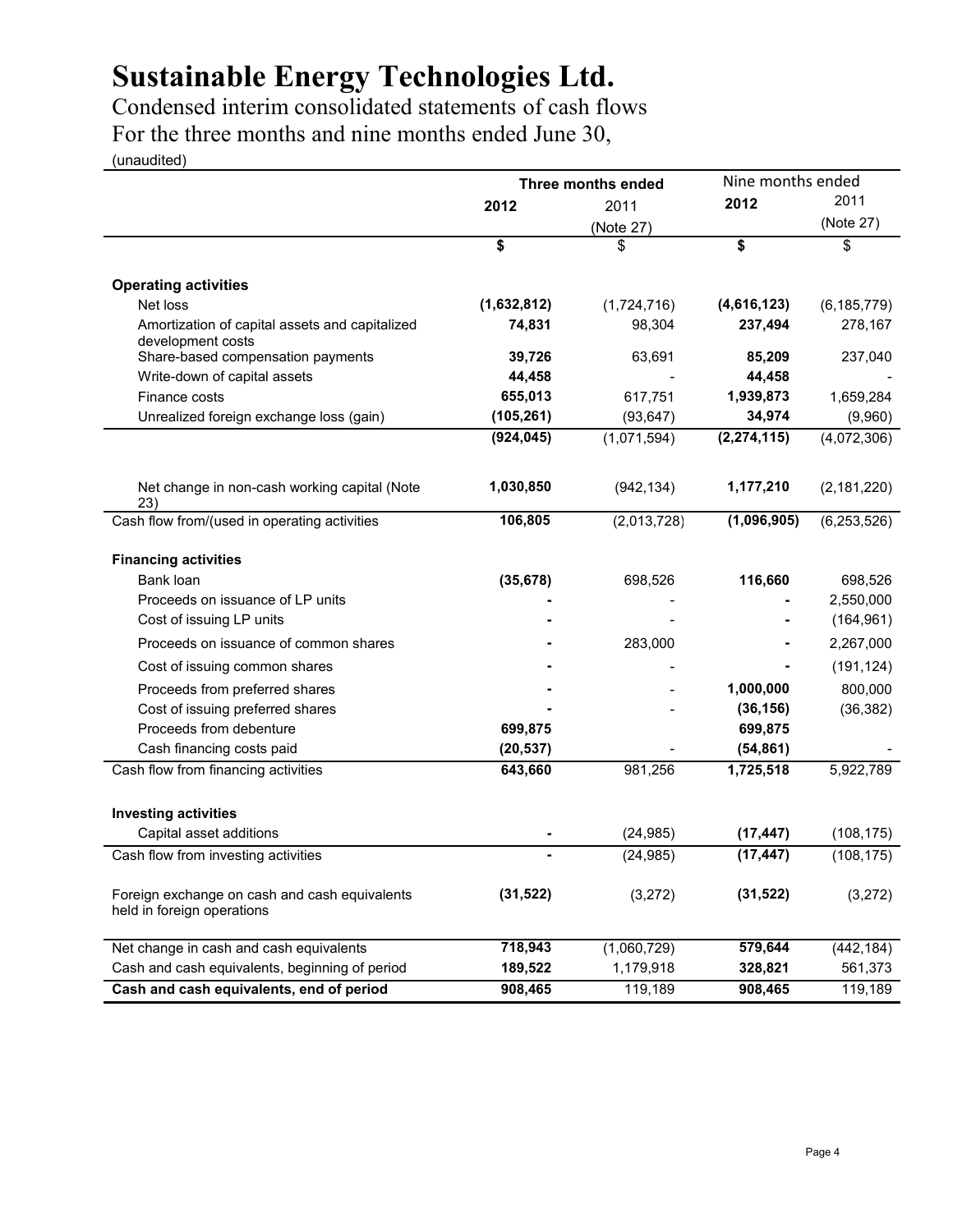Notes to the condensed interim consolidated financial statements June 30, 2012 (Unaudited)

## **1. Description of the business**

Sustainable Energy Technologies Ltd ("Sustainable Energy", "Sustainable" or the "Company") develops and manufactures advanced power inverters for the emerging alternative and renewable energy industry - solar photovoltaic ("PV") systems, small wind turbines, fuel cells and all forms of energy storage. The Company is a publicly traded company headquartered at 609-14th St NW, Calgary, Alberta, Canada and its shares trade on the Toronto Stock Exchange Venture Exchange "TSX-V" under the symbol "STG".

## **2. Basis of preparation**

## **(a) Adoption of new and revised standards**

In conjunction with the Company's annual audited consolidated financial statements to be issued under International Financial Reporting Standards ("IFRS") for the year ending September 30, 2012, these condensed interim consolidated financial statements ("consolidated financial statements") present the Company's initial financial statements of loss and comprehensive loss and financial position under IFRS as at and for the three months and nine months ended June 30, 2012, including 2011 comparative periods. As a result, they have been prepared in accordance with IFRS 1, "First-time Adoption of International Financial Reporting Standards" and with International Accounting Standard ("IAS") 34, "Interim Financial Reporting", as issued by the International Accounting Standards Board ("IASB"). These consolidated financial statements do not include all the necessary annual disclosures in accordance with IFRS. Previously, the Company prepared its interim and annual consolidated financial statements in accordance with Canadian generally accepted accounting principles ("Canadian GAAP").

The preparation of these consolidated financial statements resulted in selected changes to the Company's accounting policies as compared to those disclosed in the Company's annual audited consolidated financial statements for the year ended September 30, 2011, issued under Canadian GAAP. Consequently, these consolidated interim financial statements should be read in conjunction with the Canadian GAAP annual audited consolidated financial statements for the year ended September 30, 2011.

A summary of the Company's significant accounting policies under IFRS, which have been retrospectively and consistently applied except where specific exemptions permitted an alternative treatment upon transition to IFRS in accordance with IFRS 1, is presented in note 3 and are based on IFRS issued and effective as of June 30, 2012. Any subsequent changes to IFRS that come in effect as at September 30, 2012 could result in restatement to these consolidated financial statements, including the transition adjustments recognized on the transition to IFRS.

An explanation of how the transition to IFRS has affected the reported financial position, financial performance and cash flows of the Company is provided in note 24.

## **(b) Basis of consolidation**

The consolidated financial statements of Sustainable Energy Technologies Ltd. include the accounts of the Company and its subsidiaries: Sustainable Energy Systems Inc. ("SES"), Sustainable Energy Europa S.L. ("SEE"), STG Markets Limited Partnership ("STGLP"), Sustainable Energy Laboratories Ltd. ("SEL"), International Power Systems, Inc. ("IPS"), Mainpower Hellas (MPH) and Sustainable Energy France (SEF).

All intra-Company transactions, balances, revenue and expenses are eliminated in full on consolidation.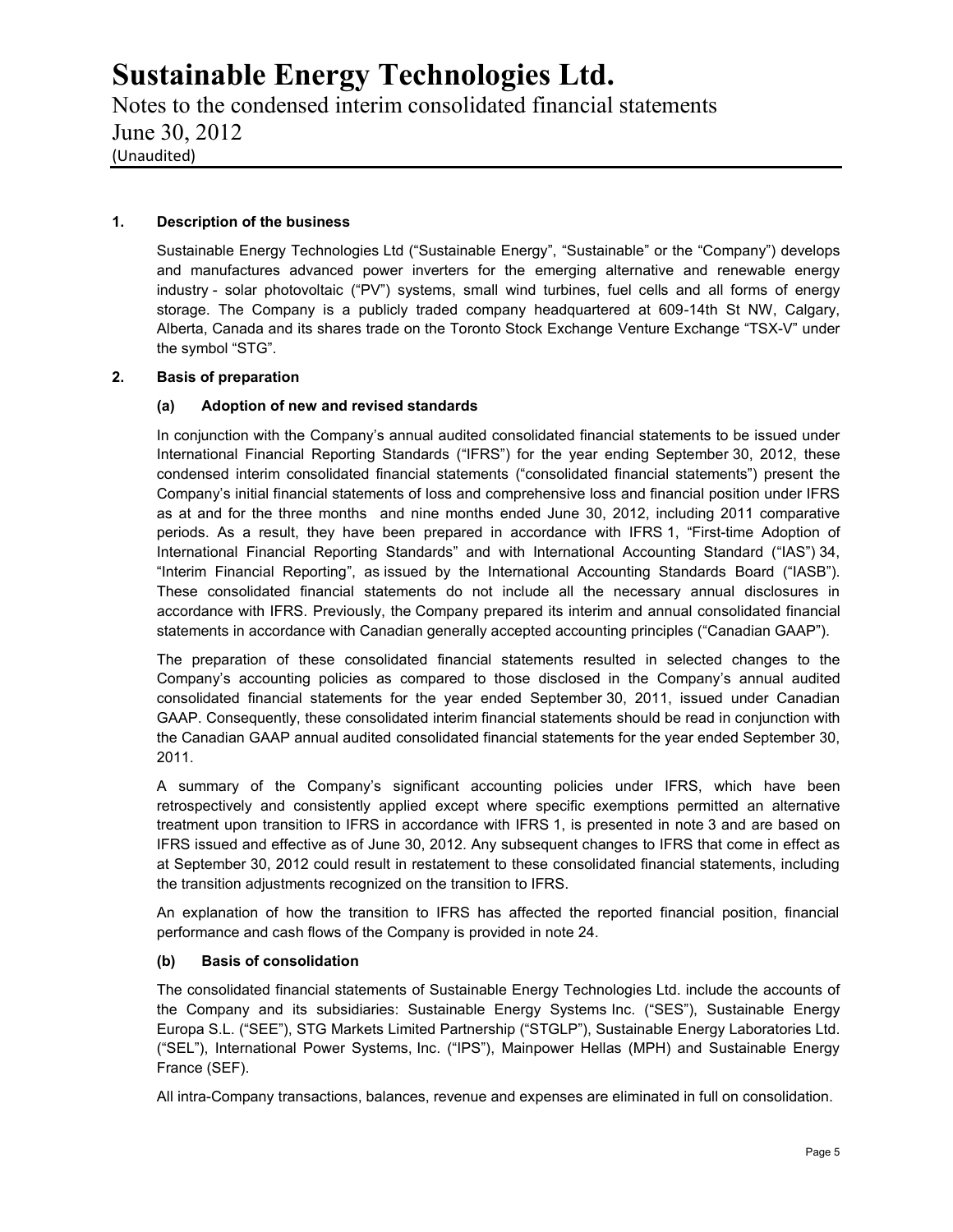Notes to the condensed interim consolidated financial statements June 30, 2012 (Unaudited)

## **2. Basis of preparation (continued)**

## **(b) Basis of consolidation (continued)**

Subsidiaries that are directly controlled by the parent company or indirectly controlled by other consolidated subsidiaries are fully consolidated. All intercompany balances, transactions and income are eliminated. The Company currently has no special purpose entities of which it retains control and accordingly the consolidated financial statements do not include the accounts of any such entities.

## **(c) Statement of compliance**

The consolidated financial statements have been prepared in accordance with IAS 34 and were approved and authorized for issuance by the Board of Directors ("the Board") on August 17, 2012.

## **(d) Critical accounting estimates**

The preparation of these consolidated financial statements requires management to make estimates, judgments and assumptions that affect the reported amounts of assets, liabilities, sales and expenses, and related disclosure of contingent assets and liabilities. On an ongoing basis, management bases its estimates on historical experience and other assumptions that it believes are reasonable in the circumstances. Actual results may differ from the estimates. There have been no changes made to the methodology to determine critical accounting estimates during the past two fiscal years. The following reflect the most significant estimates and assumptions used in the preparation of the Company's consolidated financial statements.

## *i. Capital assets and development costs*

Capital assets and development costs are reviewed for impairment at least annually or when events or changes in circumstances indicate that the carrying amount of such assets may not be fully recoverable. To determine recoverability, management estimates the fair value less costs to sell of the asset or the asset's value in use using estimates. The value in use is determined by estimating the future cash flows projected to be generated by these assets. These cash flows are discounted using an estimated rate of return and compared to their respective carrying value. In performing this analysis, estimates and assumptions are made about factors such as current and future contracts with clients, margins, market conditions and the useful lives of assets. If estimates or assumptions change from those used in the current analysis, the Company may be required to recognize an impairment loss in future periods, which would decrease capital assets or development costs and increase reported expenses.

## *ii. Valuation adjustments for inventory*

Valuation adjustments for inventory related assets are comprised of the impairments or recoveries recorded against inventories. The Company records valuation adjustments for inventory related assets by comparing the inventory cost to its net realizable value. This process requires the use of estimates and assumptions related to future market demand, costs and prices. Such assumptions are reviewed quarterly and have a significant impact on the valuation adjustments for inventory.

## *iii. Share-based payment transactions*

Share-based payments comprise compensation expense related to the granting of stock options and warrants. The Company values stock option expense and warrants using a fair value-based method of accounting. The fair value of stock options and warrants is estimated at the grant or issue date using the Black- Scholes option pricing model (the "model") or the fair value of services received in the case of warrants. The model requires the input of a number of assumptions, including expected dividend yield, expected stock price volatility, expected time until exercise, forfeiture rate, and risk-free interest rates.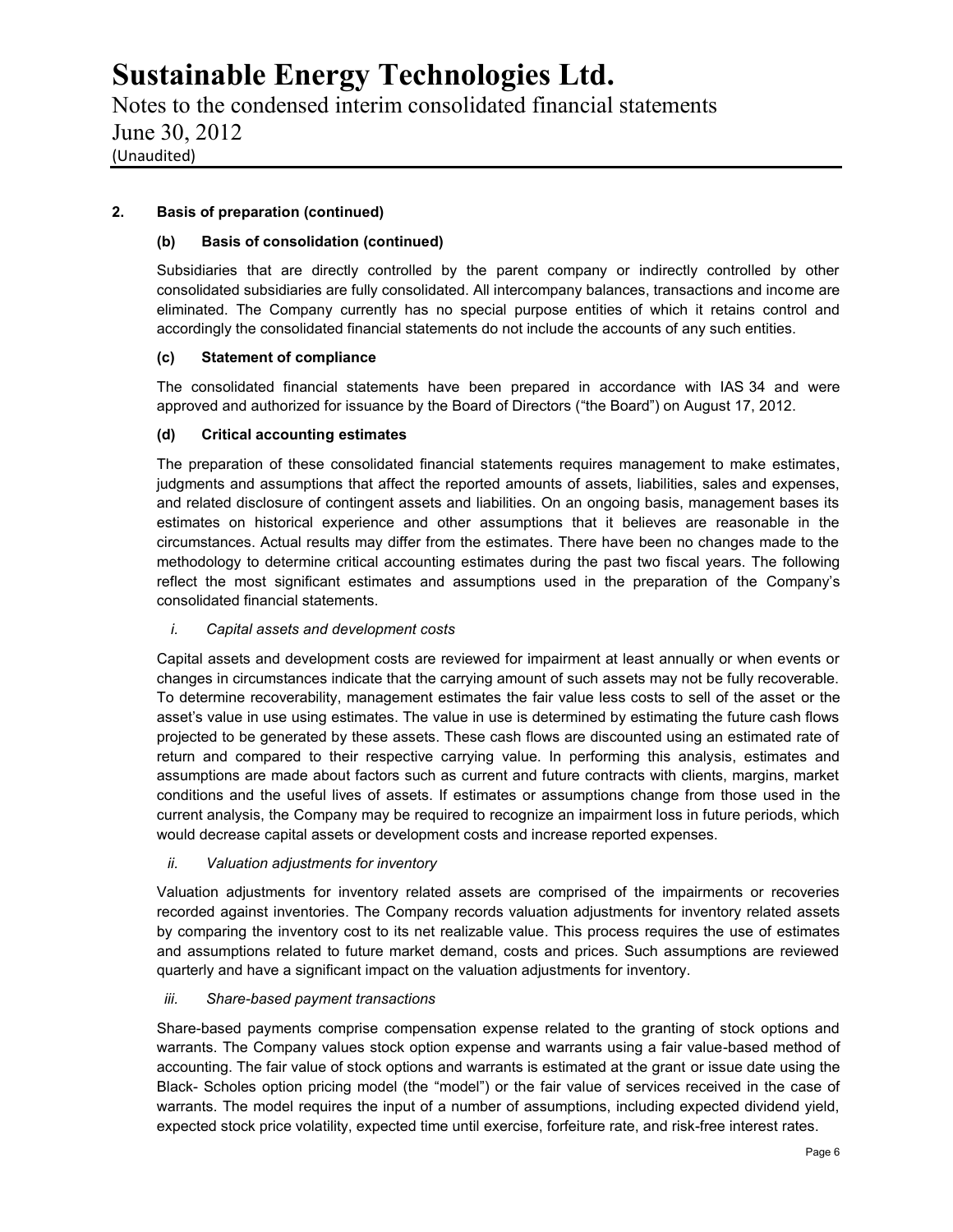Notes to the condensed interim consolidated financial statements June 30, 2012 (Unaudited)

## **2. Basis of preparation (continued)**

## **(d) Critical accounting estimates (continued)**

## *iii. Share-based payment transactions (continued)*

Certain assumptions such as expected stock price volatility, forfeiture rate and expected time until exercise are determined using management's best estimates and involve inherent uncertainties relating to market conditions, forfeitures and exercise which are outside of the control of the Company. Such assumptions are reviewed quarterly and have a significant impact on the estimates of fair value produced by the Black-Scholes option pricing model.

## *iv. Recoverability of accounts receivable*

Accounts receivable includes amounts due from customers invoiced for the shipment of products or achievement of invoicing milestones. The Company, in the normal course of business, submits credit applications to the Export Development Corporation (EDC) for accounts receivable insurance approval. Clients who do not qualify for EDC credit are treated on a cash only basis.

## *v. Preferred shares*

Preferred shares are comprised of a debt and equity component. The Company determines the fair values of the debt component at inception by using discounted cash flows at the estimated market interest rate at that time. This method requires the input of a number of assumptions, including the estimated market rate of interest and the timing of any payment of dividends. These assumptions are determined using management's best estimates and involve inherent uncertainties. They are reviewed quarterly and have a significant impact on the estimates of fair value of the debt component of the preferred shares.

## *vi. Fair value of financial instruments*

The Company is required to determine the fair value of its bank debt, Energy Northwest obligation and preferred shares. In determining the fair value of the Company's outstanding preferred shares, management uses internally developed models, which incorporate estimated market rates. In determining market rates, management adds a credit spread to quoted rates on Canadian government bonds with similar maturity dates to the Company's preferred shares. Estimates of market rates and the credit spread applicable could vary and result in a different disclosed fair value.

## *vii. Income taxes*

The Company carries on business in several countries and as a result, is subject to income taxes in numerous jurisdictions. The determination of income tax is inherently complex and the Company is required to interpret continually changing regulations and make certain estimates and assumptions about future events. While income tax filings are subject to audits and reassessments, the Company believes it has adequately provided for all income tax obligations. However, changes in facts and circumstances as a result of income tax audits, reassessments, jurisprudence and any new legislation may result in an increase or decrease in the provision for income taxes.

## *viii. Commitments, Contingencies and Guarantees*

By their nature, contingencies will only be resolved when one or more future events transpire. The assessment of contingencies inherently involves estimating the outcome of future events.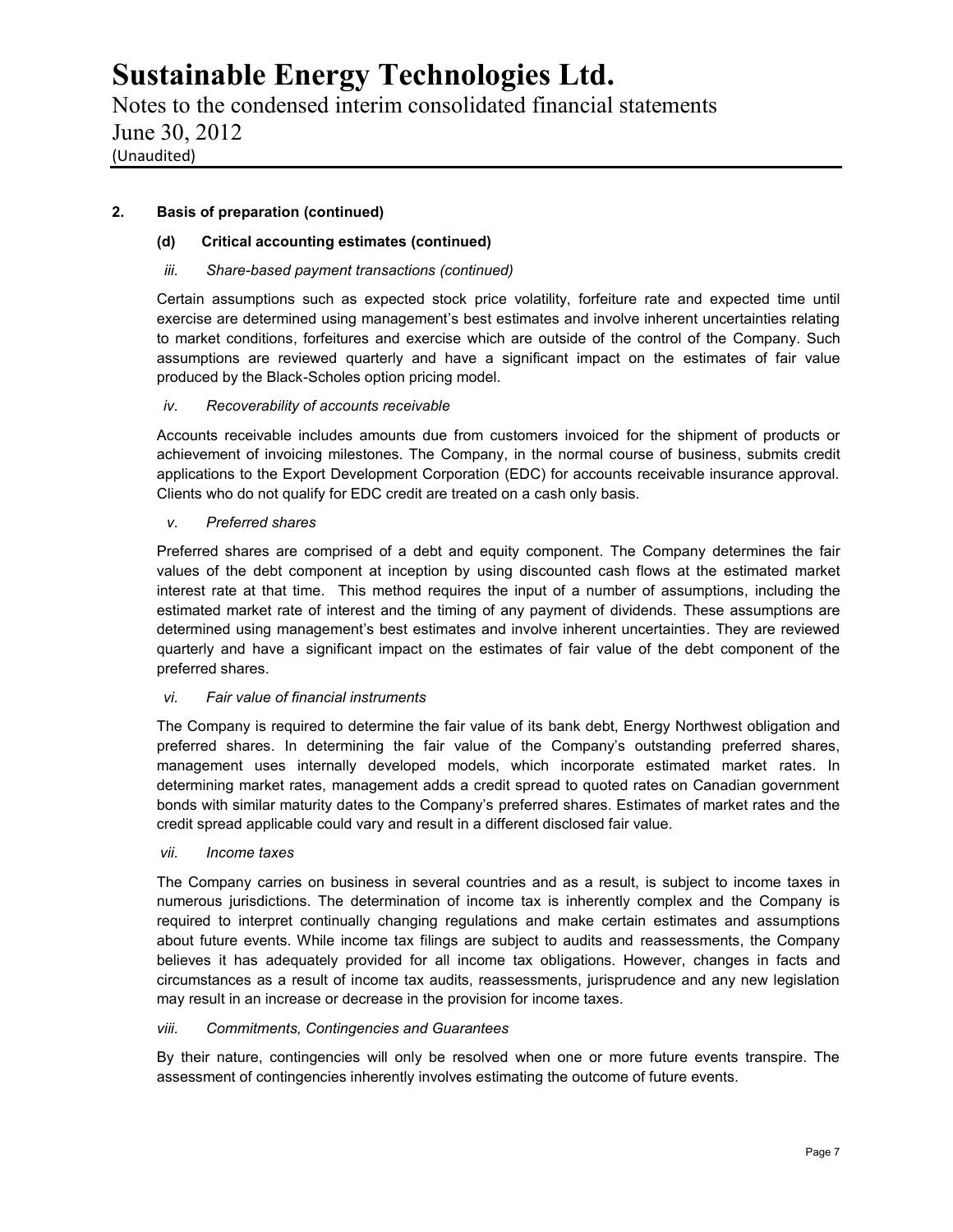Notes to the condensed interim consolidated financial statements June 30, 2012 (Unaudited)

## **2. Basis of preparation (continued)**

## **(e) Critical accounting judgments**

In applying the Company's accounting policies, management has made certain judgments that may have a significant effect on the amounts recognized in the financial statements. Such judgments include the determination of the functional currency.

## **3. Going concern**

The consolidated financial statements were prepared on a going concern basis. The going concern basis assumes that the Company will continue in operation for the foreseeable future and will be able to realize its assets and discharge its liabilities and commitments in the normal course of business.

At June 30, 2012, the Company had not yet achieved profitable operations since its inception and accumulated a deficit of \$52,134,397 (2011 - \$46,776,957) and recognized a cash flow deficiency from operations at June 30 of \$2,274,115 (2011 - \$4,072,306). Whether and when the Company can attain profitability and positive cash flows is uncertain. Although the lack of profitable operations and cash flow deficiency may cast significant doubt on the Company's ability to continue as a going concern, the Company had a working capital surplus of \$1,185,017 at June 30, 2012 (2011 - \$1,970,327).

The ability to continue as a going concern is dependent on completing equity or debt financings or generating profitable operations in the future in order to meet liabilities as they come due and enable the Company to continue operations. The ability to continue as a going concern may be adversely impacted by the loss of customers and falling sales per customer. To address its financing requirements, the Company will seek financing through the issuance of common shares, First Preferred Shares and Units of STG Markets Limited Partnership. The outcome of these matters cannot be predicted at this time.

These consolidated financial statements do not include any adjustments which could be significant to the amounts and classification of assets and liabilities that may be necessary should the Company be unable to obtain equity or debt financings or generate profitable operations in the future. Failure to continue as a going concern would require the restatement of assets, liabilities and shareholders' deficiency on a liquidation basis, which could differ materially from the going concern basis.

Management has also made significant estimates under the going concern assumption (see "critical accounting estimates"). These consolidated financial statements do not give effect to adjustments, if any, that may be necessary should the Company be unable to continue as a going concern.

## **4. Significant accounting policies**

The significant accounting policies are set out below. All dollar amounts are expressed in Canadian dollars unless otherwise noted.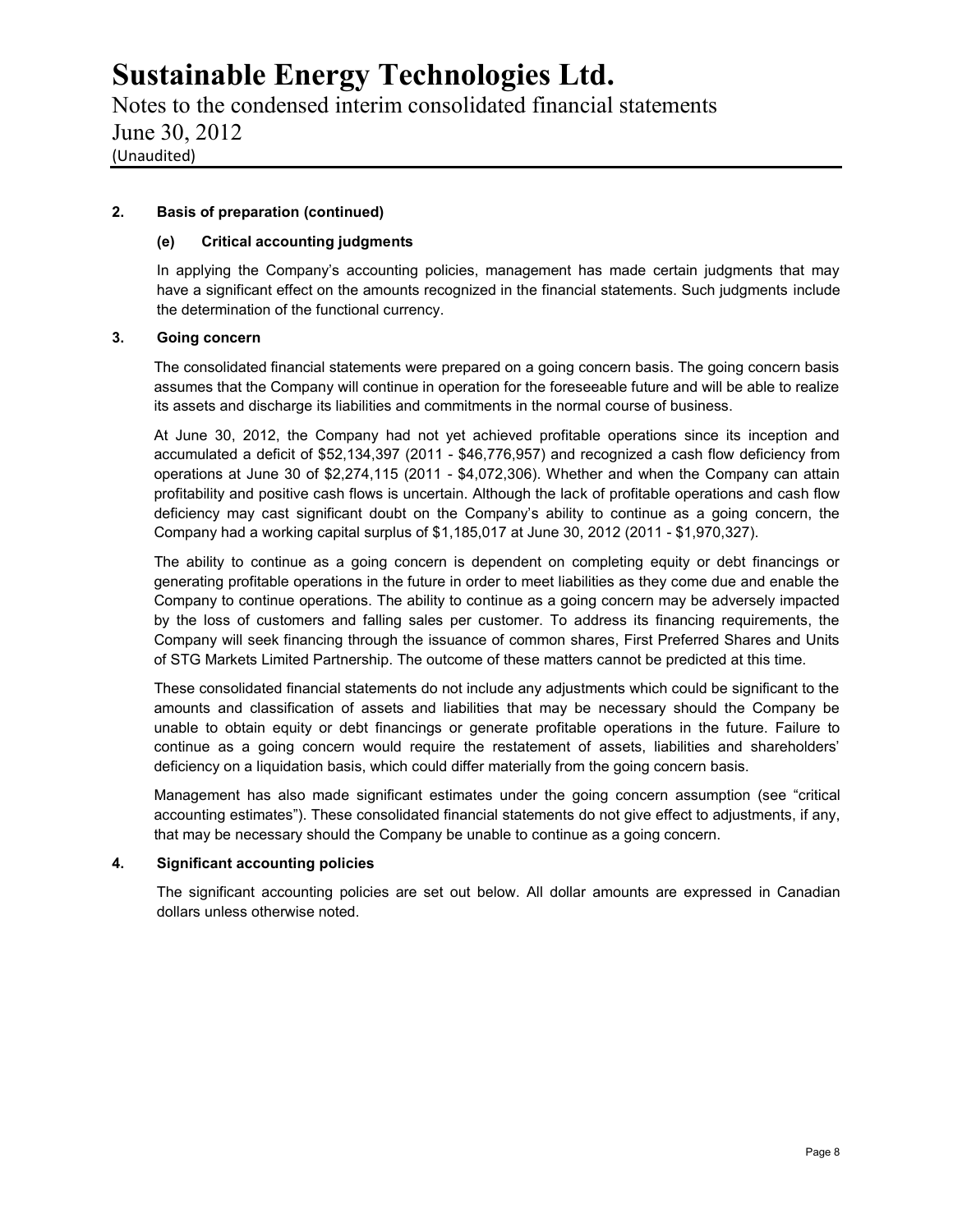Notes to the condensed interim consolidated financial statements June 30, 2012 (Unaudited)

## **4. Significant accounting policies (continued)**

## **(a) Financial instruments**

A financial instrument is any contract that gives rises rise to a financial asset of one entity and a financial liability or equity instrument to another. Upon initial recognition all financial instruments, including derivatives, are recognized on the statement of financial position at fair value. Subsequent measurement is then based on financial instruments being classified into one of the following five categories: 1) loans and receivables, 2) assets held-to-maturity, 3) assets available-for-sale, 4) other financial liabilities, and 5) fair value through profit or loss. Financial instruments classified as fair value through profit or loss or assets available-for-sale as a result of initially adopting this section are measured at fair value. Gains or losses on the subsequent measurement of fair value are recognized in net income (loss), while gains and losses on subsequent measurement of available-for-sale items are recognized as an adjustment to other comprehensive income (loss).

At June 30, 2012, the Company's financial instruments include cash and cash equivalents, accounts receivable and advances, accounts payable and accrued liabilities, bank debt, debentures, Energy Northwest obligation and preferred shares. Cash and cash equivalents are measured at fair value consistent with the "fair value through profit or loss" classification. Net gains and losses arising from changes in fair value are recognized in net income upon de-recognition or impairment. Accounts receivable and advances and other long term assets are measured at amortized cost consistent with the "loans and receivables" classification. Loans and receivables are subsequently measured at their amortized cost, using the effective interest method. Under this method, estimated future cash receipts are discounted over the asset's expected life, or other appropriate period, to its net carrying value. Accounts payable and accrued liabilities, bank loan, debentures, Energy Northwest obligation and preferred shares are measured at amortized cost using the effective interest method, consistent with the "other financial liabilities" classification. Equity instruments are recorded at the proceeds received with direct issue costs deducted.

Embedded derivatives are separated from the host contract and accounted for separately when all three of the following conditions are met: i) the economic characteristics and risks of the host contract and the embedded derivative are not closely related; ii) a separate instrument with the same terms as the embedded derivative would meet the definition of a derivative; and iii) the hybrid instrument is not measured at fair value with changes in fair value recognized in profit or loss. Changes in the fair value of the separated embedded derivative are recognized immediately in the statement of comprehensive income (loss).

The Company has an embedded derivative related to the Company's ability to redeem each series of preferred shares if certain conditions exist. The estimated value of this embedded derivative at June 30, 2012 is nil.

On initial recognition, the preferred shares were classified into debt and equity components at fair value. Subsequent to the initial recognition, the liability component is re-measured at amortized cost using the effective interest rate method. The equity component is not re-measured subsequent to initial recognition.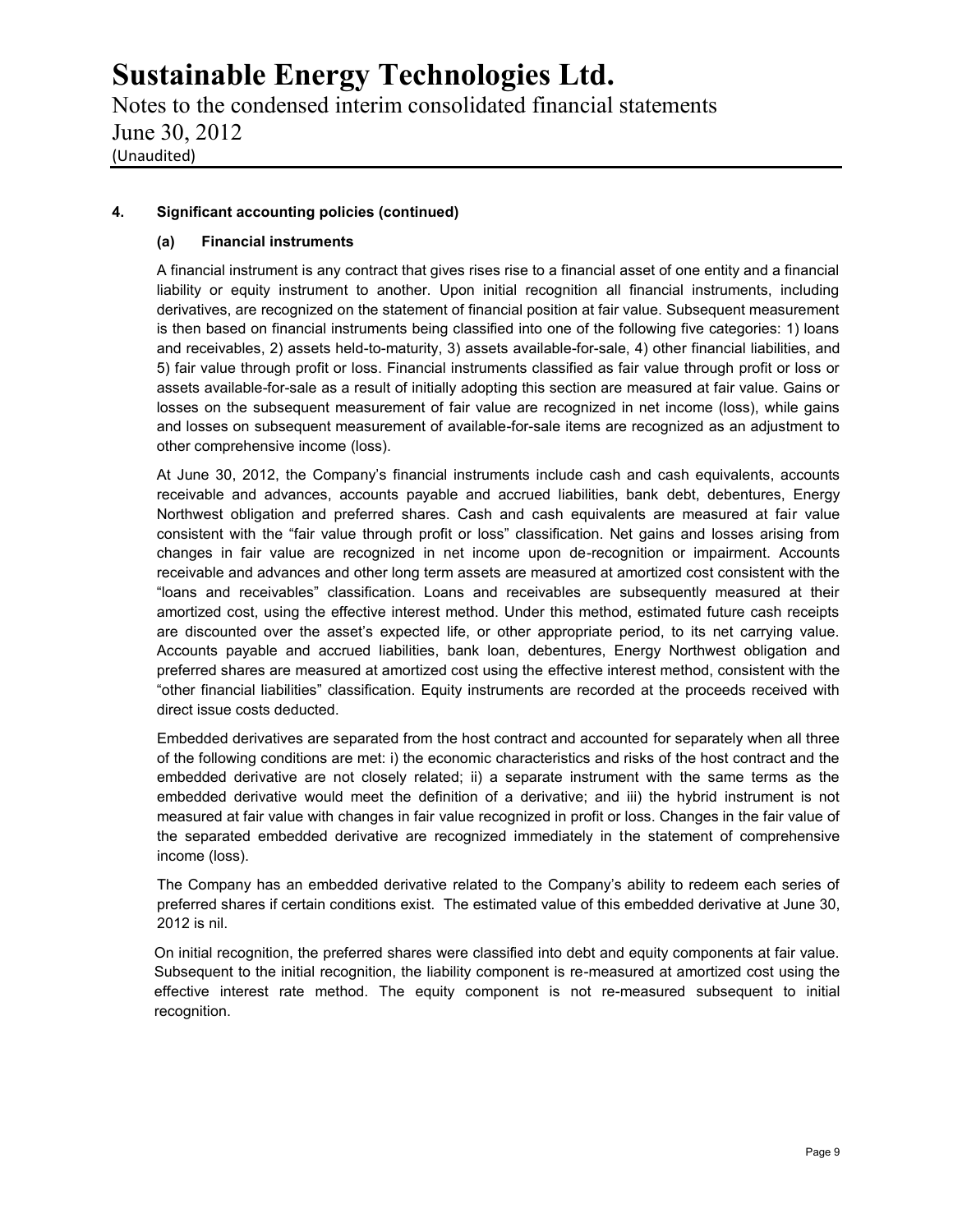Notes to the condensed interim consolidated financial statements June 30, 2012 (Unaudited)

## **4. Significant accounting policies (continued)**

## **(a) Financial instruments (continued)**

The effective interest method is a method of calculating the amortized cost of a financial asset/liability and of allocating interest income/expense over the relevant period. The effective interest rate is the rate that exactly discounts estimated future cash flows (including all fees on points paid or received that form an integral part of the effective interest rate, transaction costs and other premiums or discounts) through the expected life of the financial asset/liability, or, where appropriate, a shorter period. Transactions costs are comprised primarily of legal, accounting, underwriters' fees and other costs directly attributable to the issuance of the financial instruments.

## **(b) Foreign currencies**

## *i. Foreign currency transactions*

The consolidated financial statements are prepared in Canadian dollars, which is the Company's functional currency. Transactions in foreign currencies are initially recorded at the functional currency spot rate at the date of the transaction. Monetary assets and liabilities denominated in foreign currencies are translated at the functional currency prevailing rate of exchange at the reporting date. Non-monetary items that are measured in terms of historical cost in foreign currency are translated using the prevailing exchange rates as at the dates of the initial transactions. Non monetary items measured at fair value in a foreign currency are translated using the exchange rates at the date when the fair value was determined.

## *ii. Foreign operations*

The assets and liabilities of foreign operations are translated to Canadian dollars at exchange rates at the reporting date. Foreign currency differences are recognized and presented in other comprehensive income (loss) and in the foreign currency translation reserve in equity.

When the settlement of a monetary item receivable from or payable to a foreign operation is neither planned nor likely in the foreseeable future, foreign exchange gain and losses net of tax arising from those items are considered to form part of a net investment in a foreign operation and are recognized in other comprehensive income (loss) and presented in the translation reserve in equity.

On disposal of a foreign operation, any cumulative exchange differences held in equity and arising after the date of transition to IFRS are transferred to the consolidated statement of comprehensive income (loss) as part of the profit or loss on sale.

## **(c) Inventory**

Inventories are stated at the lower of cost or net realizable value. Inventory is valued on a weighted average cost basis. Net realizable value represents the estimated selling price for inventories less all estimated costs necessary to make the sale. The reversal of previous net realizable value write-downs is recorded when there is a subsequent increase in the value of inventory.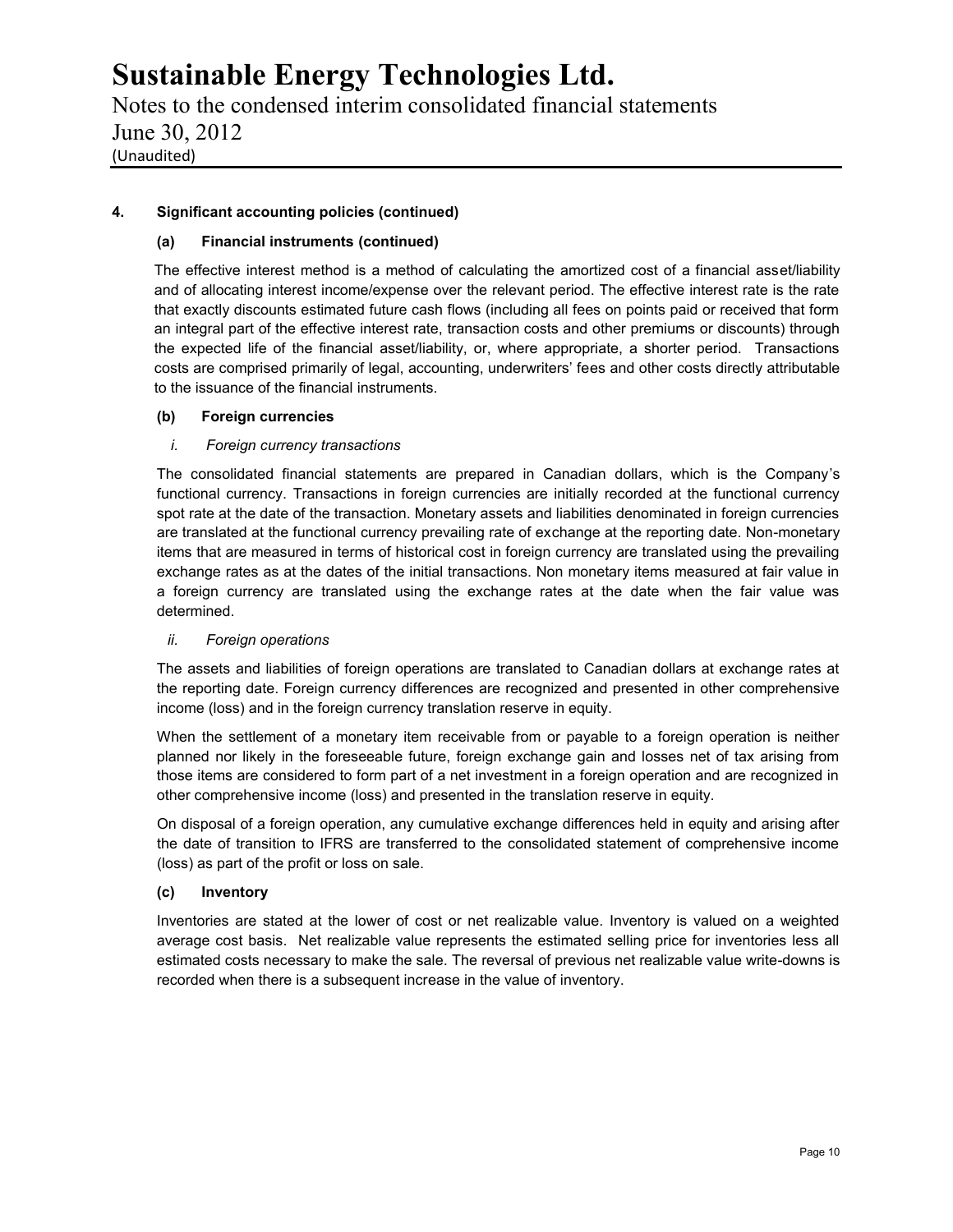Notes to the condensed interim consolidated financial statements June 30, 2012 (Unaudited)

## **4. Significant accounting policies (continued)**

## **(d) Capital assets**

Capital assets other than capitalized product development costs are stated in the consolidated statement of financial position at cost less accumulated amortization, impairment losses and government grants. Amortization is charged so as to write off the cost of assets, other than land, over their estimated useful lives, using the straight-line method. Amortization is charged once an asset is determined to be available for use. The estimated useful lives, residual values and amortization method are reviewed at each year end, with the effect of any changes in estimates accounted for on a prospective basis.

Assets held under finance leases are amortized over their expected useful lives on the same basis as owned assets or, where shorter, the term of the relevant lease.

Amortization is charged over the estimated useful life of the asset at the following rates:

| Furniture and equipment | 5 years straight-line      |
|-------------------------|----------------------------|
| Computer equipment      | 3 years straight-line      |
| Computer software       | 1 year straight-line       |
| Lab equipment           | 3 to 5 years straight-line |
| Dies and molds          | 1 year straight-line       |

The gain or loss arising on the disposal of capital assets is determined as the difference between the sales proceeds and the carrying amount of the asset, and is recognized in profit or loss.

## **(e) Research and development costs**

Expenditures on research activities are recognized as an expense in the period in which they are incurred.

Internally-generated intangible assets arising from development (or from the development phase of an internal project) are recognized if, and only if, all of the following have been demonstrated:

- The technical feasibility of completing the intangible asset so that it will be available for use or sale;
- The intention to complete the intangible asset and use or sell it;
- The ability to use or sell the intangible asset;
- How the intangible asset will generate probable future economic benefits;
- The availability of adequate technical, financial and other resources to complete the development and to use or sell the intangible asset; and
- The ability to measure reliably the expenditures attributable to the intangible asset during its development.

The amount initially recognized for internally-generated intangible assets is the sum of the expenditures incurred from the date when the intangible asset first meets the recognition criteria listed above. Where no internally-generated intangible asset can be recognized, development expenditures are charged to statement of comprehensive income (loss) in the period in which they are incurred.

Subsequent to initial recognition, internally-generated intangible assets are reported at cost less accumulated amortization and impairment losses.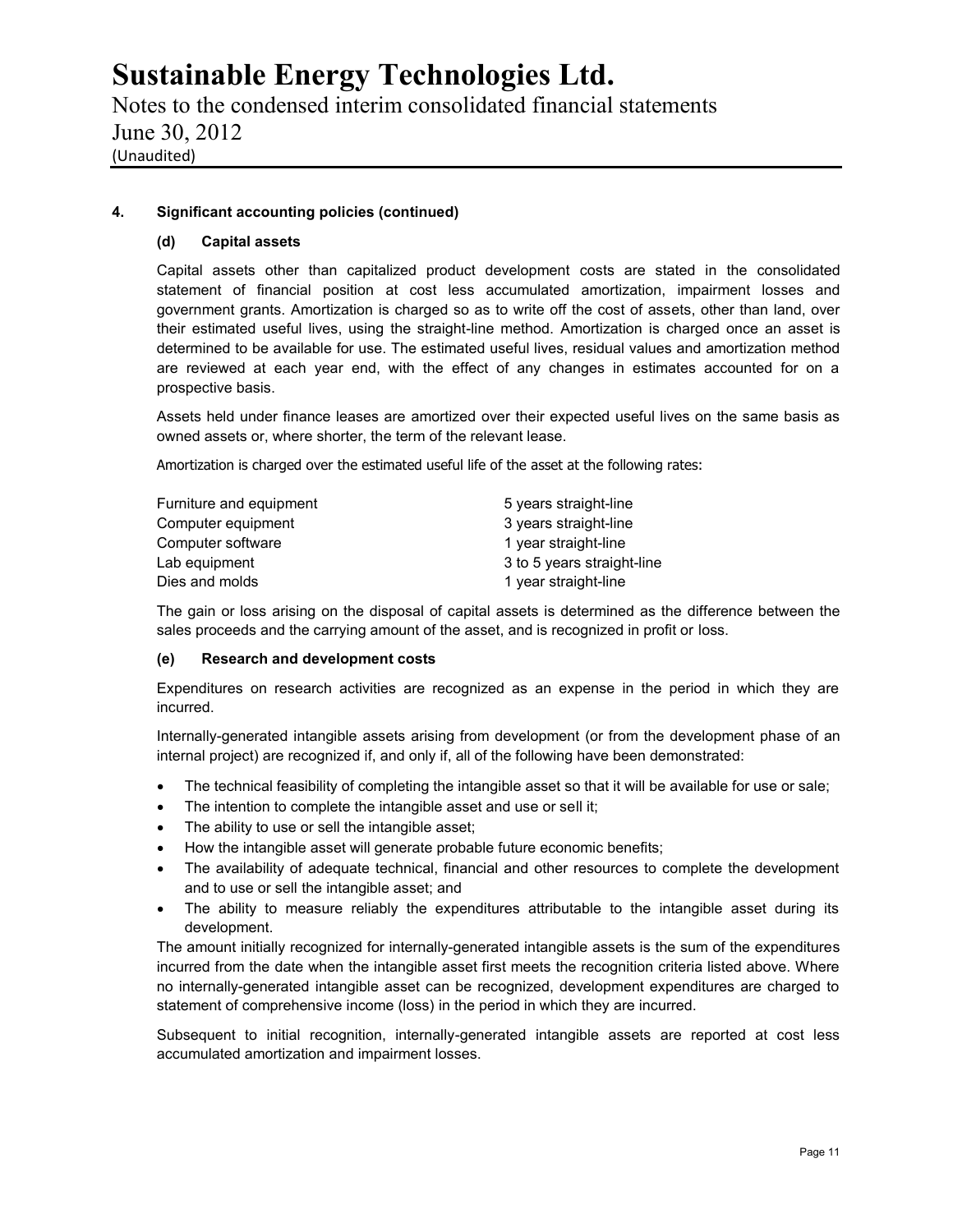Notes to the condensed interim consolidated financial statements June 30, 2012 (Unaudited)

## **4. Significant accounting policies (continued)**

## **(f) Impairment of capital assets and development costs**

At each balance sheet date, the Company reviews the carrying amounts of its capital assets and development costs to determine whether there is any indication that those assets have suffered an impairment loss. If any such indication exists, the recoverable amount of the asset is estimated in order to determine the extent of the impairment loss (if any). Where it is not possible to estimate the recoverable amount of an individual asset, the Company estimates the recoverable amount of the cash-generating unit ("CGU") to which the asset belongs. The recoverable amount is the higher of the fair value less costs to sell of the asset or the asset's value in use using estimates. The value in use is determined by estimating the future cash flows projected to be generated by these assets on a pre-tax basis. These cash flows are discounted at a rate reflecting the estimated time value of money and risk associated with the asset or CGU.

If the recoverable amount of an asset or CGU is estimated to be less than its carrying amount, the carrying amount of the asset or CGU is reduced to its recoverable amount. An impairment loss is recognized immediately in profit or loss, unless the relevant asset is carried at a revalued amount, in which case the impairment loss is treated as a revaluation decrease.

Where an impairment loss subsequently reverses, the carrying amount of the asset or CGU is increased to the revised estimate of its recoverable amount, but so that the increased carrying amount does not exceed the carrying amount that would have been determined had no impairment loss been recognized for the asset or CGU in prior years. A reversal of an impairment loss is recognized immediately in profit or loss, unless the relevant asset is carried at a revalued amount, in which case the reversal of the impairment loss is treated as a revaluation increase.

## **(g) Borrowing costs**

Borrowing costs directly attributable to the acquisition, construction or production of qualifying assets, which are assets that necessarily take a substantial period of time to get ready for their intended use or sale, are added to the cost of those assets, until such time as the assets are substantially ready for their intended use or sale. All other borrowing costs are recognized in profit or loss in the period in which they are incurred.

## **(h) Government grants**

Government grants are utilized to fund the various research and development technologies of the Company. Government grants are not recognized until there is reasonable assurance that the Company will comply with the conditions of the grant and that the grant will be received.

Government grants, including contingently repayable government grants, whose primary condition is that the Company should purchase, construct or otherwise acquire non-current assets are recorded as a deduction of the cost of the asset and transferred to profit or loss on a systematic and rational basis over the useful lives of the related assets. Other government grants, including contingently repayable government grants, are recognized as a reduction of the expense over the periods necessary to match them with the costs for which they are intended to compensate, on a systematic basis. Contingent government grant repayments will be shown as a government contribution repayment expense when incurred.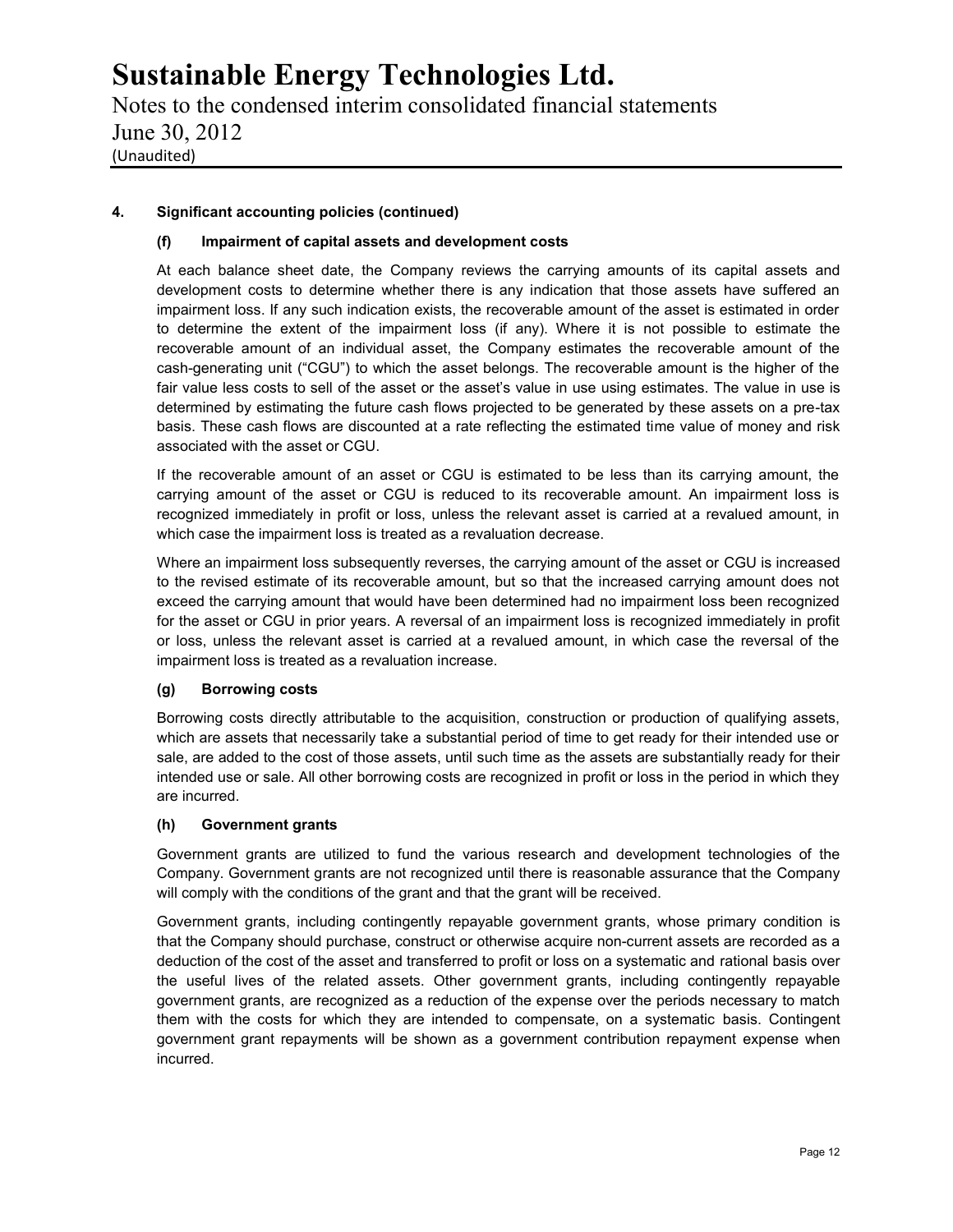Notes to the condensed interim consolidated financial statements June 30, 2012 (Unaudited)

## **4. Significant accounting policies (continued)**

## **(i) Provisions and contingencies**

## *i. Provisions*

Provisions are recognized when the Company has a present obligation (legal or constructive) as a result of a past event, it is probable that the Company will be required to settle the obligation, and a reliable estimate can be made of the amount of the obligation.

The amount recognized as a provision is the best estimate of the consideration required to settle the present obligation at the balance sheet date, taking into account the risks and uncertainties surrounding the obligation. Where a provision is measured using the cash flows estimated to settle the present obligation, its carrying amount is the present value of those cash flows.

When some or all of the economic benefits required to settle a provision are expected to be recovered from a third party, the receivable is recognized as an asset if it is virtually certain that reimbursement will be received and the amount of the receivable can be measured reliably.

## *ii. Contingencies*

When a contingency is substantiated by confirming events, can be reliably measured and will likely result in an economic outflow, a liability is recognized in the financial statements as the best estimate required to settle the obligation. A contingent liability is disclosed where the existence of an obligation will only be confirmed by a future event, or where the amount of a present obligation cannot be measured reliably or will likely not result in an economic outflow. Contingent assets are only disclosed when the inflow of economic benefits is probable. When the economic benefit becomes virtually certain, the asset is no longer contingent and is recognized in the financial statements.

## **(j) Leases**

Leases are classified as finance leases whenever the terms of the lease transfer substantially all the risks and rewards of ownership to the lessee. Finance leases are capitalized at commencement of the lease term at the lower of the fair value of the leased asset or the present value of the minimum lease payments. Capitalized leased assets are amortized over the shorter of the estimated useful life of the assets and the lease term. Lease payments are apportioned between finance expenses and reduction of the lease obligation so as to achieve a constant rate of interest on the remaining balance of the liability. Finance expenses are recognized immediately in profit or loss, unless they are directly attributable to qualifying assets, in which case they are capitalized in accordance with the Company's general policy on borrowing costs. All other leases are classified as operating leases.

Operating lease payments are recognized as an expense on a straight-line basis over the lease term, except when another systematic basis is more representative of the time pattern in which economic benefits from the leased asset are consumed. The aggregate benefit of incentives is recognized as a reduction of rental expense on a straight-line basis, except where another systematic basis is more representative of the time pattern in which economic benefits from the leased asset are consumed.

## **(k) Share-based payments**

Share-based payments are comprised of stock option awards granted to employees, directors and others which are equity-settled share-based payments.

These equity-settled share-based payments are measured at the fair value of the equity instruments and are recognized as an employee expense with the offsetting credit as an increase to the share-based payment reserve.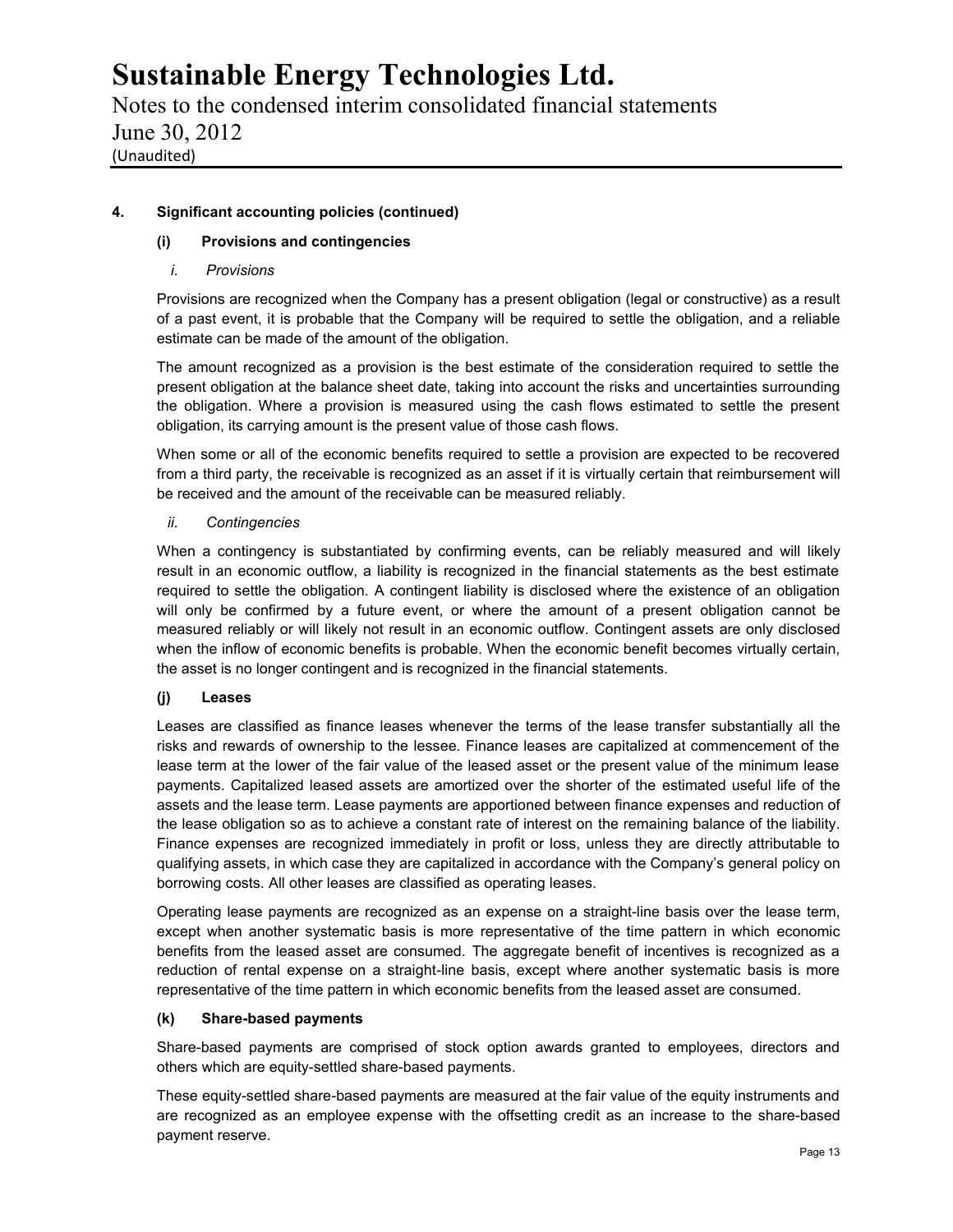Notes to the condensed interim consolidated financial statements June 30, 2012 (Unaudited)

## **4. Significant accounting policies (continued)**

## **(k) Share-based payments (continued)**

The fair value is measured at the grant date using the Black-Scholes options pricing model based on terms and conditions upon which the options were granted. Each tranche is recognized on a graded vesting basis over the period during which the options vest. At each balance sheet date, the Company revises its estimate of the number of equity instruments expected to vest as a result of the effect of non market based vesting conditions. The impact of the revision of the original estimates, if any, is recognized in profit or loss such that the cumulative expense reflects the revised estimate, with a corresponding adjustment to the share-based payment reserve.

Upon exercise of the share purchase option, the Company issues new shares. The associated fair value amount is reclassified from the share-based payment reserve to share capital. The proceeds received net of any directly attributable transaction costs are credited to share capital when the options are exercised.

## **(l) Revenue recognition**

Revenue from product sales is generally recognized on shipment to the customer and when reasonable assurance exists regarding the measurement and collection of the consideration received. There may be instances where customers will request that the Company "bill and hold" their shipments until such time as the customers are prepared to receive the shipment. In these cases, revenue is recognized when the customer is invoiced for the goods which have been packaged and made ready for shipment, the risk of ownership is with the customer, and the terms and when reasonable assurance exists regarding the measurement and collection of the consideration received.

Engineering fee revenue is recognized when the service is performed. Licensing fee revenue is recognized when the Company has fulfilled all its obligations under the terms of the operative licensing agreement. In all cases no revenue would be recognized in circumstances where collection is not reasonably assured.

## **(m) Income taxes**

Income taxes are recognized in the statement of comprehensive income (loss), except where they relate to items recognized in other comprehensive income (loss) or directly in equity, in which case the related taxes are recognized in other comprehensive income (loss) or equity. Taxes on income in interim periods are recorded using the tax rate that would be applicable to expected annual income. Annual taxes are recorded using the tax rate that has been enacted or substantively enacted by the balance sheet date.

Deferred tax assets and liabilities are recognized based on unused tax losses and tax credits and the difference between the tax and accounting values of assets and liabilities and are calculated using enacted or substantively enacted tax rates for the periods in which the unused tax losses and tax credits and differences are expected to reverse. The effect of tax rate changes is recognized in earnings or equity, as the case may be, in the period of substantive enactment.

Deferred tax assets are recognized only to the extent that it is probable that future taxable profits will be available against which the assets can be utilized.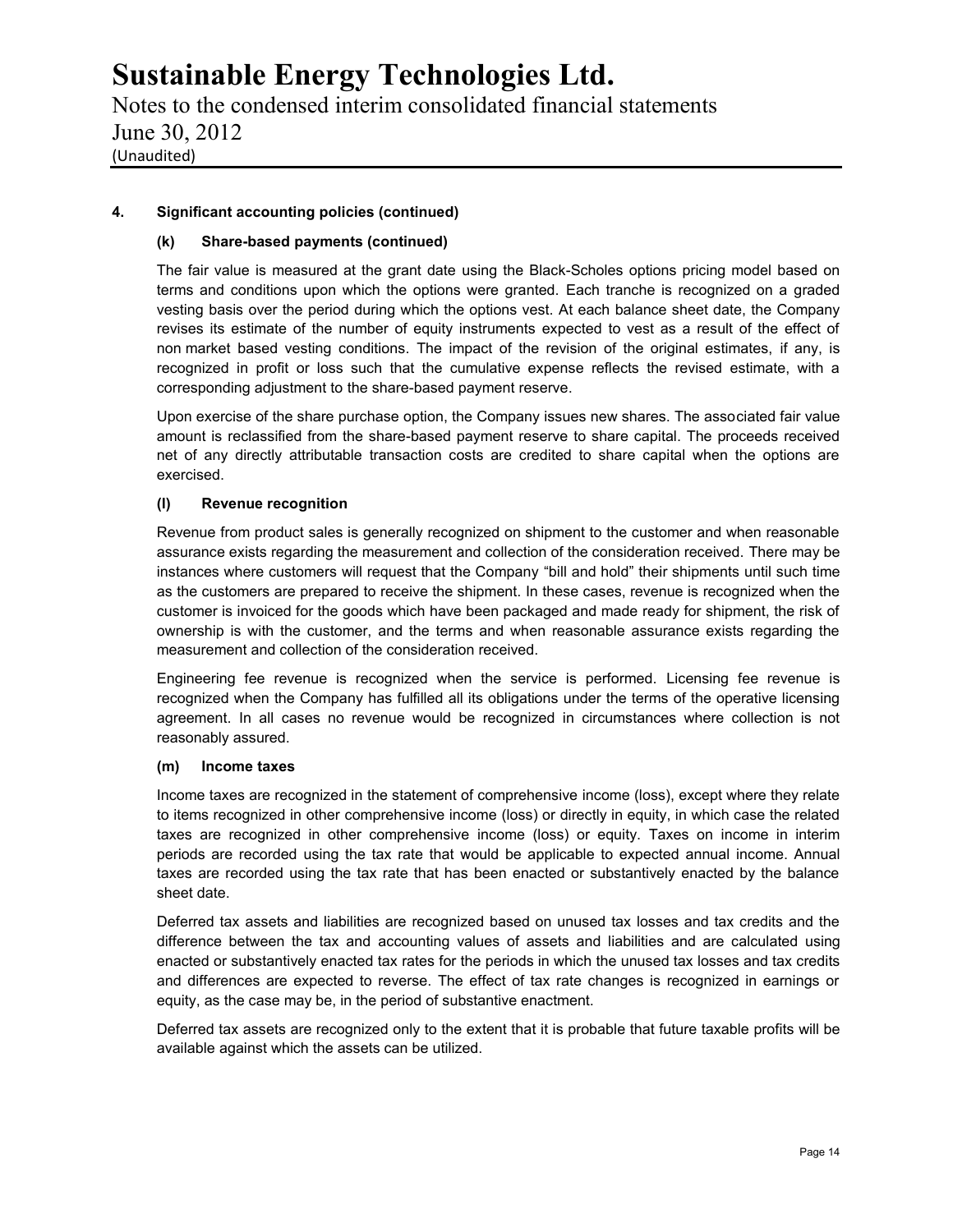Notes to the condensed interim consolidated financial statements June 30, 2012 (Unaudited)

## **4. Significant accounting policies (continued)**

#### **(m) Income taxes**

Deferred tax liabilities are recognized for taxable temporary differences arising on investments in subsidiaries, joint ventures and associates. However, the Company does not recognize such deferred tax liabilities where the timing of the reversal of the temporary differences can be controlled and it is probable that the temporary differences will not reverse in the foreseeable future.

The Company is subject to assessments by various taxation authorities that may interpret tax legislation differently. The final amount of taxes to be paid depends on a number of factors including the outcomes of audits, appeals, or negotiated settlements. The Company accounts for such differences based on its best estimate of the probable outcome of these matters.

#### **(n) Loss per share**

The Company computes basic loss per share using net income attributable to Sustainable shareholders divided by the weighted-average number of common shares outstanding. The company does not compute diluted earnings per share as this calculation would be anti-dilutive.

#### **5. Future accounting pronouncements**

The Company has reviewed new and revised accounting pronouncements that have been issued but are not yet effective and determined that the following may have an impact on the Company:

*IFRS 7: Financial Instruments: Disclosures –* In 2011, IASB issued new disclosure requirements that enable users of the financial statements to better compare financial statements prepared in accordance with IFRS and US GAAP. The new requirements are effective for annual periods beginning on or after January 1, 2013.

The IASB also issued amendments to IFRS 7 relating to requiring additional disclosure on the transfer of financial assets including the possible effects of any residual risks that the transferring entity retains. The disclosure amendments are required to be adopted retrospectively for periods beginning on or after July 1, 2011.

*IFRS 9: Financial Instruments –* In November 2009 was issued and is the first step to replace current *IAS 39, Financial Instruments: Recognition and Measurement*. IFRS 9 uses a single approach to determine whether a financial asset is measured at amortized cost or fair value, replacing the multiple rules in IAS 39. The approach in IFRS 9 is based on how an entity manages its financial instruments in the context of its business model and the contractual cash flow characteristics of the financial assets. The new standard also requires a single impairment method to be used, replacing the multiple impairment methods in IAS 39. IFRS 9 is effective for annual periods beginning on or after January 1, 2015.

*IFRS 10: Consolidated Financial Statements* – In 2011, the IASB issued IFRS 10 which provides additional guidance to determine whether an investee should be consolidated. The guidance applies to all investees, including special purpose entities. The standard is required to be adopted for periods beginning January 1, 2013.

*IFRS 11: Joint Arrangements* – In 2011, the IASB issued IFRS 11 which presents a new model for determining whether an entity should account for joint arrangements using proportionate consolidation or the equity method. An entity will have to follow the substance rather than legal form of a joint arrangement and will no longer have a choice of accounting method. The standard is required to be adopted for periods beginning January 1, 2013.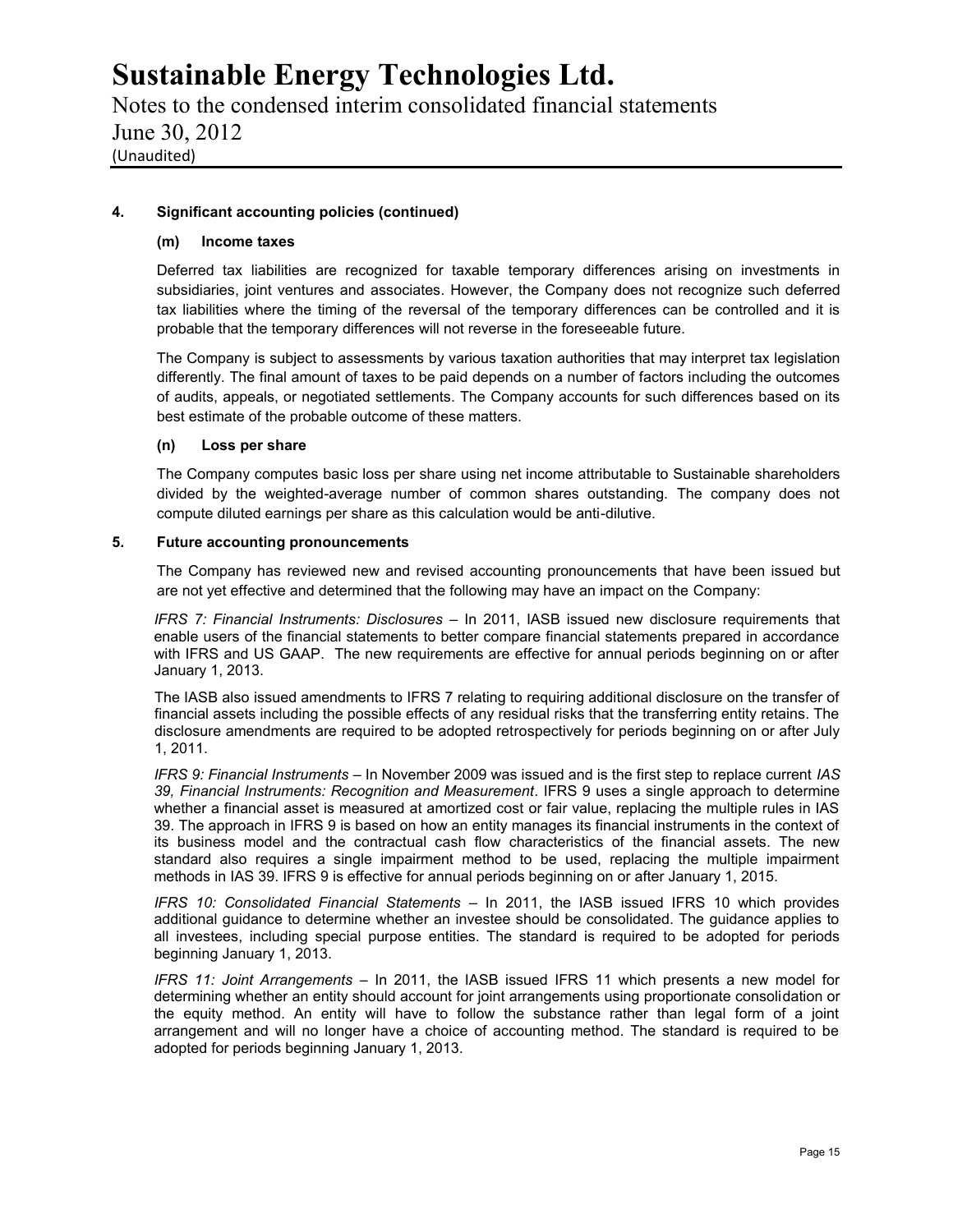Notes to the condensed interim consolidated financial statements June 30, 2012 (Unaudited)

#### **5. Future accounting pronouncements**

*IFRS 12: Disclosure of Interests in Other Entities* – In 2011, the IASB issued IFRS 12 which aggregates and amends disclosure requirements included within other standards. The standard requires a company to provide disclosures about subsidiaries, joint arrangements, associates and unconsolidated structured entities. The standard is required to be adopted for periods beginning January 1, 2013.

*IFRS 13: Fair Value Measurement* – In 2011, the IASB issued IFRS 13 to provide comprehensive guidance for instances where IFRS requires fair value to be used. The standard provides guidance on determining fair value and requires disclosures about those measurements. The standard is required to be adopted for periods beginning January 1, 2015.

*IAS 1: Presentation of Items of Other Comprehensive Income - In 2011*, the IASB issued amendments to IAS 1 Presentation of Financial Statements to split items of other comprehensive income (OCI) between those that are reclassed to income and those that are not. The standard is required to be adopted for periods beginning on or after July 1, 2012.

*IAS 12: Income Taxes* – the IASB amended IAS 12 in December 2010 to remove subjectivity in determining on which basis an entity measures the deferred tax relating to an asset. The amendment introduces a presumption that an entity will assess whether the carrying value of an asset will be recovered through the sale of the asset. The amendment to IAS 12 is effective for reporting periods beginning on or after January 1, 2012.

*IAS 27: Separate Financial Statements* – The IASB issued amendments to IAS 27 Separate Financial Statements to coincide with the changes made in IFRS 10, but retains the current guidance for separate financial statements.

*lAS 28: Investments in Associates and Joint Ventures* – The lASB issued amendments to lAS 28 Investments in Associates and Joint Ventures to coincide with the changes made in IFRS 10 and IFRS 11.

*IAS 32: Financial instruments: presentation – The IASB issued amendments to IAS 32 to clarify the* application of the offsetting requirement for offsetting financial assets and liabilities. The new requirements are effective for annual periods beginning on or after January 1, 2013

Management is assessing the impact of these new standards and amendments but they are not expected to have a material impact on the Company's consolidated financial statements.

#### **6. Inventory**

The total carrying amount and classification of inventory was as follows:

|                             | <b>June 30,</b><br>2012 | September 30,<br>2011 | October 1,<br>2010   |
|-----------------------------|-------------------------|-----------------------|----------------------|
|                             | S                       |                       | S                    |
| Finished goods<br>Component | 681,393<br>2,306,939    | 736,784<br>2,744,528  | 1.688.067<br>927.162 |
| Other                       | 179.404                 | 108.763               | 126.345              |
|                             | 3.167.736               | 3.590.075             | 2.741.574            |

As at June 30, 2012, \$3,167,736 (2011 - \$4,103,761) of inventory was carried at cost and \$Nil was carried at net realizable value. The valuation write-down of inventory related assets recorded in the period ended June 30, 2012 totals \$Nil (2011 - \$Nil).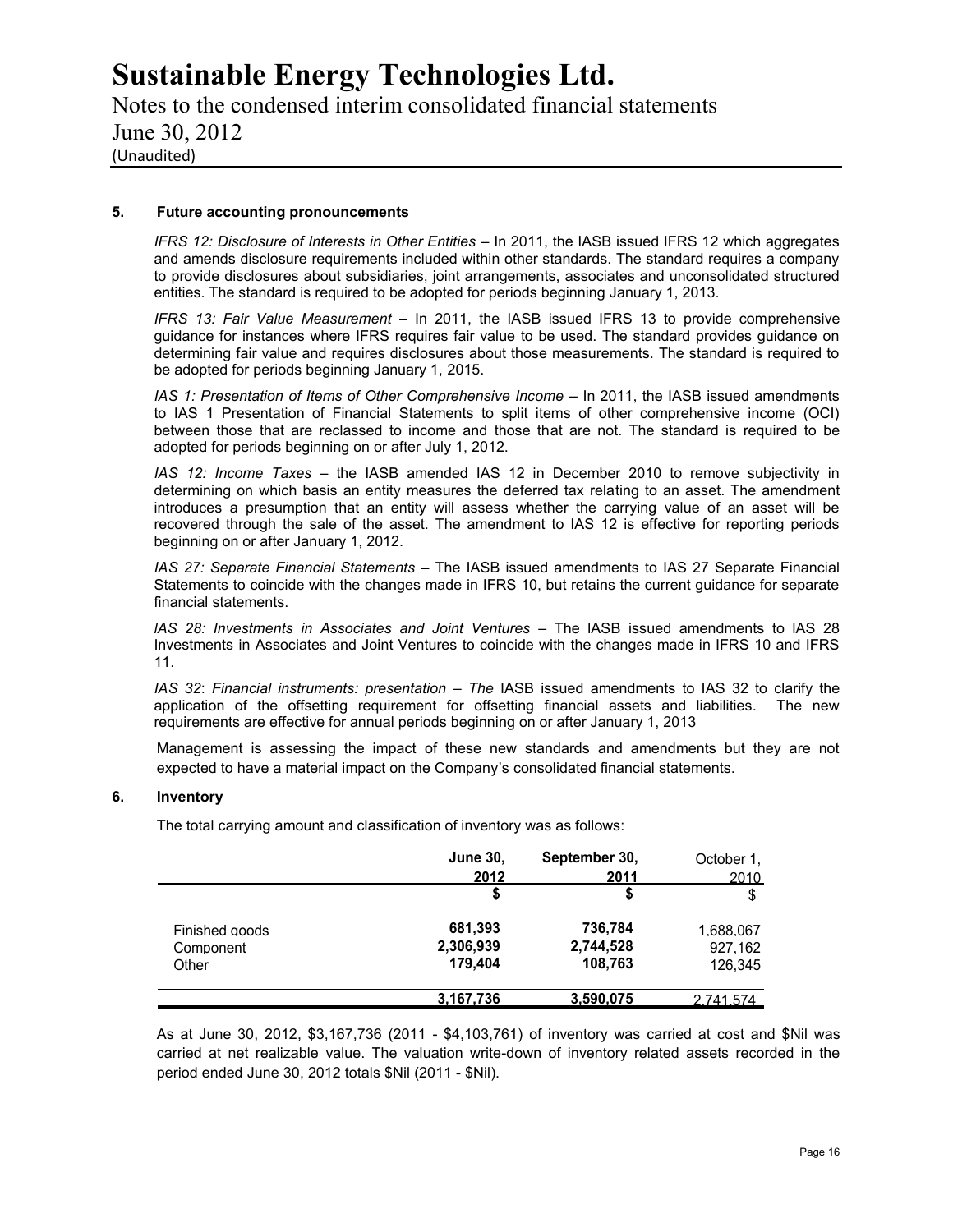Notes to the condensed interim consolidated financial statements June 30, 2012 (Unaudited)

## **7. Development costs**

|                                                           |                    | <b>June 30,</b>    | September 30,      | October 1,   |
|-----------------------------------------------------------|--------------------|--------------------|--------------------|--------------|
| <b>Carrying value</b>                                     |                    | 2012<br>\$         | 2011<br>\$         | 2010         |
|                                                           |                    |                    |                    | \$           |
| Development of wind turbine                               |                    | 1                  | 1                  | 1            |
| technology                                                |                    |                    |                    |              |
| Development of power electronics<br>intellectual property |                    | 1,215,679          | 1,393,174          | 1,567,426    |
| Development of power electronics                          |                    | 1                  | 1                  | 1            |
| platform                                                  |                    |                    |                    |              |
| Total                                                     |                    | 1,215,681          | 1,393,176          | 1,567,428    |
|                                                           |                    | <b>Development</b> |                    |              |
|                                                           | <b>Development</b> | of power           | <b>Development</b> |              |
|                                                           | of wind            | electronics        | of power           |              |
|                                                           | turbine            | intellectual       | electronics        |              |
| Cost                                                      | technology         | property           | platform           | <b>Total</b> |
|                                                           | \$                 | S                  | \$                 |              |
|                                                           |                    |                    |                    |              |
| <b>Balance September 30,</b><br>2011                      | 1,885,875          | 3,700,089          | 1,523,750          | 7,109,714    |
| Additions                                                 |                    |                    |                    |              |
| <b>Disposals</b>                                          |                    |                    |                    |              |
| Foreign currency                                          | 8,744              | 102,646            | (2, 102)           | 109,288      |
| translation                                               |                    |                    |                    |              |
| Balance June 30,                                          |                    |                    |                    |              |
| 2012                                                      | 1,894,619          | 3,802,735          | 1,521,648          | 7,219,002    |
|                                                           |                    | <b>Development</b> |                    |              |
|                                                           | <b>Development</b> | of power           | <b>Development</b> |              |
| <b>Accumulated</b>                                        | of wind            | electronics        | of power           |              |
| amortization and                                          | turbine            | intellectual       | electronics        |              |
| impairment                                                | technology         | property           | platform           | Total        |
|                                                           | \$                 | \$                 | \$                 |              |
| <b>Balance September 30,</b><br>2011                      | 1,885,874          | 2,306,915          | 1,523,749          | 5,716,538    |
| Amortization                                              |                    | 144,181            |                    | 144,181      |
| Foreign currency                                          |                    |                    |                    |              |
| translation                                               |                    | 142,602            |                    | 142,602      |
| Balance June 30,                                          |                    |                    |                    |              |
| 2012                                                      | 1,885,874          | 2,593,698          | 1,523,749          | 6,003,321    |

The cost of the development of the Company's power electronics intellectual property is being amortized straight line over the life of the relevant patents, which is estimated to be 16 years. At June 30, 2012 the patents had a remaining useful life of 6.25 years. Depreciation of the intangible asset is included in the statement of loss under the line item product research and development.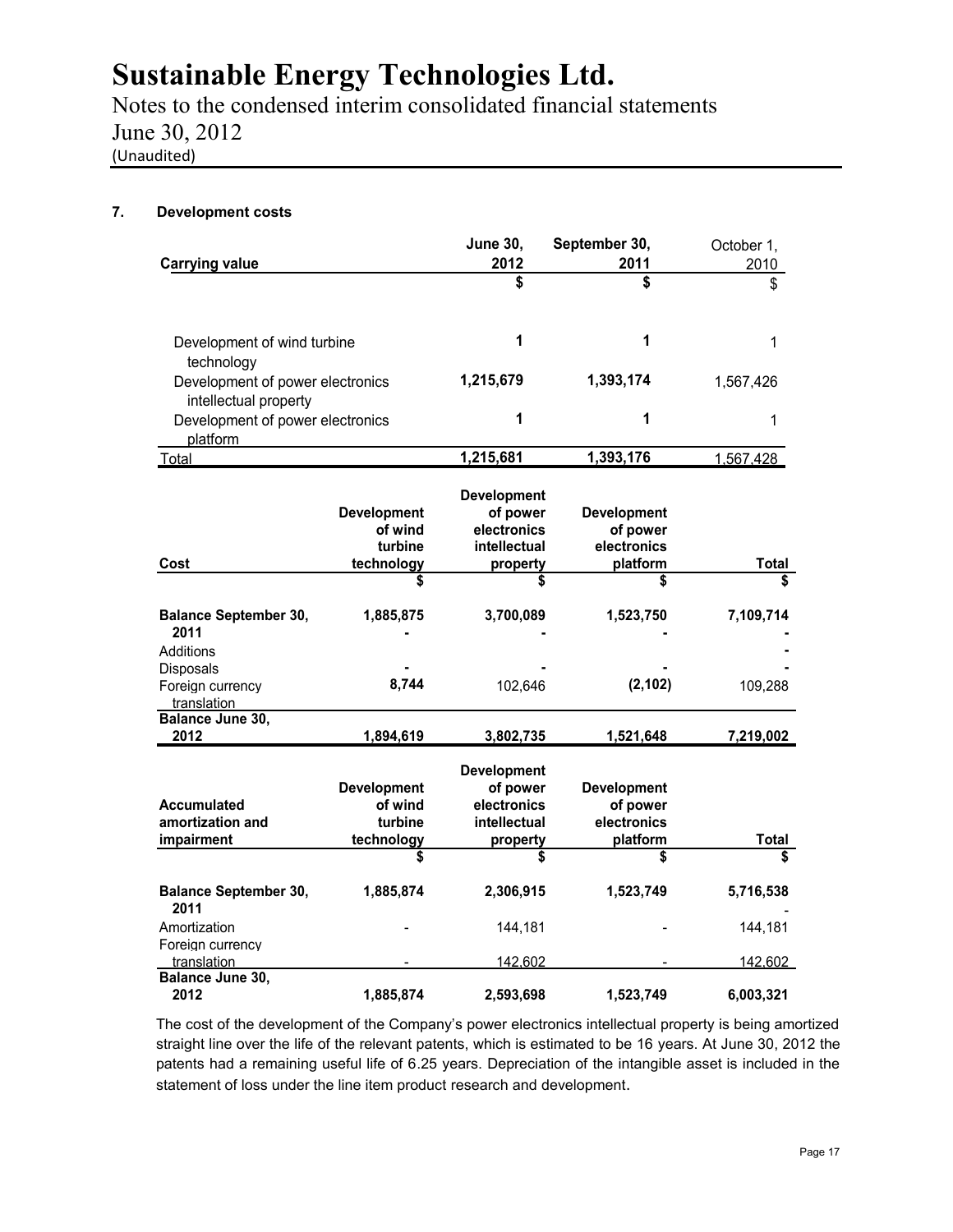Notes to the condensed interim consolidated financial statements June 30, 2012 (Unaudited)

## **8. Capital assets**

|                                 | <b>June 30,</b><br>2012 | September 30,<br>2011 | October 1.<br><u>2010</u> |
|---------------------------------|-------------------------|-----------------------|---------------------------|
|                                 |                         |                       | \$                        |
| Carrving value                  |                         |                       |                           |
| Computer equipment and software | 12.445                  | 30,866                | 99.121                    |
| Lab equipment                   | 32.102                  | 74.005                | 80,173                    |
| Furniture and equipment         | 22.700                  | 40,568                | 66,014                    |
| Dies and molds                  | 3,384                   | 7,097                 | 14.130                    |
| Total                           | 70.631                  | 152.536               | 259.438                   |

|                                      | Computer<br>Computer |           |                  |          |           |
|--------------------------------------|----------------------|-----------|------------------|----------|-----------|
|                                      | equipment            |           | <b>Furniture</b> |          |           |
|                                      | and                  | Lab       | and              | Dies and |           |
| Cost                                 | software             | equipment | equipment        | models   | Total     |
|                                      | \$                   | \$        |                  | \$       | \$        |
| <b>Balance September 30,</b><br>2011 | 483,306              | 578,871   | 160,914          | 43,156   | 1,266,247 |
| Additions                            | 7,590                | 2.112     | 3,286            | 5,077    | 18,065    |
| Disposals                            | (12, 491)            |           | (24, 307)        | (12,039) | (48, 837) |
| <b>Foreign currency translation</b>  | 1,040                |           | 850              | (397)    | 1,493     |
| Balance June 30,                     |                      |           |                  |          |           |
| 2012                                 | 479,445              | 580,983   | 140,743          | 35,797   | 1,236,968 |
|                                      | Computer             |           |                  |          |           |
| Accumulated                          | equipment            |           | <b>Furniture</b> |          |           |
| amortization and                     | and                  | Lab       | and              | Dies and |           |
| impairment                           | software             | equipment | equipment        | models   | Total     |
|                                      | \$                   | \$        |                  | \$       | \$        |
| <b>Balance September 30,</b><br>2011 | 452.440              | 504,865   | 120,346          | 36,060   | 1,113,711 |
| Amortization                         | 16,172               | 41.451    | (1, 477)         | (3,250)  | 52,896    |
| Foreign currency translation         |                      | (270)     |                  |          | (270)     |
| Balance June 30,                     |                      |           |                  |          |           |
| 2012                                 | 468,612              | 546.046   | 118,869          | 32,810   | 1,166,337 |

**2012 468,612 546,046 118,869 32,810 1,166,337**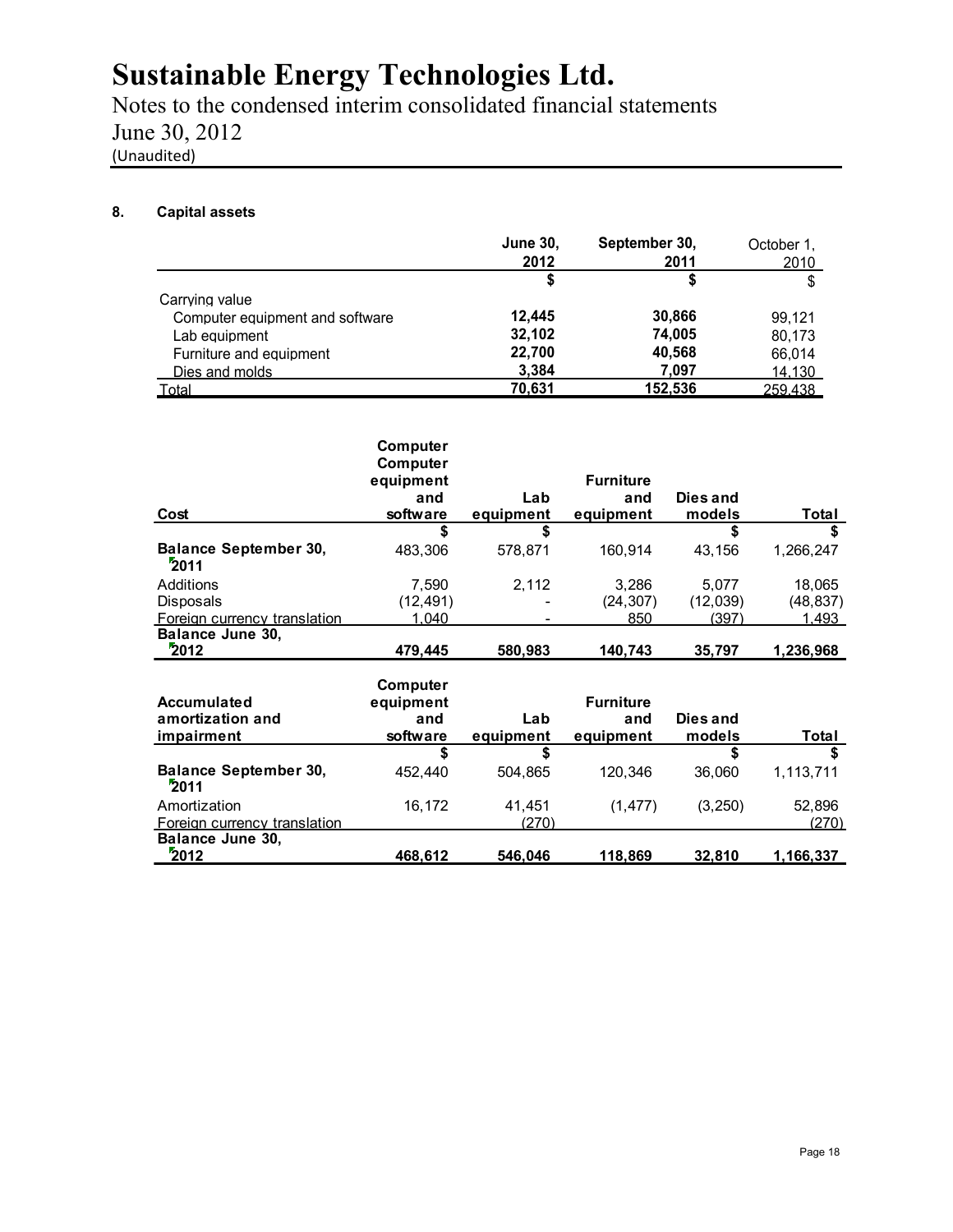Notes to the condensed interim consolidated financial statements June 30, 2012 (Unaudited)

## **8. Capital assets (continued)**

|                              | Computer  |           |                  |               |                   |
|------------------------------|-----------|-----------|------------------|---------------|-------------------|
|                              | equipment |           | <b>Furniture</b> |               |                   |
|                              | and       | Lab       | and              | Dies and      |                   |
| <u>Cost</u>                  | software  | equipment | equipment        | models        | <u>Total</u>      |
|                              | \$        | \$        | \$               | \$            | \$                |
| Balance October 1.           | 452,472   | 532.476   | 168,798          | 35.368        | 1,189,113         |
| 2010                         |           |           |                  |               |                   |
| Additions                    | 30,834    | 46,395    | 299              | 7,789         | 85,316            |
| Disposals                    |           |           | (8, 367)         |               | (8, 367)          |
| Foreign currency translation |           |           | 185              |               | <u> 185 </u>      |
| Balance September 30,        |           |           |                  |               |                   |
| 2011                         | 483.306   | 578.871   | 160.915          | 43.157        | 1.266.248         |
|                              |           |           |                  |               |                   |
|                              | Computer  |           |                  |               |                   |
| Accumulated                  | equipment |           | Furniture        |               |                   |
| amortization and             | and       | Lab       | and              | Dies and      |                   |
| <i>impairment</i>            | software  | equipment | equipment        | models        | Total             |
|                              | \$        | \$        |                  | \$            | \$                |
| Balance October 1,           | 353,351   | 452.303   | 102.784          | 21,238        | 929.676           |
| 2010                         |           |           |                  |               |                   |
| Amortization                 | 99.090    | 52,562    | <u>17,562</u>    | <u>14,822</u> | <u>184,036</u>    |
| Balance September 30,        |           |           |                  |               |                   |
| 2011                         | 452.440   | 504.865   | 120.346          | 36.060        | <u>1.113.712 </u> |

## **9. Energy Northwest obligation**

|                                                                              | June 30,<br>2012 | September 30,<br>2011 |
|------------------------------------------------------------------------------|------------------|-----------------------|
|                                                                              |                  | \$                    |
| Obligation to Energy Northwest (\$1,398,177 US)<br>$(2010 - $1,165,148$ US)) | 1.487.255        | 1.331.341             |
| Less: current portion of Energy Northwest obligation                         | 297.451          | 266.268               |
|                                                                              | 1,189,804        | 1.065.073             |

During fiscal 2001, Energy Northwest (formerly "Washington Public Power Supply System") made contributions of US\$132,490 to Sustainable Energy Laboratories Ltd. ("SEL") towards the development of SEL's step wave power conversion technology. Under its agreement with SEL, Energy Northwest is entitled to compensation for such contribution in an amount equal to 10% of SEL's gross monthly sales: provided, however, that the compensation payable in any year is not to be less than US\$7,000 and not more than 20% of Energy Northwest's total investment to include applicable interest. Under the agreement, interest is to be applied to Energy Northwest's contribution at an annual (APR) rate of 20% of the remaining balance due. Compensation payments are to be completed by January 1, 2016. The obligation is unsecured.

The current portion of the long term obligation to Energy Northwest is dependent on forecast product sales, subject to the above noted annual minimum and maximum payments. Due to the emerging nature of the Company's business, it is not possible to accurately forecast future product sales, and the Company has elected to treat the maximum amount payable to Energy Northwest (\$279,384) as current.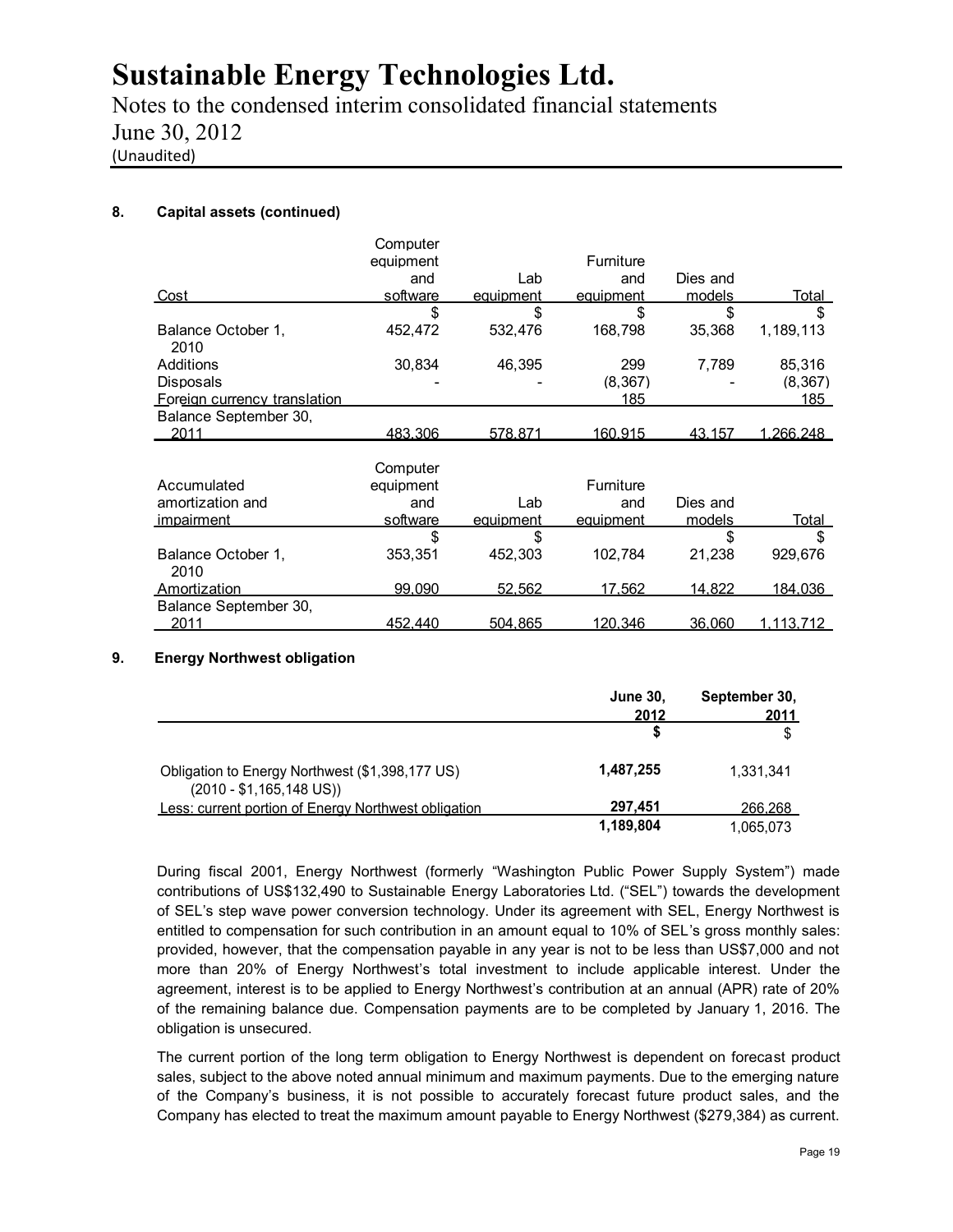Notes to the condensed interim consolidated financial statements June 30, 2012 (Unaudited)

## **9. Energy Northwest obligation (continued)**

The obligation represents the Company's estimate of a fixed obligation payable in respect of contributions made by Energy Northwest for the early development of the Company's technology. The obligation is non-recourse to the Company and represents the best estimate of the amount that could be repayable by SEL. The Company is in negotiations with Energy Northwest to restructure the terms and conditions of the obligation and therefore any gains/losses arising from the restructuring will be accounted for in the condensed consolidated statement of loss and comprehensive loss at the time the negotiations are finalized.

Because of the complex nature and the history of the Energy Northwest obligation, the Company believes that it is not possible to reliably measure the fair value of the Energy Northwest obligation. In particular, (i) payments under the obligation are dependent on the sales revenues of the Company over the remaining term of the instrument; and (ii) it is not clear that any balance of the compensation payable to Energy Northwest and unpaid interest remaining unpaid at January 1, 2016 can be pre determined.

Under a scenario where the maximum amount payable per year is made and the unpaid balance including interest at the end of the term is paid, the fair value of the Energy Northwest obligation based on interest rates that would be available for the Company for similar obligations is estimated at \$790,000. The impact of reducing (increasing) the interest rate by 1% would increase (decrease) the fair value of the Energy Northwest obligation under this scenario by approximately \$10,000 \$(20,000), assuming all other variables are constant.

Under a scenario where the minimum amount payable per year is made and the unpaid balance including interest at the end of the term is paid, the fair value of the Energy Northwest obligation based on interest rates that would be available for the Company for similar obligations is estimated at \$560,000. The impact of reducing (increasing) the interest rate by 1% would increase (decrease) the fair value of the Energy Northwest obligation under this scenario by approximately \$20,000 \$(20,000), assuming all other variables are constant.

## **10. Debentures**

The Company issued \$800,000 in 5-year subordinated debentures ("Debentures**"**), issued at an original issue discount of 12.5% to net the Company \$699,875. The debentures bear interest at a rate of 3% per annum, plus an amount equal to 8/10 of 1% of the consolidated revenues realized by the Company. Interest is payable quarterly. The Debenture is callable by the Company at par at any time after the second anniversary of issue. Purchasers of the debentures have also been issued a total of 2.8 million restricted common shares of the Company, which will be released on a quarterly basis over the next 2 year period. The debentures are secured by a general security agreement. The principal amount of \$800,000 is repayable in 12 equal quarterly payments commencing 2 years after issue. The Company incurred transaction costs related to the issue of the debentures of \$39,402. The effective interest rate on the debentures is estimated to be 25.83%.

The required principal repayments for the next five years are as follows:

| Twelve month period ending June 30, 2013 | S<br>-  |  |
|------------------------------------------|---------|--|
| 2014                                     | -       |  |
| 2015                                     | 193.800 |  |
| 2016                                     | 218,500 |  |
| 2017                                     | 249,300 |  |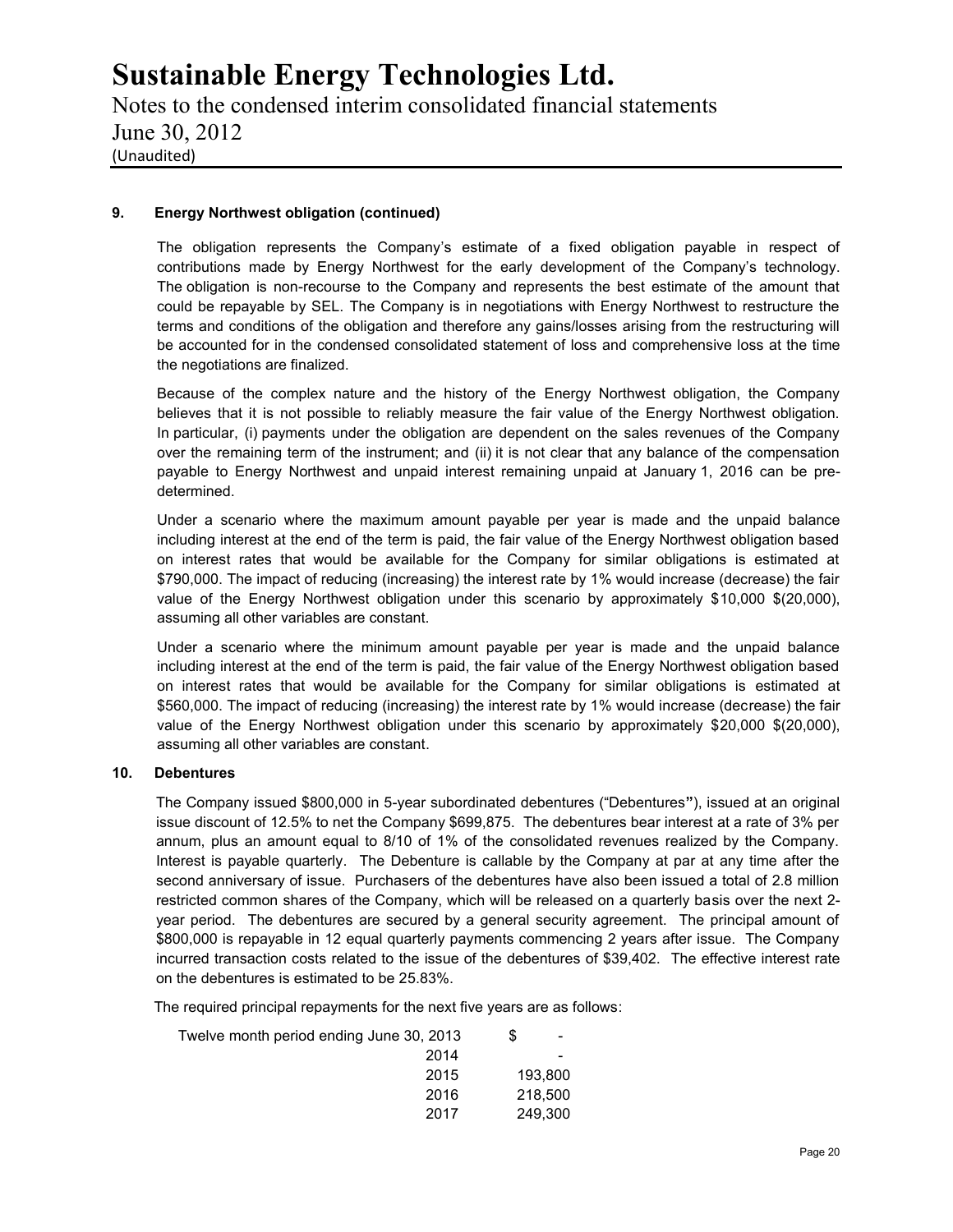Notes to the condensed interim consolidated financial statements June 30, 2012 (Unaudited)

#### **11. Share capital**

The equity account balances at June 30, 2012, September 30, 2011 and October 1, 2010 include only those of the Sustainable parent entity. Sustainable Energy Systems Inc. ("SES"), Sustainable Energy Europa S.L. ("SEE"), STG Markets Limited Partnership ("STGLP"), Sustainable Energy Laboratories Ltd. ("SEL"), CWT Power Inc. (Washington) ("CWT US") and International Power Systems, Inc. ("IPS") account balances eliminate upon consolidation of these financial statements.

#### *Authorized,* unlimited number

The authorized capital of Sustainable consists of an unlimited number of common shares without nominal or par value, and an unlimited number of preferred shares, issuable in series, without nominal or par value.

Unlimited number of First Preferred Shares Series 7 Unlimited number of First Preferred Shares Series 8 Unlimited number of First Preferred Shares Series 9 Unlimited number of First Preferred Shares Series 10 Unlimited number of First Preferred Shares Series 11 Unlimited number of First Preferred Shares Series 12

#### Issued

| Common shares                  | Number of   | Amount     |
|--------------------------------|-------------|------------|
|                                | shares      | \$         |
| Balance, October 1, 2010       | 165,938,924 | 30,393,463 |
| Issuance of common shares      | 16.192.857  | 2.267.000  |
| Cost of issuance               |             | (813, 883) |
| Issuance of LP units           | 16,999,830  | 2,550,000  |
| Cost of issuance               |             | (265, 177) |
| Conversion of preferred shares | 1,102,337   | 126.665    |
| <b>Exercised warrants</b>      |             |            |
| Balance, September 30, 2011    | 200,233,948 | 34,258,068 |
| Conversion of preferred shares | 6,121,861   | 606,463    |
| Issuance of common shares      | 2.800.000   | 140.000    |
| <b>Balance, June 30, 2012</b>  | 209,155,809 | 35,004,531 |

On June 30, 2012, the Company issued debentures and in conjunction with the issuance of the debentures, a total of 2.8 million restricted common shares of the Company were issued to the debenture holders (Note 10). A total of 320,000 shares were released immediately and are subject to a 4 month hold period that expires on October 30, 2012. The remaining shares will be released to the debenture holders on a quarterly basis over the next two years.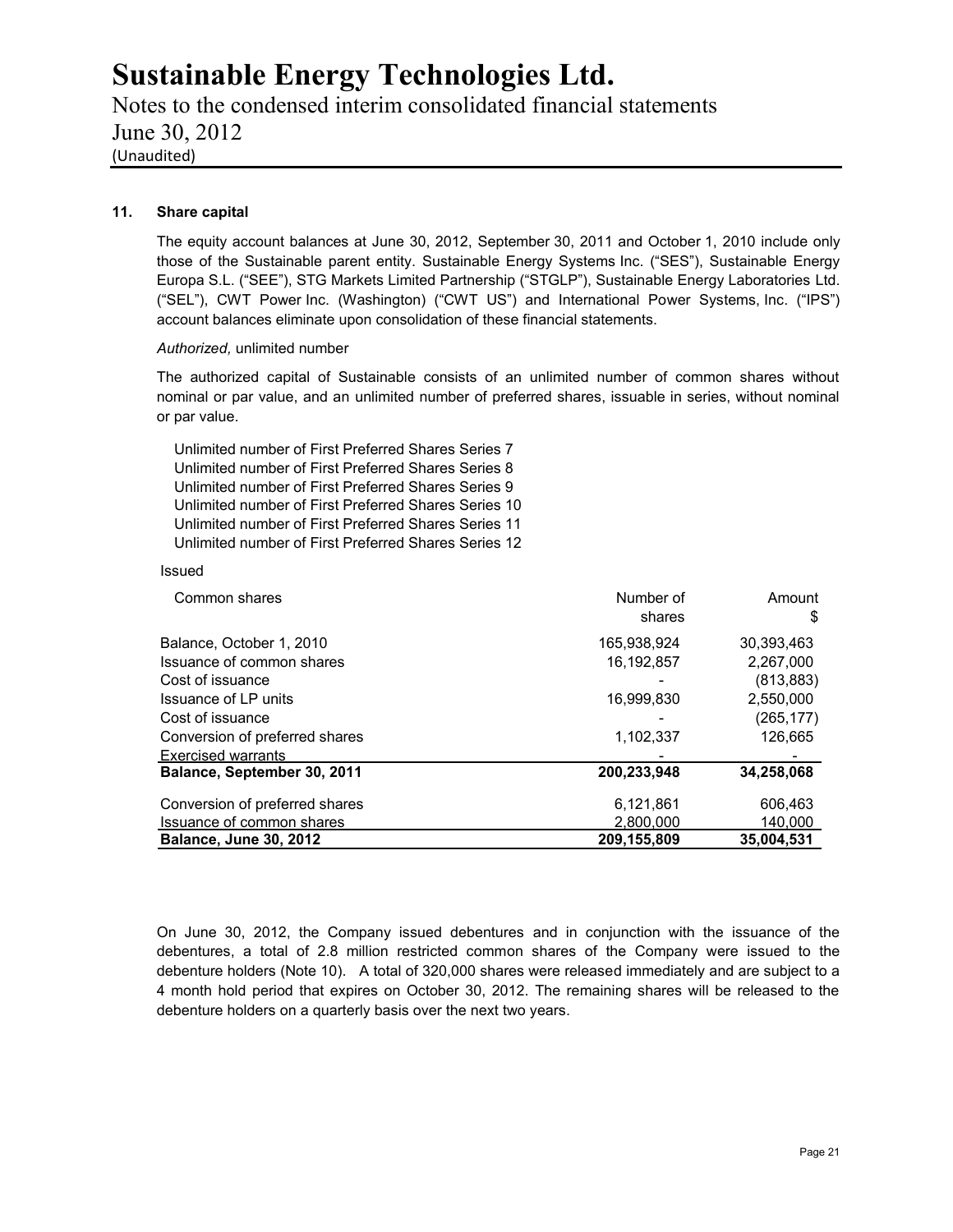Notes to the condensed interim consolidated financial statements June 30, 2012 (Unaudited)

## **12. Share-based payments**

The Company has established an option plan (the "Plan") whereby the Company may grant options to purchase common shares to directors, officers, employees, and consultants. Options generally vest over a 3-year period with 1/6 vesting every 6 months. The Company's plan allows for a maximum term on any options to be ten years. The Company, at the discretion of the Board of Directors, may issue options to a maximum of 32,894,324. The plan was approved by the shareholders on September 2, 2010. The minimum price at which the options may be granted is the closing price on the TSX Venture Exchange on the date of issue.

|                               |               | Weighted  |               |                  |
|-------------------------------|---------------|-----------|---------------|------------------|
|                               | Number of     | average   | Number of     | Weighted         |
|                               | options to    | price to  | options to    | average price to |
|                               | employees     | employees | non-employees | non-employees    |
|                               |               | \$        |               | \$               |
| Balance, October 1, 2010      | 14,644,672    | 0.20      | 1,292,300     | 0.23             |
| Forfeited                     | (1.491.667)   | 0.30      |               |                  |
| Balance, September 30, 2011   | 13,153,005    | 0.18      | 1,292,300     | 0.23             |
| Granted                       | 2,500,000     | 0.10      | 2,000,000     | 0.10             |
| Forfeited                     | (2, 351, 581) | 0.21      | ٠             |                  |
| <b>Balance, June 30, 2012</b> | 13,301,424    | 0.17      | 3,292,300     | 0.15             |

The following summarizes information about stock options outstanding as at June 30, 2012:

|                       |                |          | Outstanding options |                | Exercisable options |
|-----------------------|----------------|----------|---------------------|----------------|---------------------|
|                       |                |          | Weighted            |                |                     |
|                       |                | Weighted | average             |                | Weighted            |
|                       |                | average  | years to            |                | average             |
|                       | <b>Options</b> | price    | expiry              | Options        | price               |
|                       |                | \$       |                     |                | \$                  |
|                       | 5,150,000      | 0.15     | 7.24                | 4,258,333      | 0.15                |
|                       | 7,268,724      | 0.13     | 7.32                | 2,702,058      | 0.18                |
|                       | 3,575,000      | 0.21     | 6.17                | 3,575,000      | 0.22                |
|                       | 400.000        | 0.35     | 5.95                | 400.000        | 0.35                |
|                       | 200,000        | 0.40     | <u>7.53</u>         | <u>133.333</u> | 0.40                |
| Balance June 30, 2012 | 16,593,724     | 0.13     | 7.02                | 11,068,724     | 0.18                |

The total share-based compensation calculated for the three and nine months ended June 30, 2012 were \$39,726 and \$85,209 respectively (2011 - \$63,691 and \$237,040).

There have been no modifications to the above stock option plan for the nine months ended June 30, 2012 or the year ended September 30, 2011.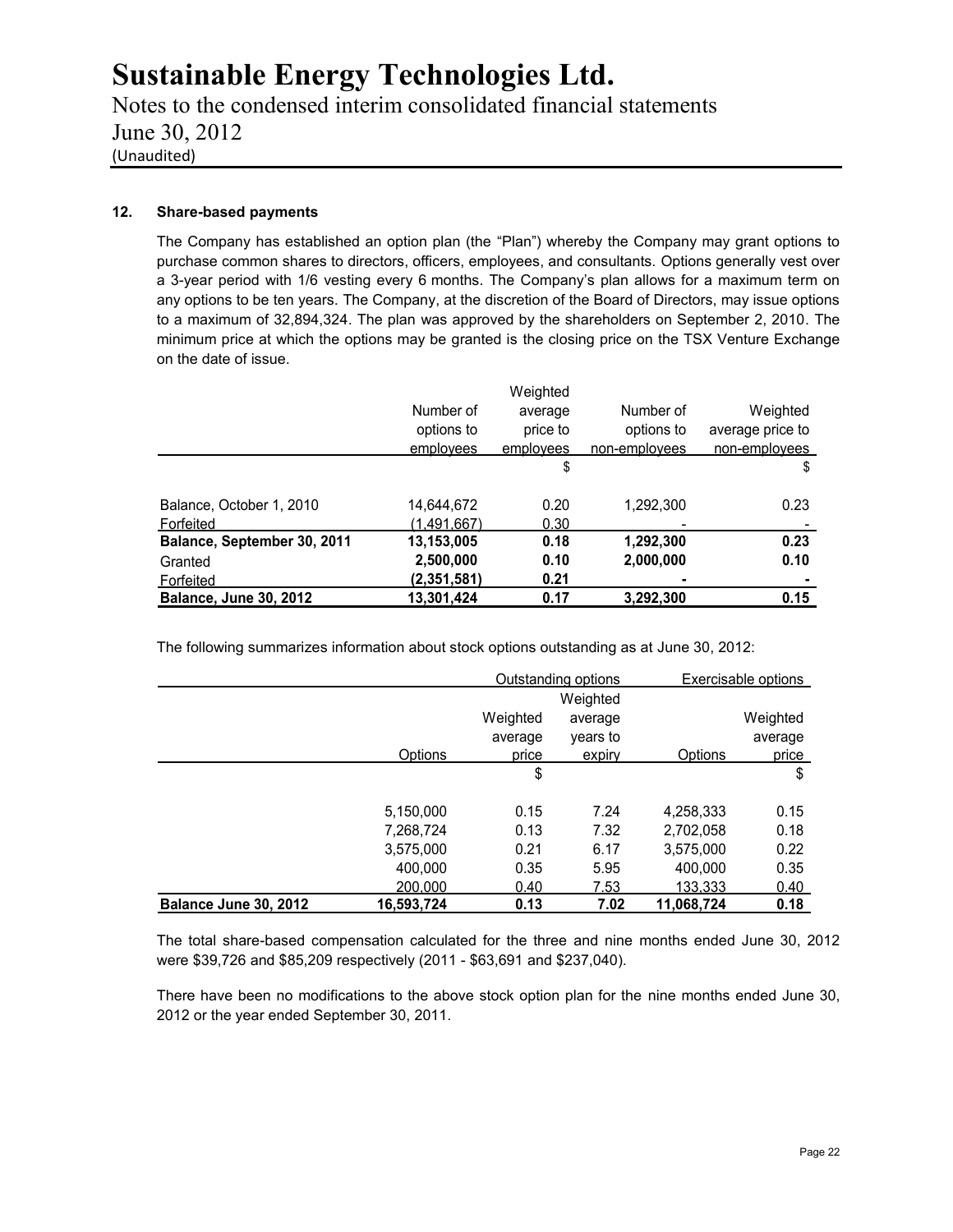Notes to the condensed interim consolidated financial statements June 30, 2012 (Unaudited)

## **12. Share-based payments (continued)**

All stock options are to be settled by physical delivery of shares. The fair values of Sustainable stock options granted have been estimated on their respective grant dates using the Black-Scholes valuation model and the following assumptions:

|                             |   | June 30, 2012 | September 30, 2011 |
|-----------------------------|---|---------------|--------------------|
|                             |   | \$            |                    |
|                             |   |               |                    |
|                             |   | 1.05%         |                    |
| Risk free interest rate     |   |               |                    |
| Expected volatility (1)     |   | 93.55%        |                    |
| Dividend Yield              |   |               |                    |
| Expected life (years)       |   | 3             |                    |
| Expected forfeiture rate    |   | 14%           |                    |
| Weighted average fair value | S | 0.03          |                    |

(1) Expected volatility is estimated by considering historic average share price volatility over 3 years

#### **13. Preferred shares**

|                                | Debt         | Equity       | Warrant        |              |
|--------------------------------|--------------|--------------|----------------|--------------|
|                                | component    | component    | component      |              |
|                                | of preferred | of preferred | of preferred   |              |
| Series 7                       | shares       | shares       | shares         | <u>Total</u> |
|                                | \$           | \$           | \$             | \$           |
| Balance at October 1, 2010     | 4,869,083    | 2,704,631    | 1,278,482      | 8,852,196    |
| Accretion                      | 1,760,363    |              |                | 1,760,363    |
| Gain on preferred shares       | (1,787,830)  |              |                | (1,787,830)  |
| Conversion of preferred shares | (42.241)     | (33.536)     |                | (75.777)     |
| Balance at September 30, 2011  | 4,799,375    | 2,671,095    | 1,278,482      | 8,748,952    |
| Accretion                      | 1,249,779    |              |                | 1,249,779    |
| Conversion of preferred shares | (400.701)    | (205.761)    |                | (606.462)    |
| Balance at June 30, 2012       | 5,648,453    | 2,465,334    | 1,278,482      | 9,392,269    |
|                                | Debt         | Equity       | Warrant        |              |
|                                | component    | component    | component      |              |
|                                | of preferred | of preferred | of preferred   |              |
| Series 9                       | shares       | shares       | shares         | <u>Total</u> |
|                                | \$           | \$           | \$             | \$           |
| Balance at October 1, 2010     | 373,594      | 107,824      | 77,053         | 558,471      |
| Accretion                      | 94,108       |              |                | 94,108       |
| Warrants expired               |              |              | (77, 053)      | (77,053)     |
| Gain on preferred shares       | (99, 244)    |              |                | (99, 244)    |
| Conversion of preferred shares | (26, 121)    | (7.843)      |                | (33,964)     |
| Balance at September 30, 2011  | 342,337      | 99,981       |                | 442,318      |
| <b>Accretion</b>               | 67.515       |              |                | 67.515       |
| Balance at June 30, 2012       | 409,852      | 99,981       | $\blacksquare$ | 509,833      |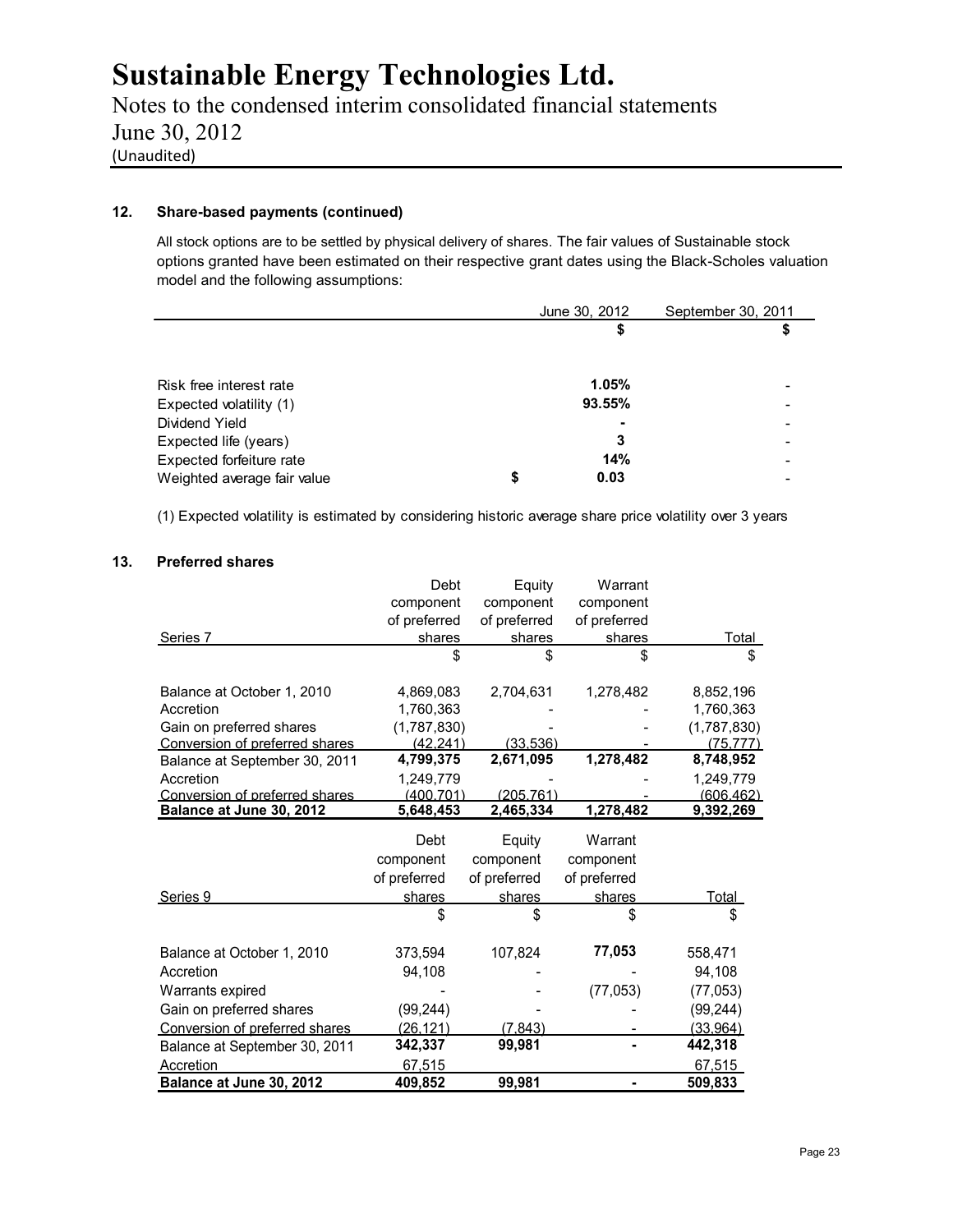Notes to the condensed interim consolidated financial statements June 30, 2012 (Unaudited)

## **13. Preferred shares (continued)**

|                                      | Debt         | Equity       | Warrant      |              |
|--------------------------------------|--------------|--------------|--------------|--------------|
|                                      | component    | component    | component    |              |
|                                      | of preferred | of preferred | of preferred |              |
| Series 10                            | shares       | shares       | shares       | Total        |
|                                      | \$           | \$           | S            | \$           |
| Balance at October 1, 2010           |              |              |              |              |
| Preferred shares                     | 350,311      | 413,307      |              | 763,618      |
| Accretion                            | 90,584       |              |              | 90,584       |
| <b>Balance at September 30, 2011</b> | 440,895      | 413,307      |              | 854,202      |
| Accretion                            | 84,226       |              |              | 84,226       |
| Balance at June 30, 2012             | 525,121      | 413,307      |              | 938,428      |
|                                      |              |              |              |              |
|                                      | Debt         | Equity       | Warrant      |              |
|                                      | component    | component    | component    |              |
|                                      | of preferred | of preferred | of preferred |              |
| Series 11                            | shares       | shares       | shares       | Total        |
|                                      | \$           | \$           | \$           | \$           |
|                                      |              |              |              |              |
| Balance at September 30, 2011        |              |              |              |              |
| Preferred shares                     | 208,626      | 156,807      | 98,411       | 463,844      |
| Accretion                            | 37,641       |              |              | 37,641       |
| Balance at June 30, 2012             | 246,267      | 156,807      | 98,411       | 501,485      |
|                                      |              |              |              |              |
|                                      | Debt         | Equity       | Warrant      |              |
|                                      | component    | component    | component    |              |
|                                      | of preferred | of preferred | of preferred |              |
| Series 12                            | shares       | shares       | shares       | <b>Total</b> |
|                                      | \$           | \$           | \$           | \$           |
|                                      |              |              |              |              |
| Balance at September 30, 2011        |              |              |              |              |
| Preferred shares                     | 224,888      | 275,112      |              | 500,000      |
| Accretion                            | 29,003       |              |              | 29,003       |
| Balance at June 30, 2012             | 253,891      | 275,112      |              | 529,003      |
| <b>Total preferred shares</b>        | 7,083,584    | 3,410,541    | 1,376,893    | 11,871,018   |
| Total preferred shares 2011          | 7,115,905    | 3,030,737    | 1,355,535    | 11,502,177   |

On May 8, 2009, the Company issued 450,000 Class A Units and 313,500 Class B Units at a price of \$10.00 per unit. Each Class A Unit consisted of one (1) redeemable 8%, voting, First Preferred Share, Series 7 ("Series 7 Preferred Shares") and 28 detachable warrants ("Warrants") to acquire one (1) non-voting common share at an exercise price of \$0.30 per share until May 7, 2013. Each Class B Unit consisted of one (1) Series 7 Preferred Share and 22 warrants to acquire one (1) voting common share at \$0.30 per share until May 7, 2013. On May 22, 2009 the Company issued an additional 126,500 Class B Units.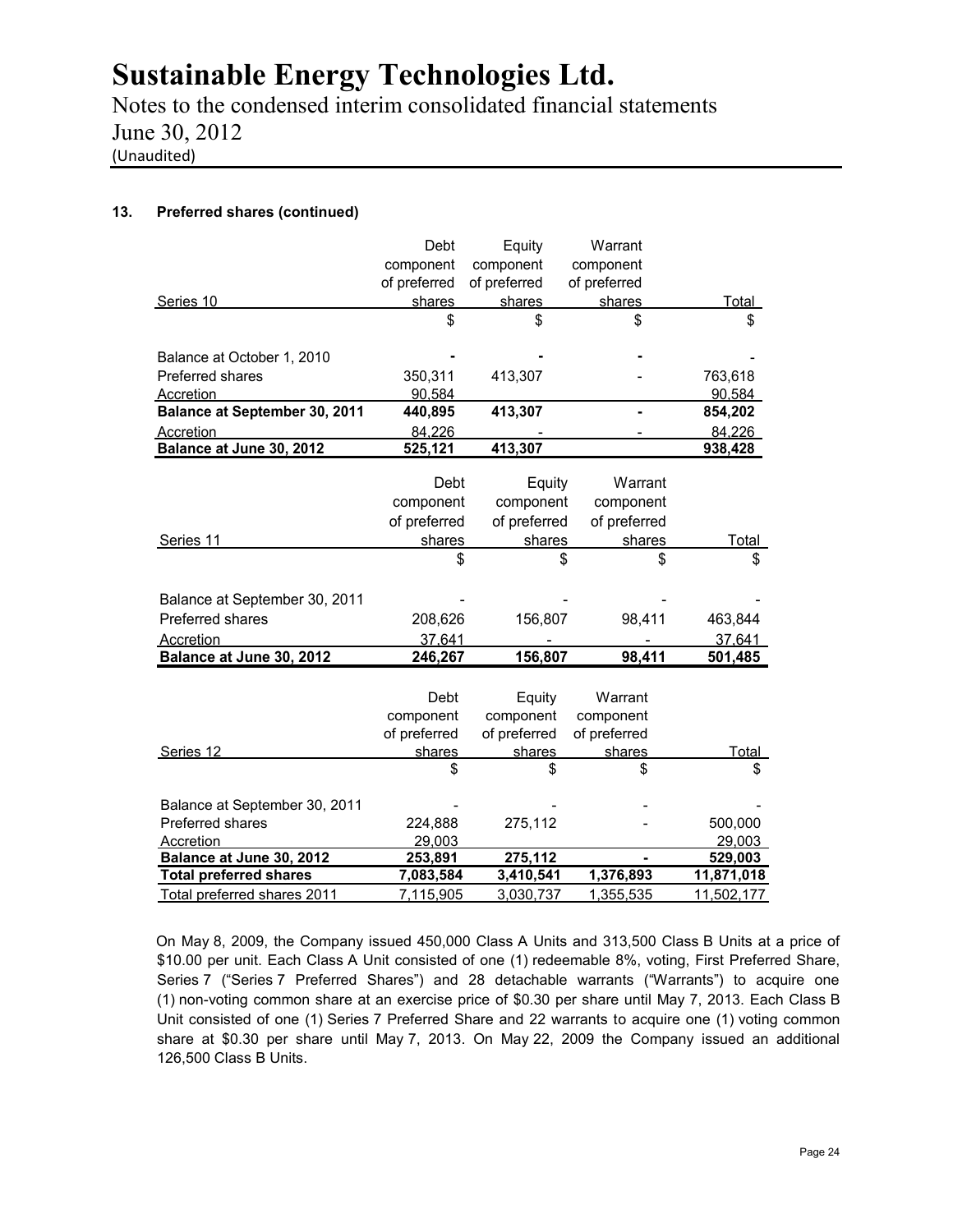Notes to the condensed interim consolidated financial statements June 30, 2012 (Unaudited)

## **13. Preferred shares (continued)**

Holders of Series 7 Preferred Shares are entitled to receive as and when declared by the Board of Directors out of moneys of the Company applicable to the payment of annual dividends an amount equal to 8% of the then applicable Series 7 Redemption Price payable semi-annually, the first of such dividends to become payable October 15, 2009. In the event the annual 8% dividend is not declared and paid, such dividend shall be accretive to the Series 7 Redemption Price.

The Series 7 Preferred Shares may not be redeemed by the Company prior to October 15, 2011. After October 14, 2011, if within the 90 day period preceding the date of notice of redemption, the weighted average trading price has exceeded \$0.60 per share for at least 30 consecutive trading days and the average trading volume for such 30 consecutive trading days is at least \$200,000, the Company may redeem all but not less than all the Series 7 Preferred Shares at the then applicable Series 7 Redemption Price subject to the prior right of holders to exercise their right to convert the Series 7 Preferred Shares into common shares of the Company.

Holders of the Series 7 Preferred Shares may convert, at any time, the Series 7 Preferred Shares into that number of fully paid and non-assessable common shares equal to the then applicable Series 7 Redemption Price divided by the conversion price of \$0.15 per share. Series 7 Preferred Shares are automatically converted into common shares if (i) approved by a majority of the Series 7 Preferred Shares or (ii) the Company undertakes an underwritten public offering pursuant to a receipted prospectus or similar document for aggregate proceeds of \$20 million at a price per share of at least \$0.45.

On May 8, 2009, the subscriber for the Class A Units was also issued one (1) First Preferred Shares Series 8, and an option (the "Option") to acquire up to 10,000,000 common shares at \$0.15 per share, exercisable until November 7, 2009, at a price of \$1.00. The 1 First Preferred Share Series 8, entitles the holder to designate a representative to the board of directors of the Company for so long as the holder owns in the aggregate more than 10% of the issued and outstanding common shares of the Company on a fully diluted basis. The share is redeemable at a price of \$1.00, at the option of the holder.

The Class A and Class B Units were accounted for on the basis of their substance and are presented in their component parts of debt, warrants and equity. The debt component was measured at the issue date at the present value of the cash payment of dividends and principal under the terms of the preferred shares using a discount rate of 35%. The difference between the debt component, the warrants and the face value of preferred shares is classified as equity. The debt component is accreted to its face value through a charge to earnings using the effective interest method. Issue costs have been allocated between the debt and the equity components of the preferred shares. Cash transaction costs of approximately \$962,310 were allocated on a pro rata basis to the carrying values.

On August 23, 2010, the Company issued 68,736 First Preferred Shares Series 9 for gross proceeds of \$687,360. The Series 9 preferred shares are similar and rank pari passu to the Series 7 preferred shares, with the exception of the detachable warrants which were not issued as part of the Series 9 preferred shares. The Series 9 shares are convertible at a price of \$0.155. The Series 9 preferred shares (50,000) issued to Doughty Hanson have a 4 month hold expiring December 23, 2010. Doughty Hanson was also given 5,161,290 warrants exercisable for 1 year at \$0.155 and with a 4 month hold as partial compensation for underwriting the equity commitment of \$3,000,000.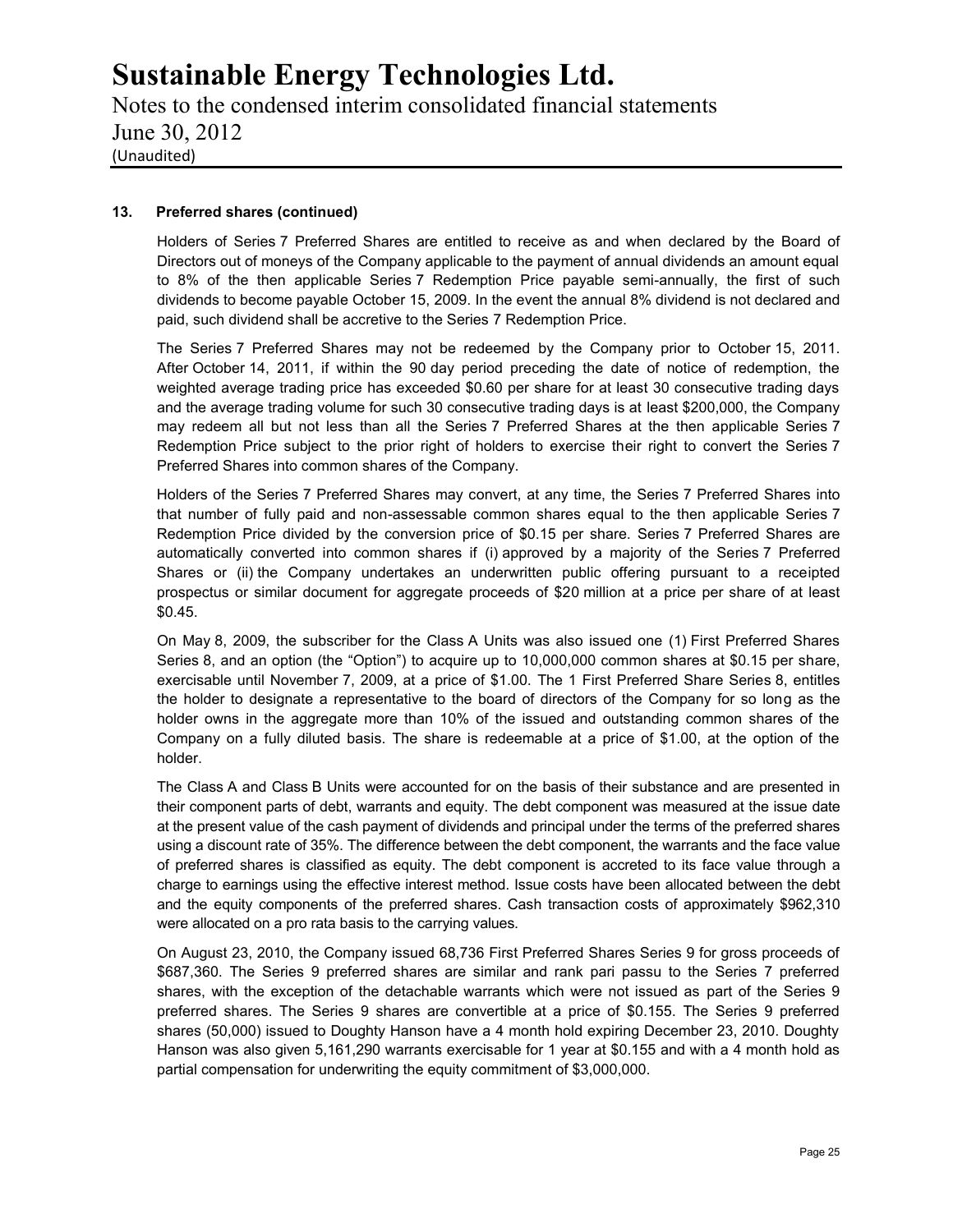Notes to the condensed interim consolidated financial statements June 30, 2012 (Unaudited)

## **13. Preferred shares (continued)**

The debt component was measured at the issue date at the present value of the cash payment of dividends and principal under the terms of the preferred shares using a discount rate of 20% and a five year term. The difference between the debt and warrant components and the face value of preferred shares is classified as equity. Transaction costs of \$143,388 were allocated on a pro rata basis to the carrying values.

On October 5, 2010, the Company issued 80,000 First Preferred Shares Series 10 to Doughty Hanson, pursuant to a commitment agreement dated August 23, 2010, which are similar to and rank pari passu with the Series 7 and Series 9 preferred shares, with the exception of the detachable warrants which were not issued as part of the Series 10 preferred shares. The Series 10 preferred shares resulted in a cash inflow of \$800,000 and they are convertible at a price of \$0.14 and mature 5 years and 1 day from the date of issuance. The debt component was measured at the issue date at the present value of the cash payment of dividends and principal under the terms of the preferred shares using a discount rate of 25% and a five year term. The difference between the debt component and the face value of preferred shares is classified as equity. The debt component is accreted to its face value through a charge to earnings using the effective interest method. Transaction costs were \$36,382.

On October 25, 2011, the Company issued 50,000 First Preferred Shares Series 11 to Doughty Hanson, pursuant to a commitment agreement dated October 19, 2011, which are similar to and rank pari passu with the Series 7 and Series 9 preferred shares, The Series 11 preferred shares resulted in a cash inflow of \$500,000 and they are convertible at a price of \$0.115 and mature 5 years and 1 day from the date of issuance. The debt component was measured at the issue date at the present value of the cash payment of dividends and principal under the terms of the preferred shares using a discount rate of 23% and a five year term. The difference between the debt component and the face value of preferred shares is classified as equity. The debt component is accreted to its face value through a charge to earnings using the effective interest method. The transaction costs were \$36,156. Doughty Hanson was also given 6,347,826 additional warrants exercisable for a period of one year at \$0.115.

On December 19, 2011, the Company issued 50,000 First Preferred Shares Series 12 to Doughty Hanson, pursuant to a commitment agreement dated October 19, 2011, which are similar to and rank pari passu with the Series 7, Series 9 and Series 11 preferred shares with the exception of the detachable warrants which were not issued as part of the Series 12 preferred shares.. The Series 12 preferred shares resulted in a cash inflow of \$500,000 and they are convertible at a price of \$0.08 and mature 5 years and 1 day from the date of issuance. The debt component was measured at the issue date at the present value of the cash payment of dividends and principal under the terms of the preferred shares using a discount rate of 23% and a five year term. The difference between the debt component and the face value of preferred shares is classified as equity. The debt component is accreted to its face value through a charge to earnings using the effective interest method.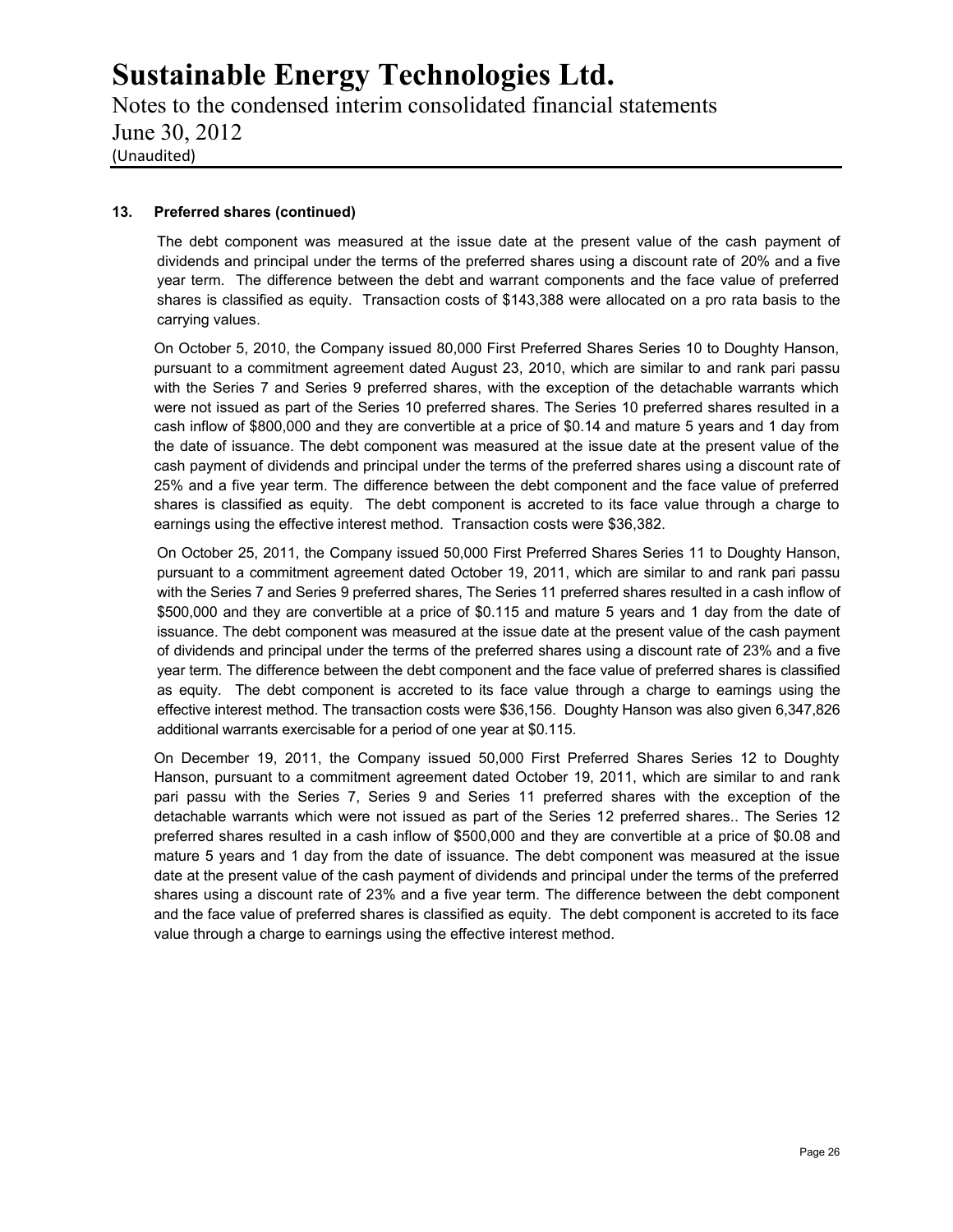Notes to the condensed interim consolidated financial statements June 30, 2012 (Unaudited)

## **14. Warrants**

Changes in the Company's purchase warrants are as follows:

|                               |                  |               |              | Allocated  |
|-------------------------------|------------------|---------------|--------------|------------|
|                               | Issued with      |               | Total        | fair       |
|                               | common or        | <b>Broker</b> | purchase     | market     |
|                               | preferred shares | warrants      | warrants     | value      |
|                               | \$               | \$            | \$           | \$         |
| Balance, October 1, 2010      | 27,353,290       |               | 27,353,290   | 1,355,535  |
| Warrants issued               | 12,944,913       | 2,190,501     | 15,135,414   | 996,936    |
| Warrants expired              | (5,161,290)      |               | (5.161, 290) | (77,053)   |
| Balance September 30, 2011    | 35,136,913       | 2,190,501     | 37,327,414   | 2,275,418  |
| Warrants expired              | (4,848,484)      | (2, 190, 501) | (7,038,985)  | (443, 750) |
| Warrants issued               | 18,347,826       |               | 18,347,826   | 362,411    |
| <b>Balance, June 30, 2012</b> | 48,636,255       |               | 48.636,255   | 2,194,079  |

- An additional 1,710,000 purchase warrants were issued March 18, 2011 representing the right to purchase common shares on a one to one basis with a price of \$0.20 per share for a two year term. The fair value of warrants outstanding was estimated as at the date of issuance of the warrant using the Black-Scholes option-pricing model and using a 1.6% risk free rate for the two year term of the warrants, and expected volatility of approximately 87% and expected dividend yield of nil. The fair market value of the warrants was \$116,280.
- An additional 1,661,071 purchase warrants were issued March 29, 2011 representing the right to purchase common shares on a one to one basis with a price of \$0.20 per share for a two year term. The fair value of warrants outstanding was estimated as at the date of issuance of the warrant using the Black-Scholes option-pricing model and using a 1.6% risk free rate for the two year term of the warrants, and expected volatility of approximately 86% and expected dividend yield of nil. The fair market value of the warrants at issuance was \$106,308.
- An additional 632,143 purchase warrants were issued March 22, 2011 representing the right to purchase common shares on a one to one basis with a price of \$0.20 per share for a two year term. The fair value of warrants outstanding was estimated as at the date of issuance of the warrant using the Black-Scholes option-pricing model and using a 1.6% risk free rate for the two year term of the warrants, and expected volatility of approximately 86% and expected dividend yield of nil. The fair market value of the warrants at issuance was \$44,882.
- An additional 3,082,500 purchase warrants were issued March 21, 2011 representing the right to purchase common shares on a one to one basis with a price of \$0.20 per share for a two year term. The fair value of warrants outstanding was estimated as at the date of issuance of the warrant using the Black-Scholes option-pricing model and using a 1.6% risk free rate for the two year term of the warrants, and expected volatility of approximately 86% and expected dividend yield of nil. The fair market value of the warrants at issuance was \$228,105.
- An additional 1,010,715 purchase warrants were issued April 4, 2011 exercisable for a period of two years at \$0.20. These warrants were partial compensation for the unit equity offering concluded April 2011. The Black Scholes option model was used to calculate the fair value of the warrants using a nil dividend yield, a 1.84% interest rate and a volatility of 86%. The fair market value at issuance was \$57,610.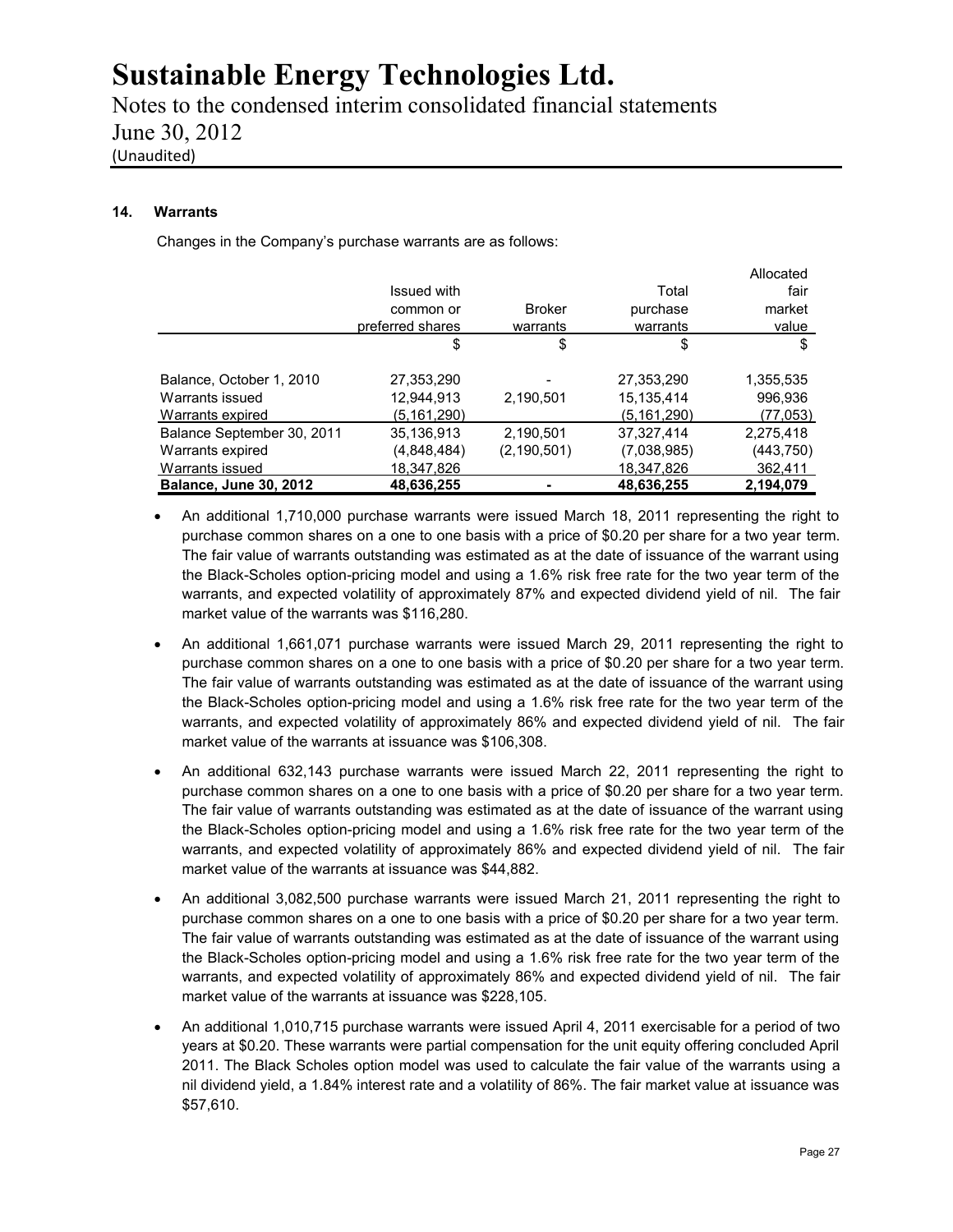Notes to the condensed interim consolidated financial statements June 30, 2012 (Unaudited)

## **14. Warrants (continued)**

- An additional 6,347,826 purchase warrants were issued to Doughty Hanson on October 4, 2011 exercisable for a period of one year at \$0.115. These warrants were partial compensation for underwriting the equity commitment of \$1,500,000 in October 2011. The Black-Scholes option model was used to calculate the fair value of the warrants using a nil dividend yield, a 1.18% interest rate and a volatility of 100%. The fair market value at issuance was \$98,611.
- An additional 12,000,000 additional warrants were issued to Doughty Hanson on May 1, 2012 exercisable for a period of one year at \$0.05. These warrants were compensation for extending the equity commitment agreement of \$1,500,000 as security for the bank line to April 30, 2013. The Black-Scholes option model was used to calculate the fair value of the warrants using a nil dividend yield, a 1.06% interest rate and a volatility of 113%. The fair market value at issuance was \$264,000.

#### **15. Share-based payment reserve**

The following schedule shows the continuity of the share-based payment reserve:

| Balance, October 1, 2010       | 4,445,087 |
|--------------------------------|-----------|
| Share based payments           | 296,927   |
| <b>Expired warrants</b>        | 77.053    |
| Balance September 30, 2011     | 4,819,067 |
| Expired warrants (note 13)     | 443,750   |
| Share based payments (note 11) | 85,209    |
| Balance, June 30, 2012         | 5,348,026 |

## **16. Capital management**

The Company's objectives when managing capital is to safeguard the entity's ability to continue as a going concern, so that it can continue to provide returns for shareholders and benefits for other stakeholders. The Company sets the amount of capital in proportion to risk. The Company manages the capital structure and makes adjustments to it in light of changes in economic conditions and the risk characteristics of the underlying assets. The Company's objective is met by retaining adequate equity to provide for the possibility that cash flows from operations will not be sufficient to meet future cash flow requirements. The Board of Directors does not establish quantitative return on capital criteria for management; but rather promotes year over year sustainable profitable growth. The Company is subject to bank imposed covenants regarding the bank debt (note 18).

The Company defines capital as the aggregate of total shareholders' equity, cash and cash equivalents and bank loan as follows:

|                                         | June 30, 2012 | September 30, 2011 |
|-----------------------------------------|---------------|--------------------|
| Total shareholders' equity (deficiency) | \$(6,102,031) | $$$ (2,981,338)    |
| Cash and cash equivalents               | 908,465       | 328.821            |
| Bank loan                               | (1,463,321)   | (1,346,662)        |
| Total capital                           | \$(6,656,887) | \$(3,999,179)      |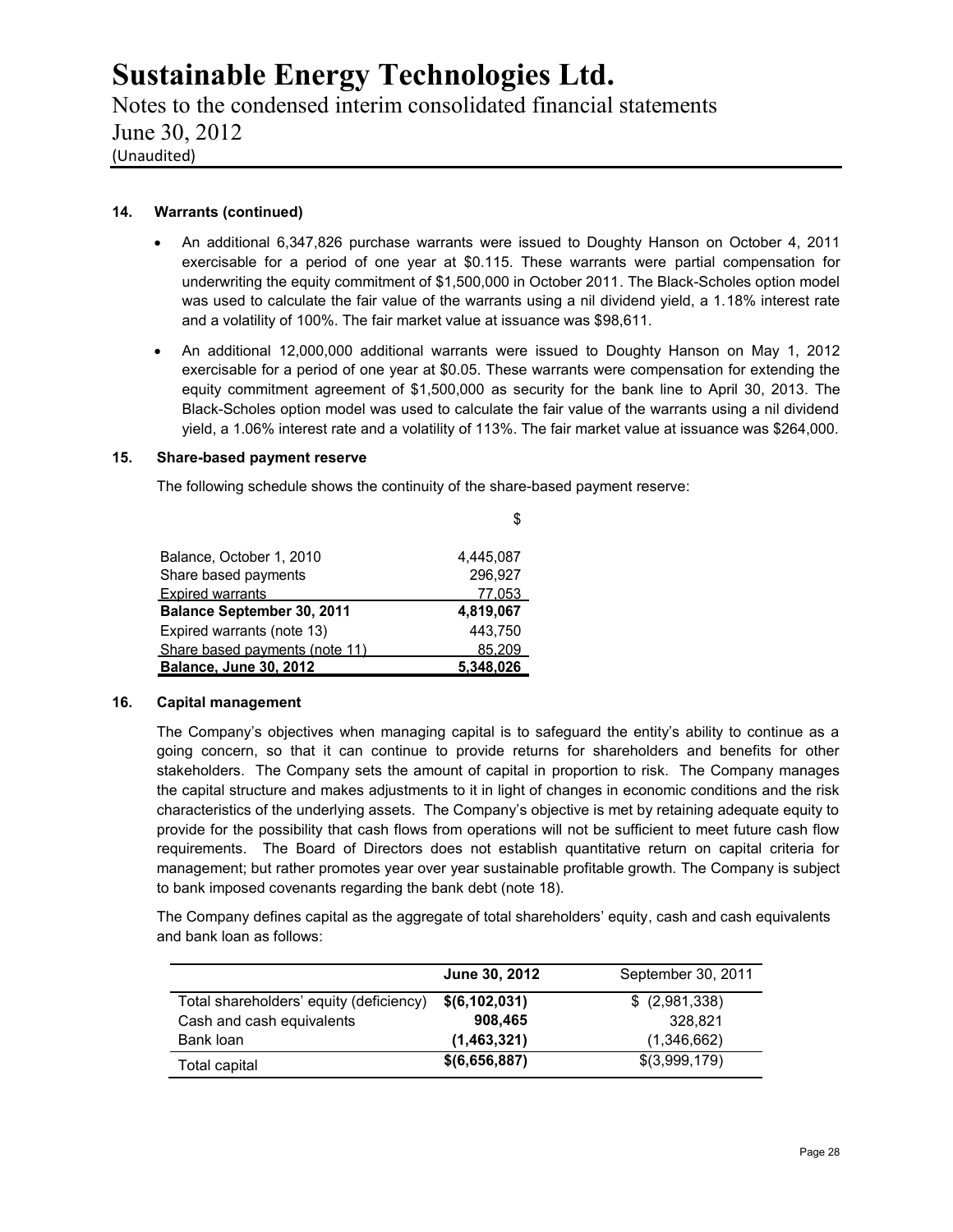Notes to the condensed interim consolidated financial statements June 30, 2012 (Unaudited)

## **16. Capital management (continued)**

There have been no changes to the Company's objectives in managing capital or in the management of capital since September 30, 2011. The decrease in equity has no immediate effect on the Company. The decrease in the shareholders' equity (deficiency) arises because the Company's comprehensive loss surpasses the equity injections and increased sales at June 30, 2012.

## **17. Financial instruments and financial risk management**

The Company has exposure to the following risks from its use of financial instruments: credit risk, liquidity risk and market risk. This note presents information about the Company's exposure to each of these risks and the Company's objectives, policies and processes for measuring and managing risk. Further quantitative disclosures are included throughout these condensed interim consolidated financial statements.

The Board of Directors has overall responsibility for the establishment and oversight of the Company's financial risk management framework and monitors risk management activities. The Company identifies sand analyzes the risks faced by the Company and may utilize financial instruments to mitigate these risks.

## *Credit risk*

Credit risk arises when a failure by counterparties to discharge their obligations could reduce the amount of future cash inflows from financial assets on hand at the balance sheet date. Allowances are considered by management on a case by case basis and the payment terms from customers are carefully reviewed. The Company does not have any significant credit risk exposure to any single counterparty or any group of counterparties having similar characteristics at June 30, 2011. The credit risk on cash and cash equivalents is considered to be limited because the counterparties are financial institutions with high credit ratings assigned by international credit rating agencies. The Company submits all credit applications to the Export Development Corporation (EDC) for accounts receivable insurance and has a cash only policy if credit approval is not granted by EDC.

The following table illustrates the Company's receivables and advances:

|                             | As at         | As at              |
|-----------------------------|---------------|--------------------|
|                             | June 30, 2012 | September 31, 2011 |
| Trade                       | 640.397       | 757,509            |
| <b>Taxation authorities</b> | 310,608       | 34.928             |
| Employee advances           | 6.249         | 944                |
|                             | 957.254       | \$1,093,381        |

The Company assesses quarterly if there should be any impairment of the financial assets of the Company. During the period ended June 30, 2012, there was no impairment or allowance required on any of the financial assets of the Company.

The maximum exposure to credit risk is represented by the carrying amount on the balance sheet. There are no material financial assets that the Company considers past due, as the \$283,919 are over 90 days past due but are EDC insured and the accounts have subsequently been collected.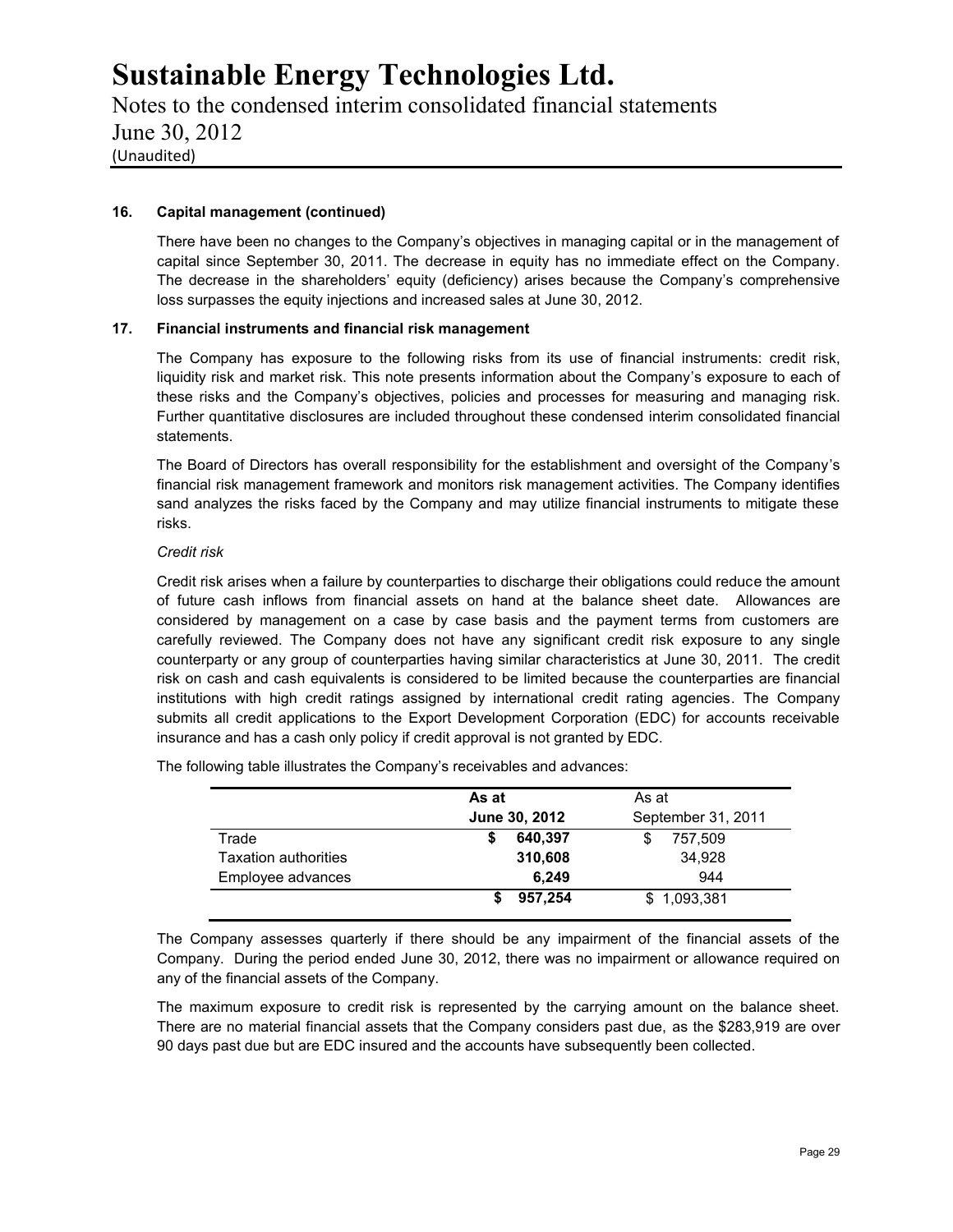Notes to the condensed interim consolidated financial statements June 30, 2012 (Unaudited)

## **17. Financial instruments and financial risk management (continued)**

## *Credit risk (continued)*

The following is a schedule of trade receivables:

|                                  | As at<br>June 30, 2012 |                | As at<br>September 31, 2011 |         |
|----------------------------------|------------------------|----------------|-----------------------------|---------|
| Neither impaired nor past due    | \$                     | 170.884        | \$                          | 613.641 |
| Not impaired but past due in the |                        |                |                             |         |
| following periods                |                        | $\blacksquare$ |                             |         |
| $31 - 60$ days                   |                        |                |                             | 34,857  |
| $61 - 90$ days                   |                        | 185,594        |                             | 25,466  |
| 90 and over                      |                        | 283,919        |                             | 83.545  |
|                                  | \$                     | 640,397        | S                           | 757,509 |

## *Liquidity risk*

Liquidity risk includes the risk that, as a result of operational liquidity requirements:

- The Company will not have sufficient funds to settle a transaction on the due date;
- The Company will be forced to sell financial assets at an amount which is less than what they may be worth; or
- The Company may be unable to settle or recover a financial assets at all

The Company's operating cash requirements, including amounts projected to complete the Company's existing capital expenditure program, are continuously monitored and adjusted as input variables change. These variables include but are not limited to available bank lines and government assistance. As these variables change, liquidity risks may necessitate the need for the Company to conduct equity issues or obtain project debt financing. There is no assurance that adequate funds from equity or debt markets will be available to the Company in a timely manner. The company also mitigates liquidity risk by maintaining an insurance program to minimize exposure to insurable losses.

## *Liquidity risk (continued)*

The following are the contractual maturities of financial liabilities at June 30, 2012:

| Accounts payable and accrued liabilities  | 2,327,935 | $\overline{\phantom{0}}$ | ٠                        | 2,327,935  |  |
|-------------------------------------------|-----------|--------------------------|--------------------------|------------|--|
| Bank loan                                 | 1,463,322 |                          | $\overline{\phantom{a}}$ | 1.463.322  |  |
| <b>Energy Northwest obligation</b>        | 297.451   |                          | 1.189.803                | 1.487.254  |  |
| Commitments (Note 24)                     | 207.654   | 538.923                  | $\overline{\phantom{a}}$ | 746.577    |  |
| <b>Debentures</b>                         | 200,000   | 404.667                  | 596.333                  | 1.201.000  |  |
| Preferred shares Series 7,9,10, 11 and 12 |           | 9.169.300                | 2.690.838                | 11.860.138 |  |
| Total                                     | 4 496 362 | 10 112 890               | 4 476 974                | 19.086.226 |  |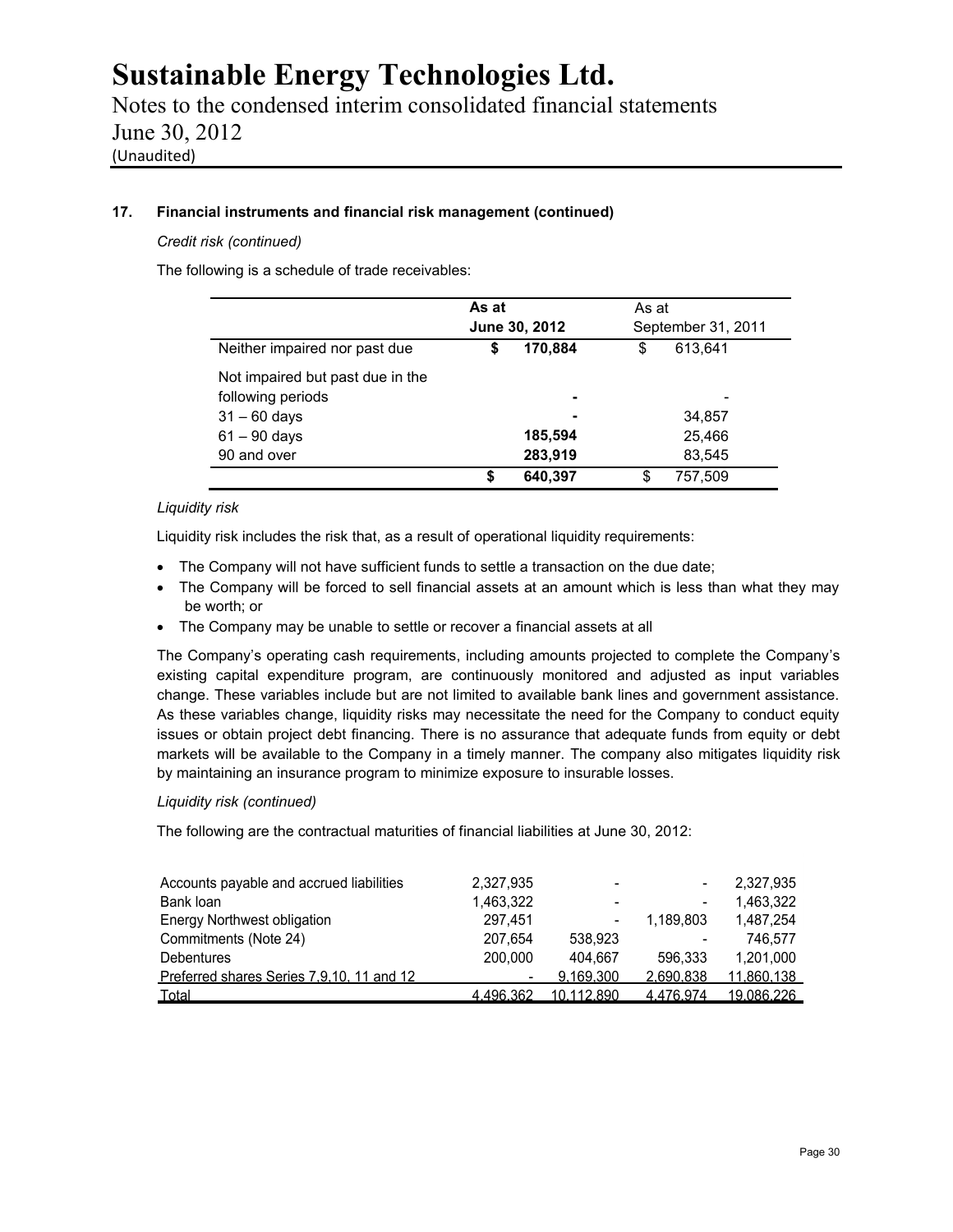Notes to the condensed interim consolidated financial statements June 30, 2012 (Unaudited)

## **17. Financial instruments and financial risk management (continued)**

#### *Market risk*

Market risk is the risk that changes in market factors, such as foreign exchange rates and interest rates will affect the Company's cash flows, net income, liquidity or the value of financial instruments. The objective of market risk management is to mitigate market risk exposures where considered appropriate and maximize returns. The Company does not utilize derivative instruments to manage market risk. The Board of Directors periodically reviews the results of all risk management activities and all outstanding positions.

## *Foreign currency risk*

Foreign currency risk is the risk that a variation in the exchange rate between Canadian and foreign currencies will affect the Company's results. The Company is subject to risk associated with its cash and cash equivalents, long term asset, the Energy Northwest obligation and from the sale and purchase of equipment, inventory components and services denominated in foreign currencies.

Assuming all other variables remain constant, a \$0.05 change in the Canadian/US exchange rate would affect the Company's net loss by approximately \$27,133 for the nine months ended June 30, 2012 respectively (June 30, 2011 - \$61,739). Assuming all other variables remain constant, a \$0.05 change in the Canadian/Euro exchange rate would change the Company's net loss by approximately \$19,740 for the nine months ended June 30, 2012 (June 30, 2011- \$45,670). An opposite change in the Canadian/Euro exchange rate will result in an opposite impact on net loss. The Company had no forward exchange rate contracts in place as at or during the nine months ended June 30, 2012.

## *Interest rate risk*

Interest rate risk refers to the risk that cash flows associated with the instrument will fluctuate due to changes in market interest rates. The Company currently does not use interest rate hedges, fixed interest rate contracts or variable rate debt to manage the Company's exposure to interest rate fluctuations.

#### *Fair value of financial instruments*

The Company's financial instruments include cash and cash equivalents, accounts receivable and advances, accounts payable and accrued liabilities, bank debt, Energy Northwest obligation and preferred shares. The carrying value and fair value of these financial instruments at June 30, 2012 is disclosed below by financial instrument category, as well as any related gain, loss, expense or revenue for the nine months ended June 30, 2012:

|                                          | Carrying  |                   |             |
|------------------------------------------|-----------|-------------------|-------------|
| <b>Financial instrument</b>              | value     | <b>Fair value</b> | Gain/(loss) |
|                                          | S         |                   |             |
| Accounts receivable                      | 957.254   | 957.254           |             |
| Accounts payable and accrued liabilities | 2,327,935 | 2,327,935         | -           |
| Bank loan                                | 1.463.322 | 1,463,322         | ۰           |
| Energy Northwest obligation              | 1,487,255 | 790.000           | 697.255     |
| Debenture                                | 519.972   | 519,972           |             |
| Preferred shares                         | 7,083,584 | 7,083,534         |             |
|                                          |           |                   |             |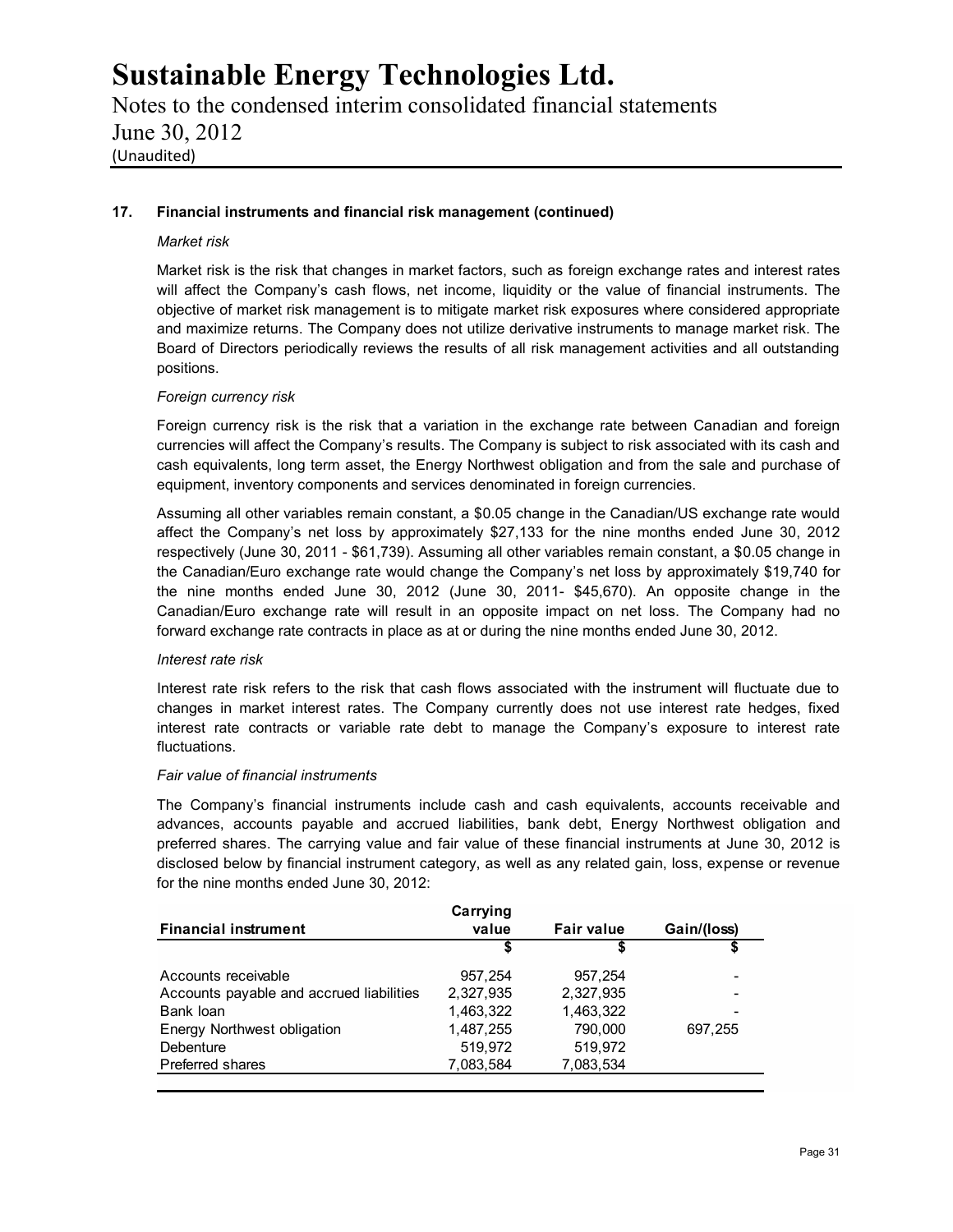Notes to the condensed interim consolidated financial statements June 30, 2012 (Unaudited)

## **17. Financial instruments and financial risk management (continued)**

## *Fair value of financial instruments*

The Company categorizes its financial instruments carried at fair value into one of three different levels depending on the observability of the inputs employed in the measurement. At June 30, 2012, the Company valued cash and cash equivalents using Level 1 input. At June 30, 2012 the Company did not have any assets and liabilities measured at a fair value using level 2 and 3 inputs.

- Level 1 Quoted prices are available in active markets for identical assets or liabilities as of the reporting date. Active markets are those in which transactions occur in sufficient frequency and volume to provide pricing information on an ongoing basis.
- Level 2 Pricing inputs are other than quoted prices in active markets included in Level 1. Prices in Level 2 are either directly or indirectly observable as of the reporting date. Level 2 valuations are based on inputs, including quoted forward prices for commodities, time value and volatility factors, which can be substantially observed or corroborated in the marketplace.
- Level 3 Valuations in this level are those with inputs for the asset or liability that are not based on observable market data.

#### **18**. **Bank debt**

The Company arranged a \$1,500,000 operating line of credit with the bank in March 2011. The operating line is fully secured by Doughty Hanson through an Equity Commitment Agreement. Interest is payable at the bank's prime rate plus 2.5% and amounts outstanding are repayable upon demand. The loan is subject to two covenants, a Current Asset to Current Liabilities ratio of 1.25:1.00 and Tangible Net Worth not to be less than \$2.5 million at any time. The Company was not in compliance with all covenants as of June 30, 2012.

## **19. STG markets limited partnership**

STG Markets Limited Partnership ("STGLP") (formerly Solar Markets Limited Partnership ("SMLP")) is an Alberta Limited Partnership which carries on the business of commercializing manufacturing and marketing inverters under license from Sustainable Energy and certain of Sustainable Energy's subsidiaries. The General Partner of STGLP is SES which exercises control over STGLP's operations. The Limited Partners of STGLP are Sustainable Energy, and from time to time, private investors who have provided capital to STGLP by purchasing limited partnership units ("LP Units") at a price of \$10,000 per LP Unit.

As Limited Partners of the Partnership on December 31 of each year, the investors are entitled to deduct their share of non capital losses of the Partnership for the year to a maximum of \$10,000 per LP Unit. As a result, 99.99% of non-capital losses are not available to Sustainable Energy to offset future taxable income realized by it.

The financial results of STGLP have been consolidated with the financial results of Sustainable Energy since inception as SES has full control over the operations of STGLP and Sustainable Energy has at all times the right to acquire all the LP Units not held by it directly.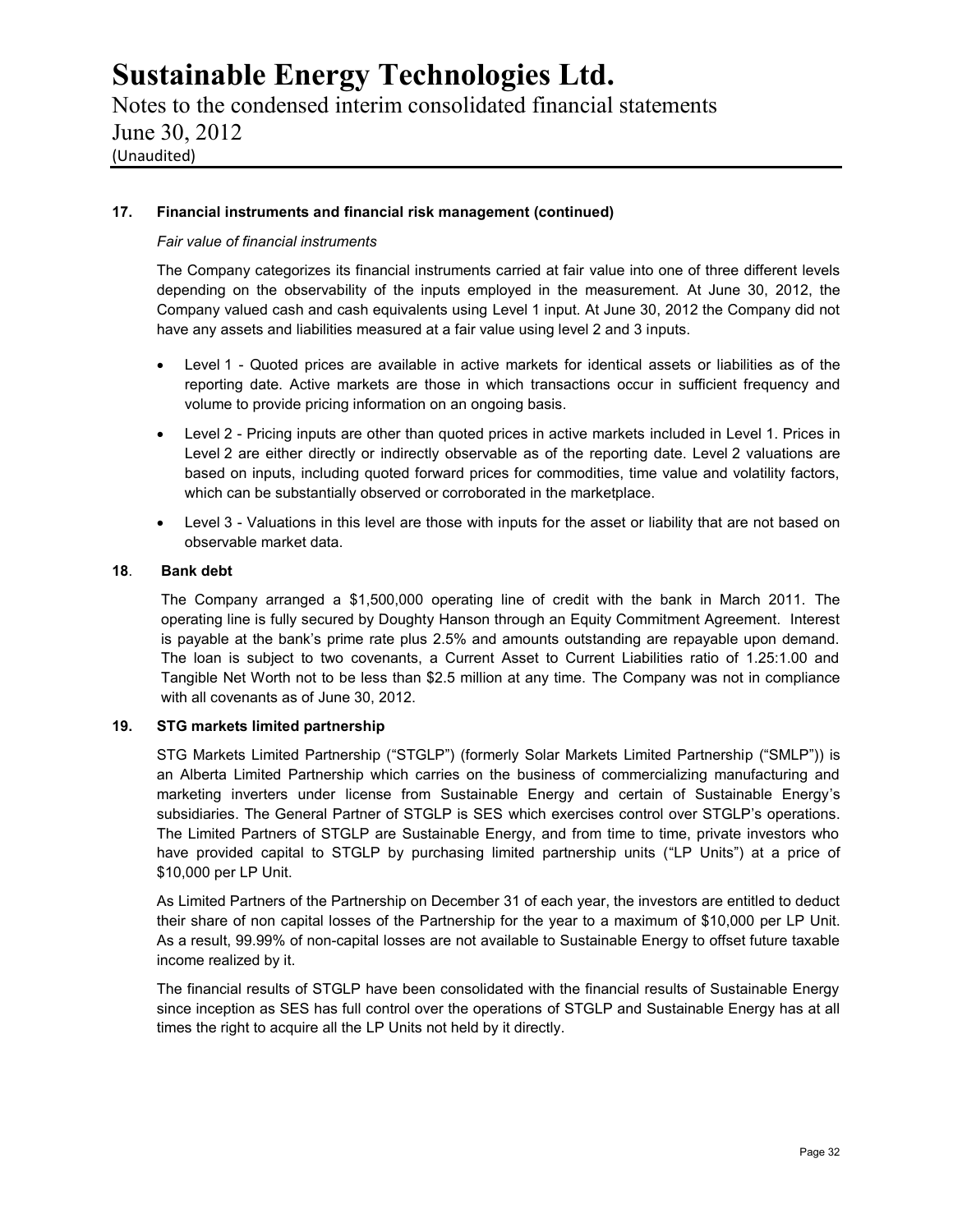## Notes to the condensed interim consolidated financial statements June 30, 2012 (Unaudited)

## **20. Related party transactions**

Other than as disclosed elsewhere in the consolidated financial statements, the Company had the following related party transaction:

Included in general and administrative expense is salaries and benefits for key management personnel and directors of \$86,480 and \$276,538 and share based compensation of \$4,884 and \$12,770 for the three months ended and nine months ended June 30, 2012 respectively. Included in operations expense are salaries, consulting fees and benefits for key management personnel and directors of \$50,000 and \$150,000 and share based compensation of \$12,943 and \$23,378 for the three months ended and nine months ended June 30, 2012 respectively

Key management personnel and directors subscribed for \$69,000 of the debentures (Note 10) issued in June 2012 and received 27,600 bonus shares (Note 11) valued at \$1,380 as at June 30, 2012.

Revenue and expense transactions are in the normal course of operations and have been valued in these consolidated financial statements at fair value.

#### **21, Financing costs**

|                                  | Three months ended June 30 |                          | Nine months ended June 30 |           |  |
|----------------------------------|----------------------------|--------------------------|---------------------------|-----------|--|
|                                  | 2012<br>2011               |                          | 2012<br><u> 2011 </u>     |           |  |
|                                  | \$                         | \$                       | \$                        | \$        |  |
| Interest on Northwest obligation | 64.358                     | 50.445                   | 195,936                   | 154.736   |  |
| Interest on bank debt            | 20.537                     | $\overline{\phantom{a}}$ | 54.861                    |           |  |
| Accretion of preferred shares    | 515.245                    | 503.176                  | 1.468.164                 | 1.437.525 |  |
| Amortization of financing fees   | 44.000                     | 50.101                   | 194.303                   | 50.101    |  |
| Other                            | 10.873                     | 13.929                   | 26,609                    | 16.922    |  |
| Balance at June 30, 2012         | 655,013                    | 617.651                  | 1,939,873                 | 1,659,284 |  |

## **22. Government grants**

Sustainable Energy has received contributions related to the development of its technologies and to marketing from U.S. and Canadian Government agencies. The contributions have been deducted in calculating the Company's investment in technology development or from the expense to which they relate. These amounts, plus, in certain cases, an implied return on the investment, are repayable as a percentage of the Company's revenues. Since the repayments are tied to the amount of revenues that may be earned in future periods, repayment of these contributions will be treated as a royalty expense in the period in which the revenue is earned.

## *National Research Council*

The Company has entered into an agreement with the National Research Council to fund 60% of the salaries it incurs to commercialize the universal electronic platform to a maximum of \$245,241 from December 12, 2005 to June 30, 2008. The Company has received \$69,636 (2007 - \$108,814) and has credited this amount to operating expense. A royalty of 1.9% of gross revenue after October 1, 2008 is payable until TPC has recovered one and a half times the amount advanced to the Company or ten years after the beginning of the repayment schedule if the amount repaid is less than the full amount at September 30, 2011. The company has recorded in the books \$Nil during the three months ended June 30, 2012 (2011 - \$Nil). The royalty potentially payable is \$325,443. The Company needs to achieve cumulative gross sales over \$17.1 million to cause the maximum repayment. The National Research Council has agreed to forego the royalty expense for fiscal 2012.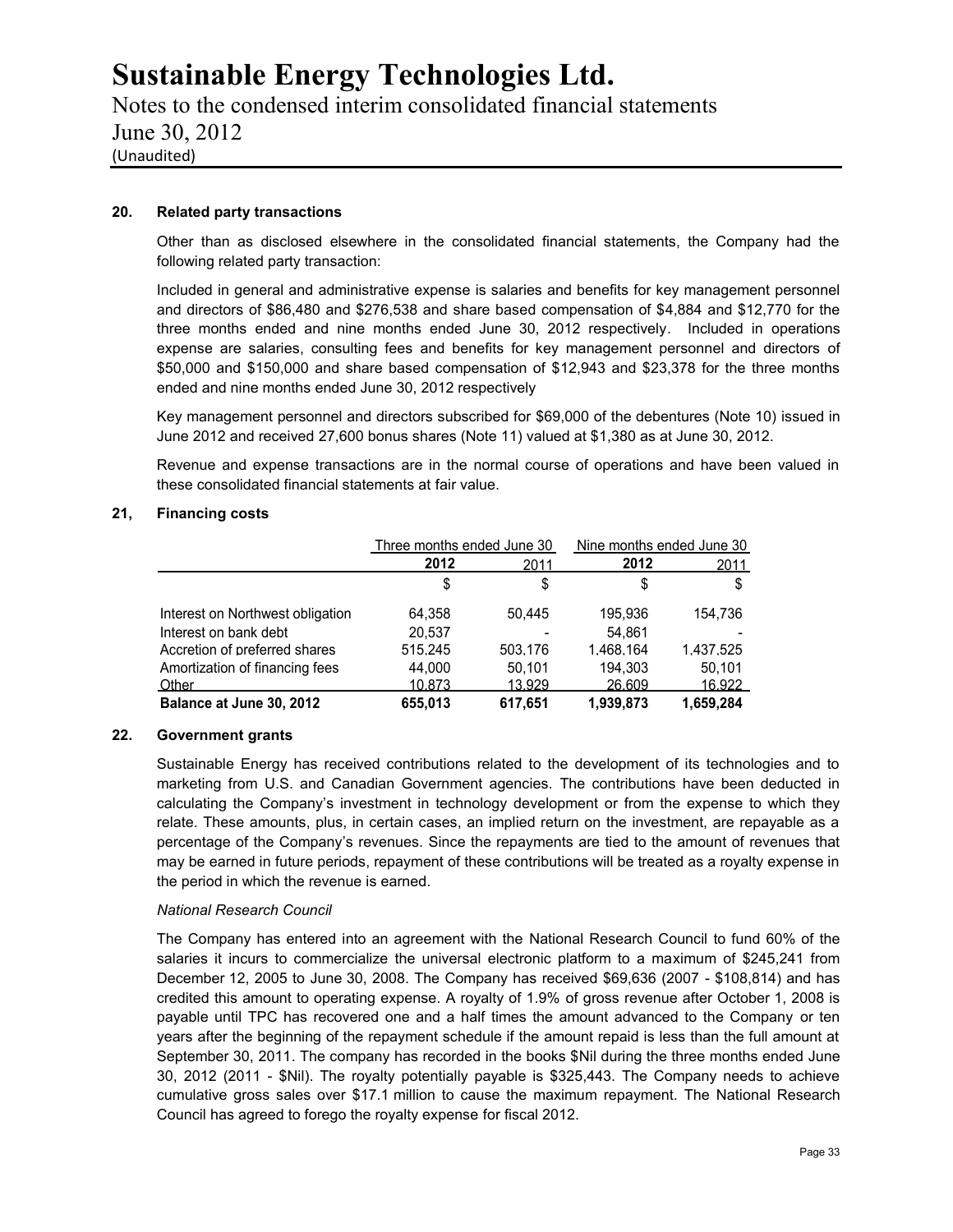Notes to the condensed interim consolidated financial statements June 30, 2012 (Unaudited)

## **23. Supplemental information**

The changes in non-cash working capital for the nine months ended June 30, 2012 and 2011 are as follows:

|                                    | Three months ended June 30 |           | Nine months ended June 30 |             |  |
|------------------------------------|----------------------------|-----------|---------------------------|-------------|--|
|                                    | 2012                       | 2011      | 2012                      | 2011        |  |
|                                    | \$                         | \$        | \$                        | \$          |  |
| Operating activities               |                            |           |                           |             |  |
| Decrease (increase) in assets      |                            |           |                           |             |  |
| Accounts receivable and advances   | 208.266                    | (353,631) | 136,127                   | (452.709)   |  |
| Prepaid expense and deposits       | (157,495)                  | 7.716     | (27, 869)                 | (123.757)   |  |
| Inventory                          | 126,077                    | (419,496) | 422,339                   | (1.362.186) |  |
| Other assets                       |                            | 137.820   |                           | 243.783     |  |
|                                    | 176,848                    | (627.591) | 530,597                   | (1.694.869) |  |
| Increase (decrease) in liabilities |                            |           |                           |             |  |
| Accounts payable                   | 854.002                    | (314.543) | 646,613                   | (486.351)   |  |
|                                    | 1,030,850                  | (942.134) | 1.177.210                 | (2.181.220) |  |

## **24. Commitments**

(a) At June 30, 2012, Sustainable Energy had commitments for premise, equipment leases, investor relation agreements, and software installation as follows:

| \$              |  |
|-----------------|--|
| 2012<br>207,654 |  |
| 2013<br>388,923 |  |
| 2014<br>150,000 |  |

- (b) Consulting services were provided in fiscal 1998 to the Company. Repayment including interest at an annual rate of 20% per year is contingent upon SEL achieving sales (\$Nil to date) or capital funding of \$2,000,000 US, \$342,000 US has been received to June 30, 2012. At June 30, 2012, the total contingent amount payable including accrued interest was approximately \$417,189 (\$409,772 US) (2011 - \$332,727, \$344,974 US).
- (c) There is a legal action for which the ultimate result cannot be ascertained at this time. Management does not expect the outcome of these proceedings to have a material effect on the financial position or results of operations.
- (d) The Company is party to an employment agreement with a director of the Company, under which payment of a portion of the director's compensation is contingent upon the Company realizing positive earnings for any one fiscal quarter before interest, taxes, depreciation and amortization, a change of control of the Company, liquidation or receivership of the Company or termination of the employment relationship. At June 30, 2012, the total contingent amount payable was approximately \$150,000 (2011 - \$Nil).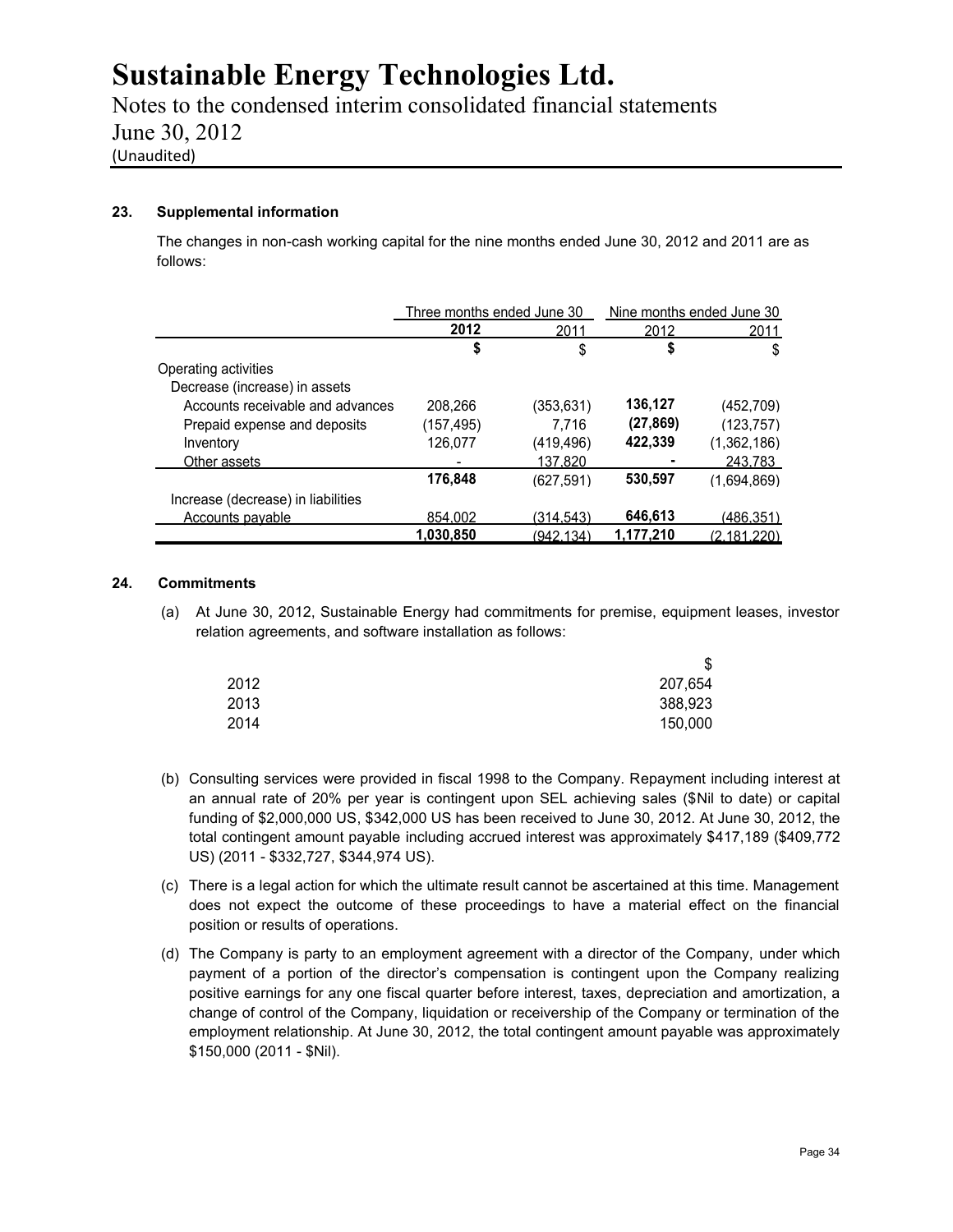Notes to the condensed interim consolidated financial statements June 30, 2012 (Unaudited)

## **25. Segmented information**

*Geographic disclosures*

|                      | As at           |           | As at              |           |  |
|----------------------|-----------------|-----------|--------------------|-----------|--|
|                      | June 30, 2012   |           | September 30, 2011 |           |  |
|                      | <b>Revenues</b> | Assets *  | Revenues           | Assets *  |  |
| Canada               | 1,911,116       | 68,503    | 2,2714,536         | 135,098   |  |
| <b>United States</b> | ٠               | 1,215,681 | ۰                  | 1,393,176 |  |
| Europe               | 503,512         | 2,128     | 1,153,374          | 17,438    |  |
|                      | 2,414,628       | 1,286,312 | \$3,867,910        | 1,545,712 |  |

\* Assets refer to the Company's development costs and capital assets.

#### *Major customers*

The Company had two customers where product sales were greater than 10% in the period. One customer had attributed sales of \$1,008,624 and the other had attribute sales of \$980,008 for the nine months ended June 30, 2012 (2011 – two customers, \$347,869 and \$280,600).

#### **26. Subsequent events**

On August 21, 2012 The Company received shareholder approval to reduce the stated share capital and the deficit of the Company by \$30,000,000. The Company also received shareholder approval to consolidate the outstanding common shares on a 10 to 1 basis at some time in the future at the discretion of the Board of Directors.

## **27. First-time adoption of international financial reporting standards**

As stated in note 2, these are the Company's first condensed interim consolidated financial statements for the period covered by the first annual consolidated financial statements to be prepared in accordance with IFRS.

#### *IFRS 1 Exemptions Applied and Mandatory Exceptions*

IFRS 1, First-Time Adoption of International Financial Reporting Standards allows first-time adopters certain exemptions from the general requirement to apply IFRS for September 30, 2012 year ends retrospectively. IFRS 1 also includes mandatory exceptions to the retrospective application of IFRSs. In addition to the exemptions noted above, the Company has applied the following exemptions:

- The Company has elected under IFRS 1 to capitalize borrowing costs prospectively for projects commencing subsequent to October 1, 2010; all borrowing costs prior to October 1, 2010 will remain expensed.
- The Company has applied the transitional provision in IFRIC 4 Determining whether an Arrangement contains a lease and has assessed all arrangements as at the date of transition. Consequently the Company has assessed its arrangements as at October 1, 2010 instead of the date of the original arrangement. Since the arrangements have been treated similarly under both Canadian GAAP and IFRS, this has had no effect on the financial statements.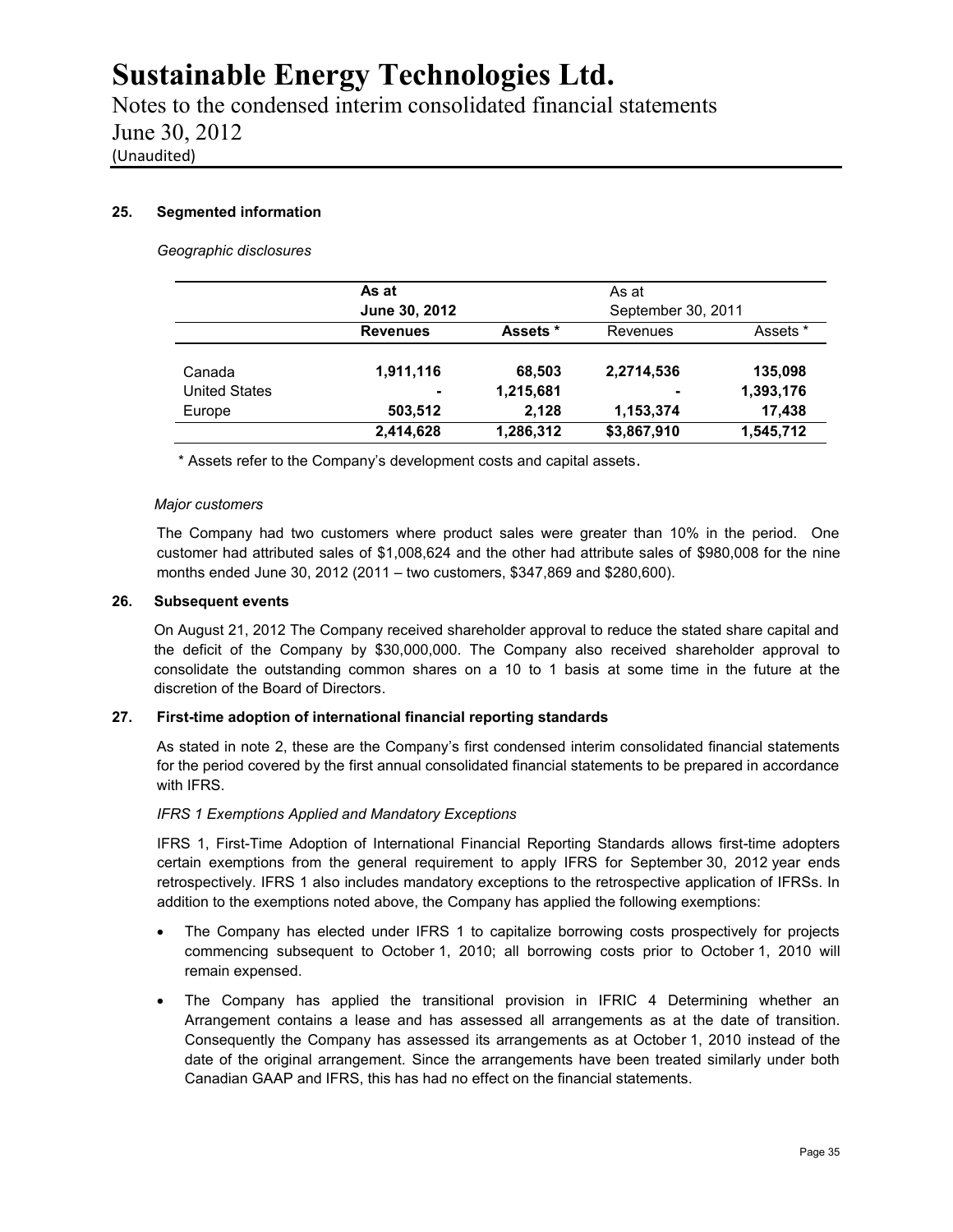Notes to the condensed interim consolidated financial statements June 30, 2012 (Unaudited)

• IFRS 3 Business Combinations has not been applied retrospectively to business combinations that occurred before the date of transition to IFRS (October 1, 2010). Prior business combinations have been accounted for under Canadian GAAP.

## **27. First-time adoption of international financial reporting standards (continued)**

 IFRS 1 allows first-time adopters to not comply with the requirement to retrospectively determine cumulative currency translation differences in accordance with IAS 21 from the date a subsidiary was formed and allows the cumulative translation balance to be reset to zero at transition. Accordingly, the Company elected to reset all cumulative translation balances to zero in opening deficit at October 1, 2010.

## *IFRS 1 Exemptions Applied and Mandatory Exceptions*

- IFRS encourages, but does not require, first-time adopters to apply IFRS 2 Share-based Payment to equity instruments that were granted on or before November 7, 2002 or equity instruments that were granted subsequent to November 7, 2002 and vested before the date of transition to IFRS. The Company has elected to apply IFRS 2 to stock options that have not vested prior to October 1, 2010. The effect is to increase the share-based payment reserve and increase the deficit at transition date.
- At the date of transition, in accordance with IFRS 1, the Company elected deemed cost as fair value for its capital assets and development costs as at the transition date.

IFRS 1 contains four mandatory exceptions to the retrospective application of IFRSs which relate to (a) the de-recognition of financial assets and liabilities, (b) hedge accounting, (c) estimates and (d) assets classified as held for sale and discontinued operations. These mandatory exceptions have not had a material impact on the consolidated financial statements.

## *Effects on cash flows*

Under Canadian GAAP, financing costs paid were classified as operating cash flows. Under IFRS financing costs paid can be classified as financing cash flows. This reclassification had no effect on operating cash flows or financing cash flows for the three months ended December 31, 2010.

## *Reconciliation of Canadian GAAP to IFRS*

The Company has prepared the following reconciliations of its previously reported Canadian GAAP balances to IFRS:

- Equity at October 1, 2010, June 30, 2011, and September 30, 2011;
- Consolidated statements of financial position at October 1, 2010, June 30, 2011 and September 30, 2011; and
- Consolidated statements of comprehensive loss for the three month period ended June 30, 2011, nine month period ended June 30, 2011 and the year ended September 30, 2011.

Notes describing the details of the adjustments follow the reconciliations.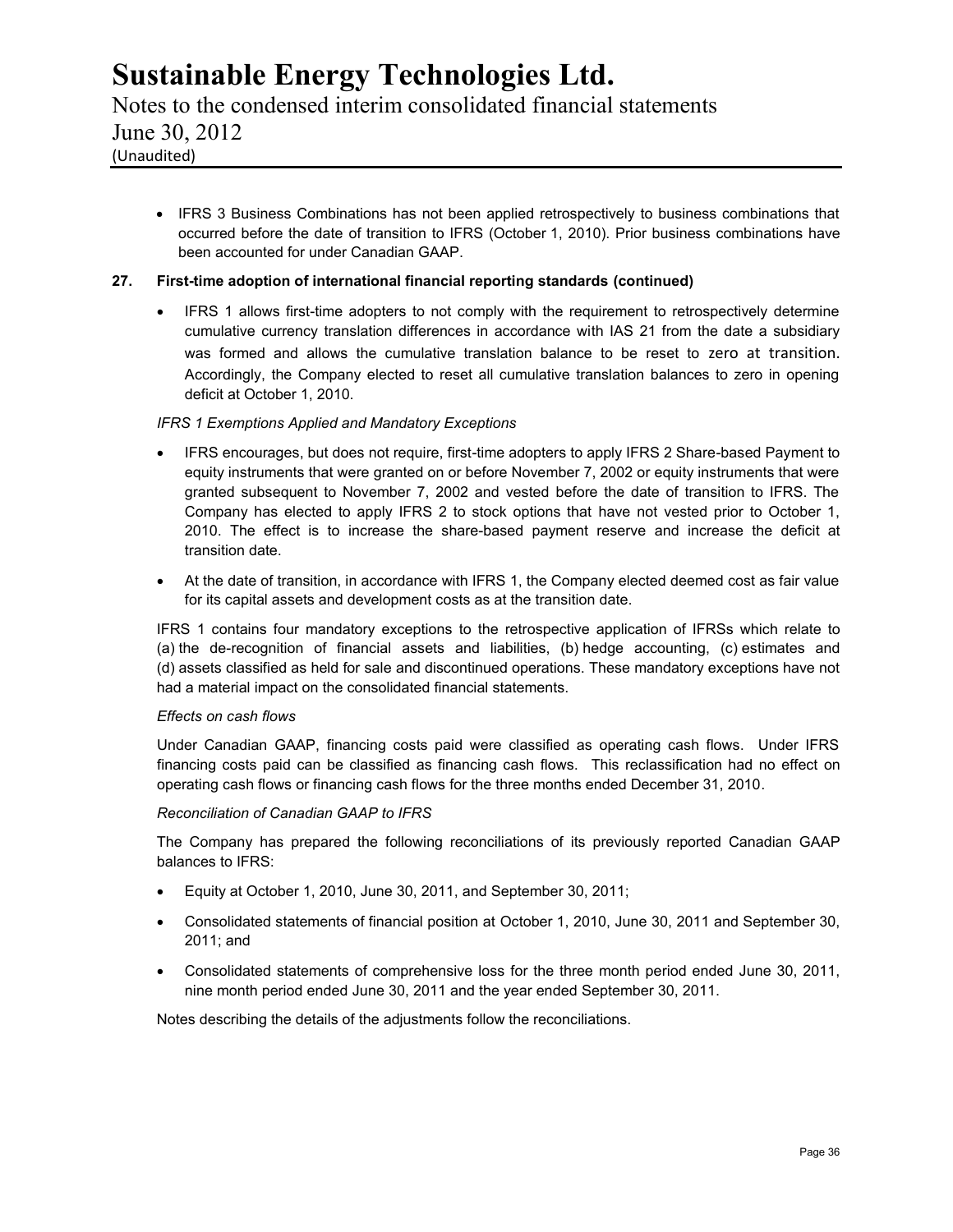Notes to the condensed interim consolidated financial statements June 30, 2012 (Unaudited)

## **27. First-time adoption of international financial reporting standards (continued)**

Consolidated statement of financial position reconciliation as at October 1, 2010:

|                                       |              | <b>IFRS</b> adjustments |                     |                |
|---------------------------------------|--------------|-------------------------|---------------------|----------------|
|                                       | Canadian     |                         | Foreign Share-based |                |
|                                       | <b>GAAP</b>  | exchange                | expense             | <b>IFRS</b>    |
|                                       |              | (Note a)                | (Note b)            |                |
|                                       | \$           | \$                      | \$                  | \$             |
| Assets                                |              |                         |                     |                |
| <b>Current assets</b>                 |              |                         |                     |                |
| Cash and cash equivalents             | 561,373      |                         |                     | 561,373        |
| Accounts receivable and advances      | 978,192      |                         |                     | 978,192        |
| Inventory                             | 2,741,574    |                         |                     | 2,741,574      |
| Prepaid expenses and deposits         | 601,645      |                         |                     | 601,645        |
| Non-current assets                    |              |                         |                     |                |
| Development costs                     | 2,137,349    | (569, 921)              |                     | 1,567,428      |
| Capital assets                        | 261,507      | (2,069)                 |                     | 259,438        |
| Other long term assets                | 243,783      |                         |                     | 243,783        |
|                                       | 7.525.423    | (571.990)               |                     | 6.953.433      |
|                                       |              |                         |                     |                |
| Liabilities                           |              |                         |                     |                |
| <b>Current liabilities</b>            |              |                         |                     |                |
| Accounts payable and accrued liabilit | 2,206,264    |                         |                     | 2,206,264      |
| Provisions                            |              |                         |                     |                |
| Bank debt                             |              |                         |                     |                |
| Energy Northwest obligation,          | 217,826      |                         |                     | 217,826        |
| current portion                       |              |                         |                     |                |
| Noncurrent liabilities                |              |                         |                     |                |
| <b>Energy Northwest obligation</b>    | 871,303      |                         |                     | 871,303        |
| <b>Preferred shares</b>               | 5,242,677    |                         |                     | 5,242,677      |
|                                       | 8,538,070    |                         |                     | 8,538,070      |
|                                       |              |                         |                     |                |
| Equity                                |              |                         |                     |                |
| Share capital                         | 30,393,463   |                         |                     | 30,393,463     |
| Warrants                              | 1,355,535    |                         |                     | 1,355,535      |
| Equity component of preferred shares  | 2,812,455    |                         |                     | 2,812,455      |
| Share-based payment reserve           | 4,158,830    |                         | 286,257             | 4,445,087      |
| <b>Deficit</b>                        | (39.732.930) | (571,990)               | (286, 257)          | (40, 591, 177) |
|                                       | (1.012.647)  | (571.990)               |                     | (1.584.637)    |
|                                       | 7.525.423    | (571.990)               |                     | 6.953.433      |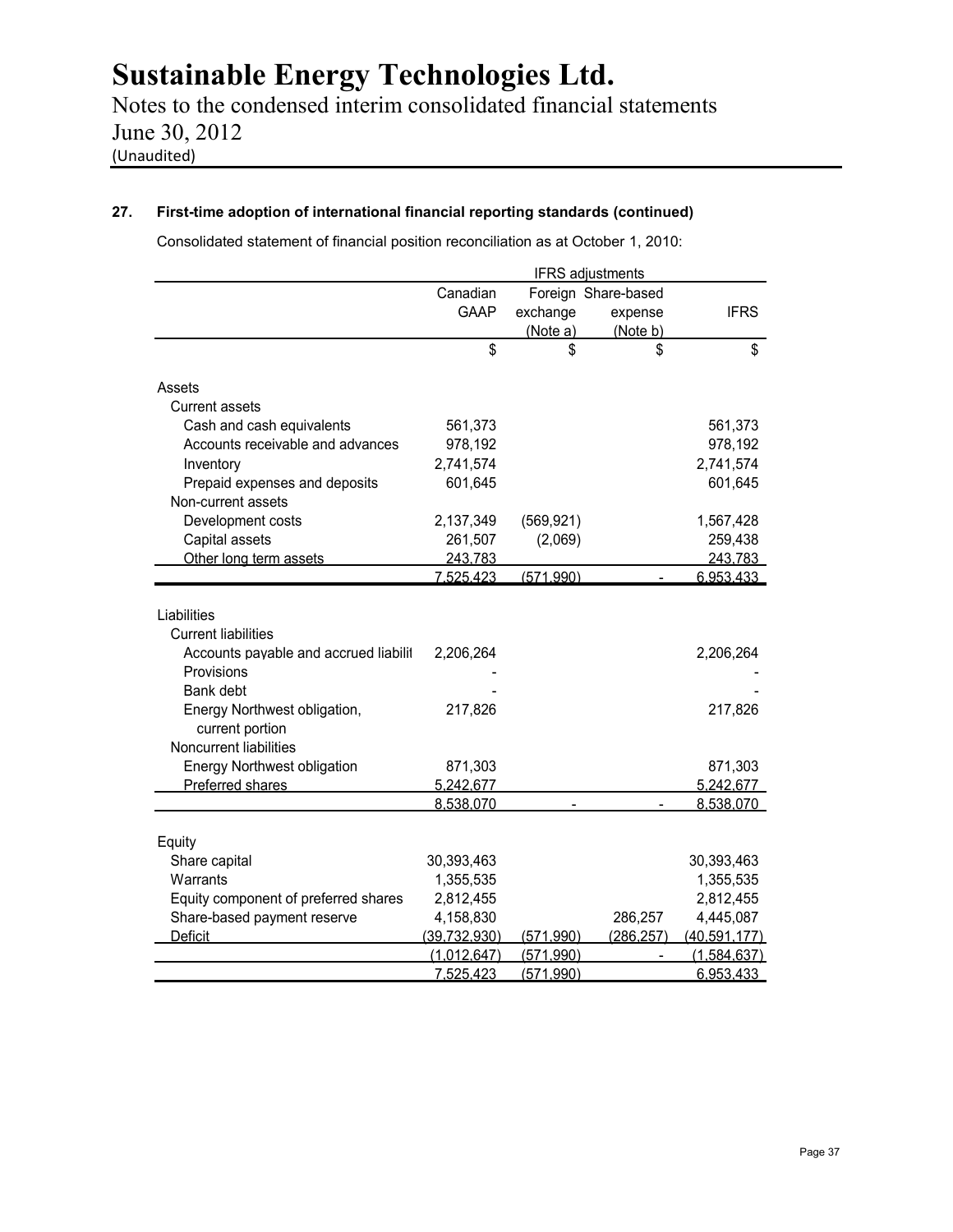Notes to the condensed interim consolidated financial statements June 30, 2012 (Unaudited)

## **27. First-time adoption of international financial reporting standards (continued)**

Consolidated statement of financial position reconciliation as at June 30, 2011:

|                                          |              |            | <b>IFRS</b> adjustments |              |
|------------------------------------------|--------------|------------|-------------------------|--------------|
|                                          | Canadian     | Foreign    | Share-based             |              |
|                                          | <b>GAAP</b>  | exchange   | expense                 | <b>IFRS</b>  |
|                                          |              | (Note a)   | (Note b)                |              |
|                                          | \$           | \$         | \$                      | \$           |
| Assets                                   |              |            |                         |              |
| Current assets                           |              |            |                         |              |
| Cash and cash equivalents                | 119,189      |            |                         | 119,189      |
| Accounts receivable and advances         | 1,430,900    |            |                         | 1,430,900    |
|                                          |              |            |                         |              |
| Inventory                                | 4,103,761    |            |                         | 4,103,761    |
| Prepaid expenses and deposits            | 725,402      |            |                         | 725,402      |
| Non-current assets                       |              |            |                         |              |
| Development costs                        | 1,936,974    | (586, 951) |                         | 1,350,023    |
| Capital assets                           | 181,466      | (2, 397)   |                         | 179,069      |
| Other long term assets                   | 250.505      |            |                         | 250,505      |
|                                          | 8.748.197    | (589.348)  |                         | 8.158.849    |
|                                          |              |            |                         |              |
| Liabilities                              |              |            |                         |              |
| <b>Current liabilities</b>               |              |            |                         |              |
| Accounts payable and accrued liabilities | 1,635,476    |            |                         | 1,635,476    |
| Provision                                |              |            |                         |              |
| Bank debt                                | 698,251      |            |                         | 698,251      |
| Energy Northwest obligation,             | 234,714      |            |                         | 234,714      |
| current portion                          |              |            |                         |              |
| Noncurrent liabilities                   |              |            |                         |              |
| Energy Northwest obligation              | 938,856      |            |                         | 938,856      |
| Preferred shares                         | 7.115.905    |            |                         | 7.115.905    |
|                                          | 10,623,202   |            |                         | 10.623,202   |
| Equity                                   |              |            |                         |              |
| Share capital                            | 34,298,325   |            |                         | 34,298,325   |
| Warrants                                 | 2,352,472    |            |                         | 2,352,472    |
| Equity component of preferred shares     | 3,030,737    |            |                         | 3,030,737    |
| Share-based payment reserve              | 4,331,970    |            | 350,157                 | 4,682,127    |
| Foreign currency translation reserve     |              | 10,884     |                         | 10,884       |
| <b>Deficit</b>                           | (45.888.509) | (600.232)  | (350.157)               | (46.838.898) |
|                                          | (1.875.005)  | (589.348)  |                         | (2.464.353)  |
|                                          | 8.748.197    | (589.348)  |                         | 8.158.849    |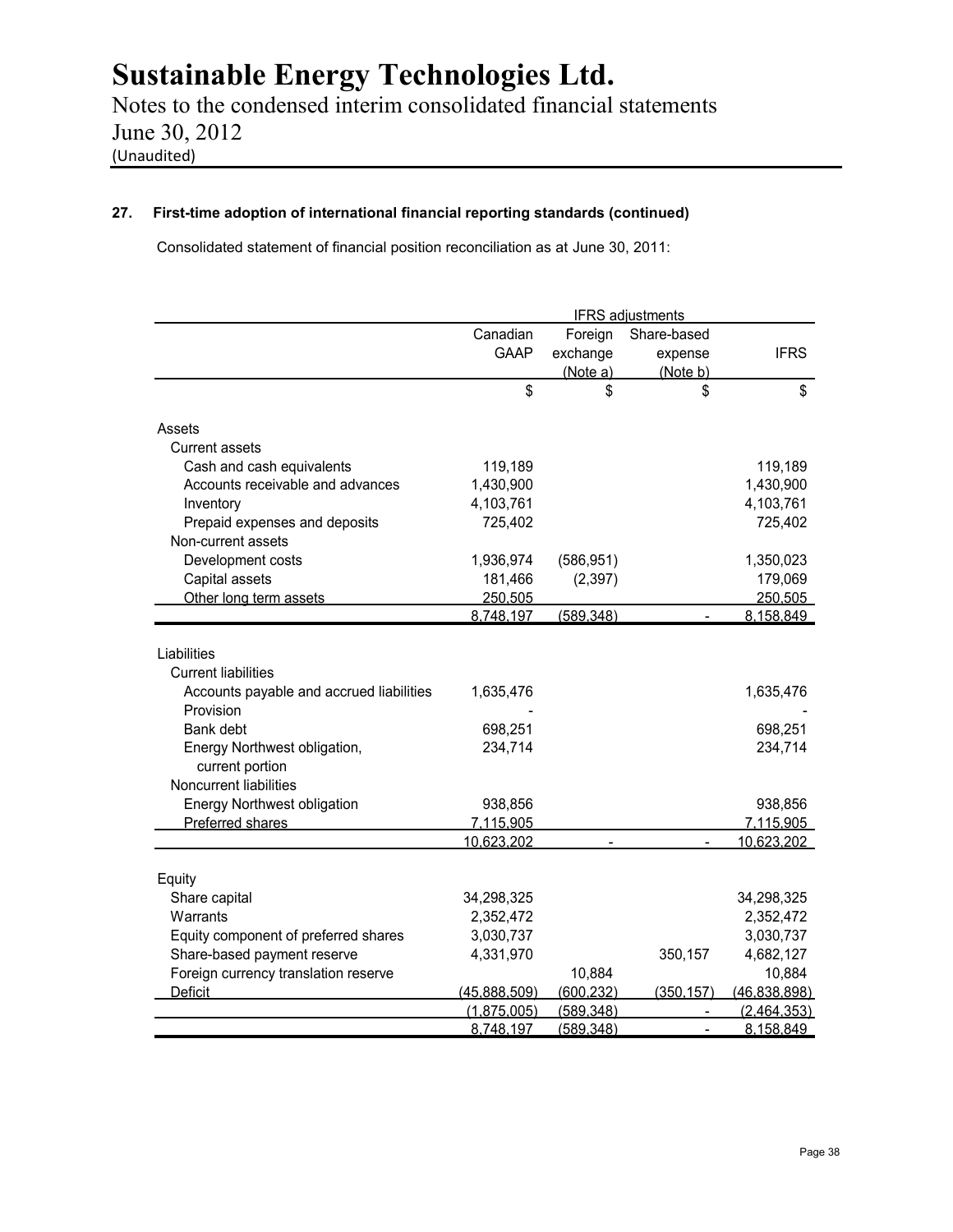Notes to the condensed interim consolidated financial statements June 30, 2012 (Unaudited)

## **27. First-time adoption of international financial reporting standards (continued)**

Consolidated statement of comprehensive loss reconciliation for the three month period ended June 30, 2011:

|                                                         |             |                | Share          |                  |             |
|---------------------------------------------------------|-------------|----------------|----------------|------------------|-------------|
|                                                         | Canadian    | Foreign        | based          |                  |             |
|                                                         | <b>GAAP</b> | exchange       | expenses       | Reclassification | <b>IFRS</b> |
|                                                         |             | (Note a)       | (Note b)       | (Note c)         |             |
|                                                         | \$          | \$             | \$             | \$               | \$          |
| Sale                                                    | 1,135,015   |                |                |                  | 1,135,015   |
| Cost of sales                                           | 763,036     |                |                |                  | 763,036     |
| Gross margin                                            | 371,979     | $\blacksquare$ | $\blacksquare$ | $\blacksquare$   | 371,979     |
| <b>Expenses</b>                                         |             |                |                |                  |             |
| Repayment of government                                 |             |                |                |                  |             |
| contributions                                           | 35,294      |                |                | (35, 294)        |             |
| Research and development                                | 1,064,147   | 35,294         |                | (825,004)        | 274,437     |
| Selling and marketing                                   |             |                |                | 417,078          | 417,078     |
| Operations                                              |             |                |                | 372,115          | 372,115     |
| General and administrative                              | 327,247     |                | 25,056         | 113,365          | 465,668     |
| Interest                                                | 59,245      |                |                | (59, 245)        |             |
| Finance cost                                            | 508,406     |                |                | 59,245           | 567,651     |
| Amortization of capital assets<br>and development costs | 112,936     | (14, 632)      |                | (98, 304)        |             |
| Foreign exchange loss                                   | 14,403      | (14, 403)      |                |                  |             |
|                                                         | 2,121,678   | 6,259          | 25,056         | (56, 044)        | 2,096,949   |
| Loss before undernoted items                            | (1,749,699) | (6, 259)       | (25,056)       | 56,044           | (1,724,970) |
| Interest and other                                      | 254         |                |                |                  | 254         |
| <b>Net loss</b>                                         | (1,749,445) | (6, 259)       | (25,056)       | 56,044           | (1,724,716) |
| Foreign currency adjustment<br>to equity                |             | (32, 978)      |                |                  | (32, 978)   |
| <b>Total comprehensive loss</b>                         | (1,749,445) | (39, 237)      | (25,056)       | 56,044           | (1,757,694) |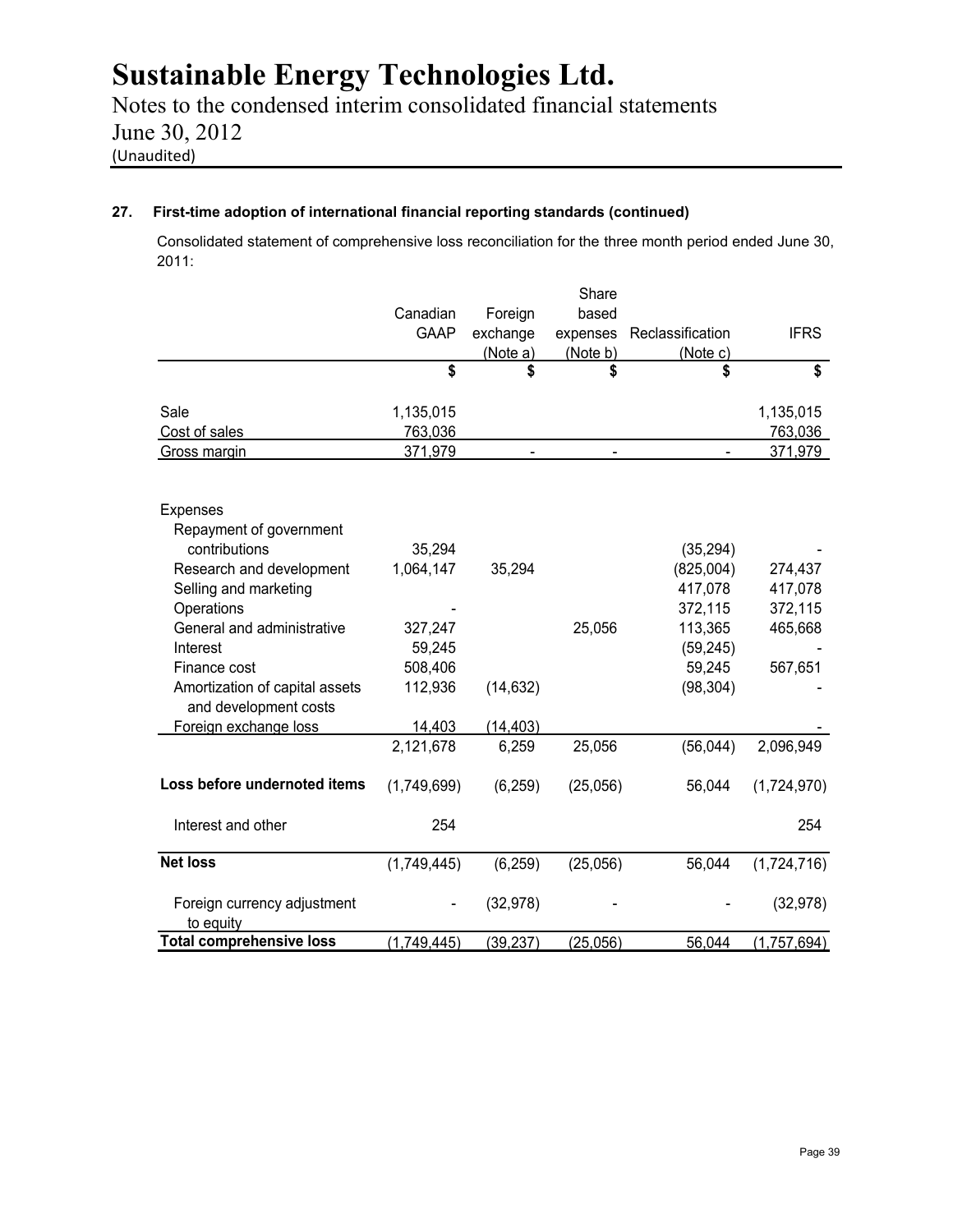Notes to the condensed interim consolidated financial statements June 30, 2012 (Unaudited)

## **27. First-time adoption of international financial reporting standards (continued)**

Consolidated statement of comprehensive loss reconciliation for the nine month period ended June 30, 2011:

|                                                         |               |                          | Share                    |                           |                             |
|---------------------------------------------------------|---------------|--------------------------|--------------------------|---------------------------|-----------------------------|
|                                                         | Canadian      | Foreign                  | based                    |                           |                             |
|                                                         | <b>GAAP</b>   | exchange                 |                          | expenses Reclassification | <b>IFRS</b>                 |
|                                                         |               | (Note b)<br>(Note a)     |                          | (Note c)                  |                             |
|                                                         | \$            | \$                       | \$                       | \$                        | $\overline{\boldsymbol{s}}$ |
| Sale                                                    | 2,866,460     |                          |                          |                           | 2,866,460                   |
| Cost of sales                                           | 2,018,082     |                          |                          |                           | 2,018,082                   |
| Gross margin                                            | 848,378       | $\overline{\phantom{0}}$ | $\overline{a}$           | $\blacksquare$            | 848,378                     |
| Expenses                                                |               |                          |                          |                           |                             |
| Repayment of government<br>contributions                | 53,189        |                          |                          | (53, 189)                 |                             |
| Product research and<br>development                     | 3,314,419     |                          |                          | (2,651,464)               | 662,955                     |
| Selling and marketing                                   |               |                          |                          | 1,632,316                 | 1,632,316                   |
| Operations                                              |               |                          |                          | 1,213,414                 | 1,213,414                   |
| General and administrative                              | 1,777,700     |                          | 63,900                   | 85,352                    | 1,926,952                   |
| Interest                                                | 171,650       |                          |                          | (171, 650)                |                             |
| Finance cost                                            | 1,437,634     |                          |                          | 171,650                   | 1,609,284                   |
| Amortization of capital assets<br>and development costs | 337,465       | (59, 298)                |                          | (278, 167)                |                             |
| Foreign exchange loss                                   | (77, 336)     | 25,598                   |                          | 51,738                    |                             |
|                                                         | 7,014,721     | (33,700)                 | 63,900                   |                           | 7,044,921                   |
| Loss before undernoted items                            | (6, 166, 343) | 33,700                   | (63,900)                 |                           | (6, 196, 543)               |
| Interest and other                                      | 10,764        |                          |                          |                           | 10,764                      |
| <b>Net loss</b>                                         | (6, 155, 579) |                          | $\overline{\phantom{0}}$ | $\overline{\phantom{a}}$  | (6, 185, 779)               |
| Foreign currency adjustment to<br>equity                |               | 51,059                   |                          |                           | 51,059                      |
| <b>Total comprehensive loss</b>                         | (6, 155, 579) | (17, 359)                | (63,900)                 | $\overline{\phantom{a}}$  | (6, 236, 838)               |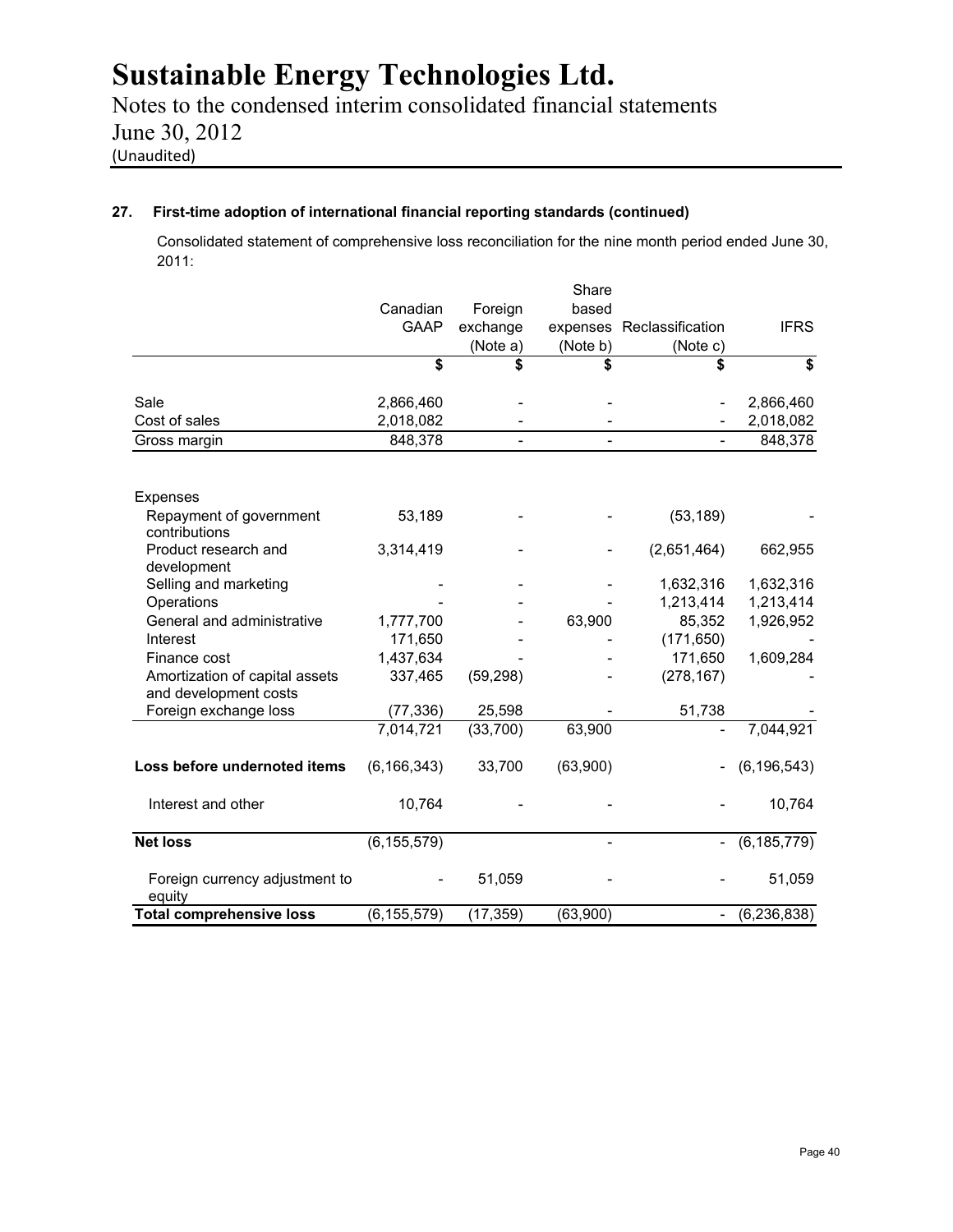Notes to the condensed interim consolidated financial statements June 30, 2012 (Unaudited)

## **27. First-time adoption of international financial reporting standards (continued)**

Consolidated statement of financial position reconciliation as at September 30, 2011:

|                                                                                                                                                                                                                                           |                                                                          |                | <b>IFRS</b> adjustments |                                                                          |
|-------------------------------------------------------------------------------------------------------------------------------------------------------------------------------------------------------------------------------------------|--------------------------------------------------------------------------|----------------|-------------------------|--------------------------------------------------------------------------|
|                                                                                                                                                                                                                                           | Canadian                                                                 |                | Foreign Share-based     |                                                                          |
|                                                                                                                                                                                                                                           | <b>GAAP</b>                                                              | exchange       | expense                 | <b>IFRS</b>                                                              |
|                                                                                                                                                                                                                                           |                                                                          | (Note a)       | (Note b)                |                                                                          |
|                                                                                                                                                                                                                                           | \$                                                                       | \$             | \$                      | \$                                                                       |
| Assets                                                                                                                                                                                                                                    |                                                                          |                |                         |                                                                          |
| <b>Current assets</b>                                                                                                                                                                                                                     | 328,821                                                                  |                |                         | 328,821                                                                  |
| Cash and cash equivalents                                                                                                                                                                                                                 |                                                                          |                |                         |                                                                          |
| Accounts receivable and advances                                                                                                                                                                                                          | 1,093,381                                                                |                |                         | 1,093,381                                                                |
| Inventory                                                                                                                                                                                                                                 | 3,590,075                                                                |                |                         | 3,590,075                                                                |
| Prepaid expenses and deposits                                                                                                                                                                                                             | 212,401                                                                  |                |                         | 212,401                                                                  |
| Non-current assets                                                                                                                                                                                                                        |                                                                          |                |                         |                                                                          |
| Development costs                                                                                                                                                                                                                         | 1,870,186                                                                | (477, 010)     |                         | 1,393,176                                                                |
| Capital assets                                                                                                                                                                                                                            | 154,851                                                                  | (2, 315)       |                         | 152,536                                                                  |
| Other long term assets                                                                                                                                                                                                                    | 150,303                                                                  |                |                         | 150,303                                                                  |
|                                                                                                                                                                                                                                           | 7,400,018                                                                | (479, 325)     |                         | 6,920,693                                                                |
| Liabilities<br><b>Current liabilities</b><br>Accounts payable and accrued liabilities<br>Bank debt<br>Energy Northwest obligation,<br>current portion<br>Noncurrent liabilities<br><b>Energy Northwest obligation</b><br>Preferred shares | 1,641,421<br>1,346,662<br>266,268<br>1,065,073<br>5,582,607<br>9,902,031 |                |                         | 1,641,421<br>1,346,662<br>266,268<br>1,065,073<br>5,582,607<br>9,902,031 |
|                                                                                                                                                                                                                                           |                                                                          |                |                         |                                                                          |
| Equity                                                                                                                                                                                                                                    |                                                                          |                |                         |                                                                          |
| Share capital                                                                                                                                                                                                                             | 34,258,068                                                               |                |                         | 34,258,068                                                               |
| Warrants                                                                                                                                                                                                                                  | 2,275,418                                                                |                |                         | 2,275,418                                                                |
| Equity component of preferred shares                                                                                                                                                                                                      | 3,184,383                                                                |                |                         | 3,184,383                                                                |
| Share-based payment reserve                                                                                                                                                                                                               | 4,629,367                                                                |                | 189,700                 | 4,819,067                                                                |
| Foreign currency translation reserve                                                                                                                                                                                                      |                                                                          | (171, 906)     |                         | (171, 906)                                                               |
| <b>Deficit</b>                                                                                                                                                                                                                            | (46, 849, 249)                                                           | (307, 419)     | (189, 700)              | (47, 346, 368)                                                           |
|                                                                                                                                                                                                                                           | (2, 502, 013)                                                            | (479, 325)     |                         | (2,981,338)                                                              |
|                                                                                                                                                                                                                                           | 7,400,018                                                                | $\blacksquare$ | $\blacksquare$          | 6,920,693                                                                |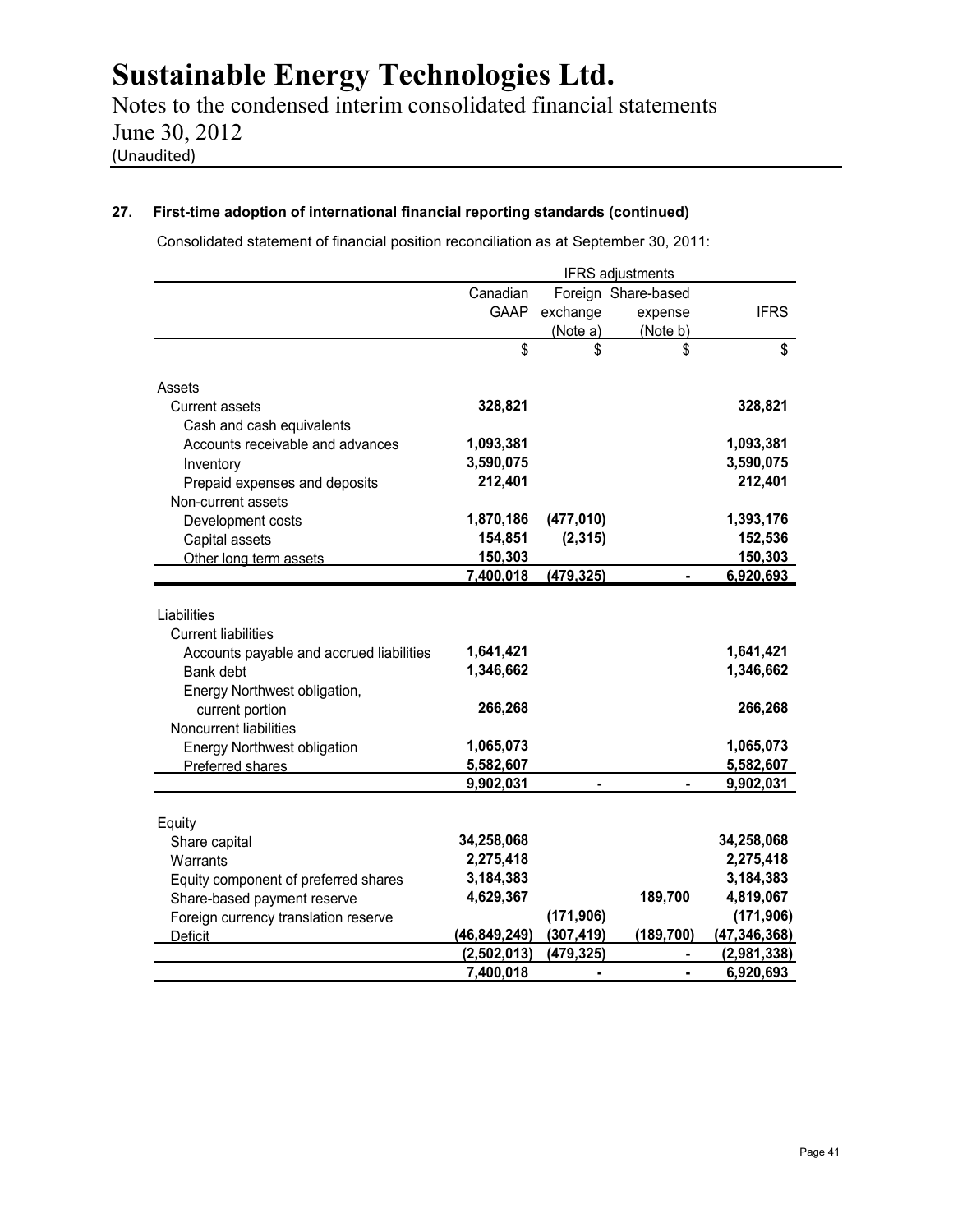Notes to the condensed interim consolidated financial statements June 30, 2012 (Unaudited)

## **27. First-time adoption of international financial reporting standards (continued)**

Consolidated statement of comprehensive loss reconciliation for the year ended September 30, 2011:

|                                 |               |            | Share     |                  |              |               |
|---------------------------------|---------------|------------|-----------|------------------|--------------|---------------|
|                                 | Canadian      | Foreian    | based     |                  | Deferred     |               |
|                                 | <b>GAAP</b>   | exchange   | expenses  | Reclassification | <b>Taxes</b> | <b>IFRS</b>   |
|                                 |               | (Note a)   | (Note b)  | (Note c)         | (Note d)     |               |
|                                 | \$            | \$         | \$        |                  |              | \$            |
| <b>Sales</b>                    | 3,867,910     |            |           |                  |              | 3,867,910     |
| Cost of sales                   | 2,920,509     |            |           |                  |              | 2,920,509     |
| Gross margin                    | 947,401       |            |           |                  |              | 947,401       |
| <b>Expenses</b>                 |               |            |           |                  |              |               |
| Repayment of government         |               |            |           |                  |              |               |
| contributions                   | 119,052       |            |           | (119, 052)       |              |               |
| Selling and marketing           | 4,316,908     |            |           | (2,327,835)      |              | 1,989,073     |
| Research and development        |               |            |           | 1,126,131        |              | 1,126,131     |
| Operations                      |               |            |           | 1,709,276        |              | 1,709,276     |
| Inventory write down            | 198,987       |            |           | (198, 987)       |              |               |
| General and administrative      | 2,066,708     |            | (96, 557) | 596,729          |              | 2,566,880     |
| Share-based payments            | 393,483       |            |           | (393, 483)       |              |               |
| Finance cost                    | 2,209,417     |            |           |                  |              | 2,209,417     |
| Amortization of capital assets  |               |            |           |                  |              |               |
| and development costs           | 451,715       | (77, 633)  |           | (374, 082)       |              |               |
| Foreign exchange loss           | 205,633       | (186, 936) |           | (18, 697)        |              |               |
|                                 | 9,961,903     | (264, 569) | (96, 557) |                  |              | 9,600,777     |
| Loss before undernoted items    | (9,014,502)   |            |           |                  |              | (8,653,376)   |
|                                 |               |            |           |                  |              |               |
| Gain on preferred shares        | 1,887,074     |            |           |                  |              | 1,887,074     |
| Interest and other              | 11,109        |            |           |                  |              | 11,109        |
|                                 | 1,898,183     | ۰          |           |                  |              | 1,898,183     |
| <b>Net Loss</b>                 | (7, 116, 319) |            |           |                  |              | (6, 755, 193) |
|                                 |               |            |           |                  |              |               |
| Foreign currency adjustment     |               |            |           |                  |              |               |
| to equity                       |               | (171, 906) |           |                  |              | (171, 906)    |
| <b>Total comprehensive loss</b> |               | (436, 475) | (96, 557) |                  |              | (6,927,099)   |